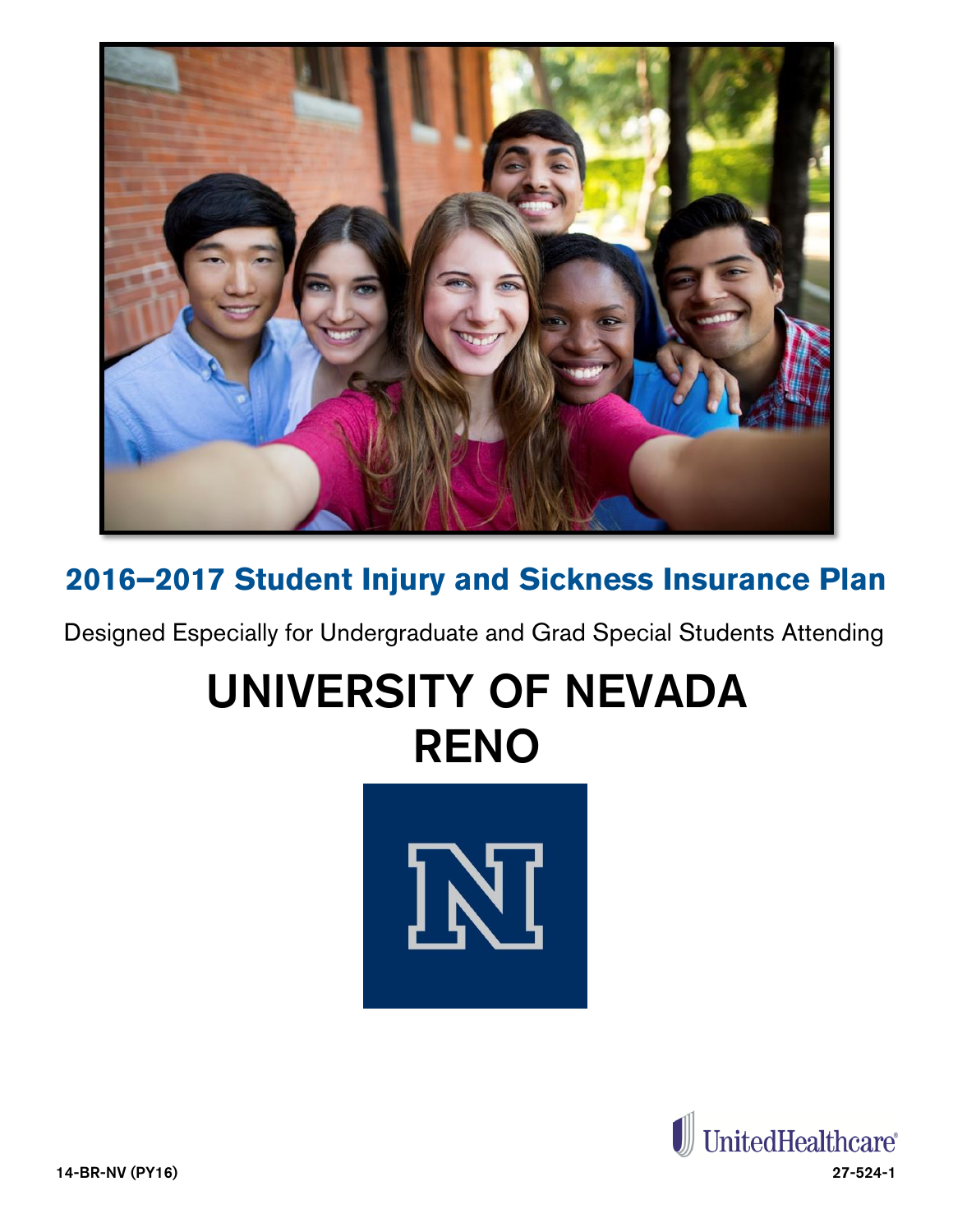# **Table of Contents**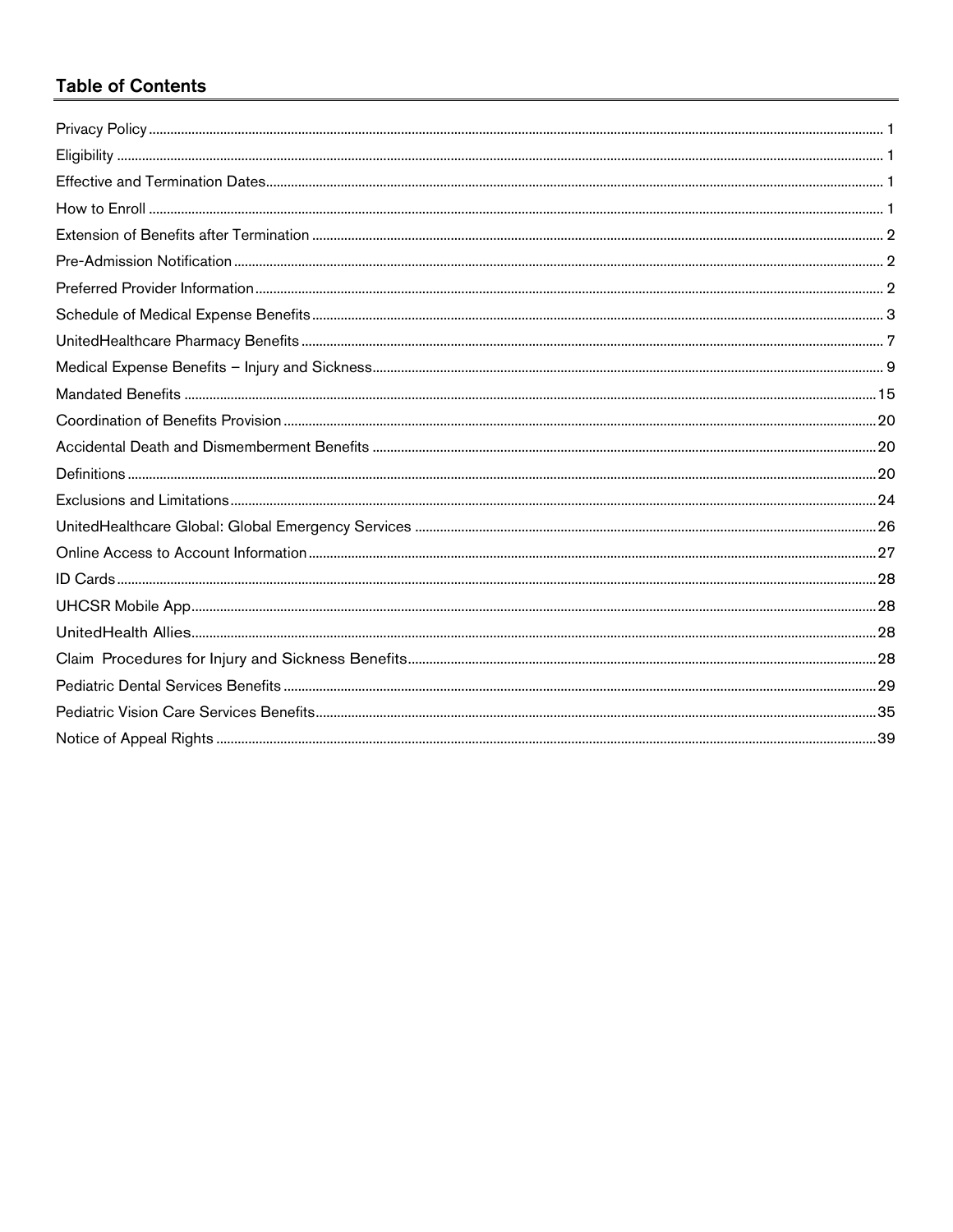# <span id="page-2-0"></span>Privacy Policy

We know that your privacy is important to you and we strive to protect the confidentiality of your nonpublic personal information. We do not disclose any nonpublic personal information about our customers or former customers to anyone, except as permitted or required by law. We believe we maintain appropriate physical, electronic and procedural safeguards to ensure the security of your nonpublic personal information. You may obtain a copy of our privacy practices by calling us toll-free at 1-800-767-0700 or visiting us at www.uhcsr.com/unr.

# <span id="page-2-1"></span>**Eligibility**

All registered undergraduate students enrolled in 9 or more credit hours and who have paid the health service fee are eligible to enroll in this insurance Plan. Any grad special students taking 6 or more credit hours are eligible to enroll in this insurance plan.

Students on Medical Leave are eligible to enroll on a voluntary basis for continued coverage under this Plan for only the first term immediately following medical withdrawal, provided they were enrolled in this Plan for the term prior to the leave.

Students must actively attend classes for at least the first 45 days after the date for which coverage is purchased. Home study, correspondence and online courses do not fulfill the Eligibility requirements that the student actively attend classes. The Company maintains its right to investigate Eligibility or student status and attendance records to verify that the policy Eligibility requirements have been met. If the Company discovers the Eligibility requirements have not been met, its only obligation is to refund premium.

Eligible students who do enroll may also insure their Dependents. Eligible Dependents are the student's legal spouse or Domestic Partner and dependent children under 26 years of age. See the Definitions section of the Certificate for the specific requirements needed to meet Domestic Partner eligibility.

Dependent Eligibility expires concurrently with that of the Insured student.

# <span id="page-2-2"></span>Effective and Termination Dates

The Master Policy on file at the school becomes effective at 12:01 a.m., August 15, 2016. Coverage becomes effective on the first day of the period for which premium is paid or the date the enrollment form and full premium are received by the Company (or its authorized representative), whichever is later. The Master Policy terminates at 11:59 p.m., August 14, 2017. Coverage terminates on that date or at the end of the period through which premium is paid, whichever is earlier. Dependent coverage will not be effective prior to that of the Insured student or extend beyond that of the Insured student.

Refunds of premiums are allowed only upon entry into the armed forces.

The Policy is a Non-Renewable One Year Term Policy.

# <span id="page-2-3"></span>How to Enroll

To enroll in the Student Injury and Sickness Plan, log on to your MyNEVADA account and select Purchase Items under the "Other Financial" drop down under the Finances section. Purchase item fees must be paid at the time of selection. To enroll your Dependents contact UNR's student health insurance brokers, Wells Fargo Insurance Services at (800) 853-5899, Monday - Friday, 8:00 am - 5:00 pm (PST). Dependent coverage expires concurrently with that of the Insured Student, and Dependents must re-enroll when coverage terminates to maintain coverage.

To be an Insured under the Policy, the student must have paid the required premium and his/her enrollment information must be transmitted by the School or by Wells Fargo Insurance Services to the Insurer. All students must actively attend classes for 45 days following the date of enrollment in the policy, except in the case of medical withdrawal or during school authorized breaks. Medical withdrawal is only applicable to students that leave the University of Nevada Reno for reason of a covered accident or sickness. Students who withdraw from the University of Nevada Reno for medical reasons are eligible for continued coverage under this policy for only the first term immediately following medical leave, provided they were enrolled in this policy for the term prior to medical leave. Enrollment for the term immediately following medical leave must be initiated by the student and is not automatic. All applicable enrollment deadline dates apply. You must pay the applicable insurance premium.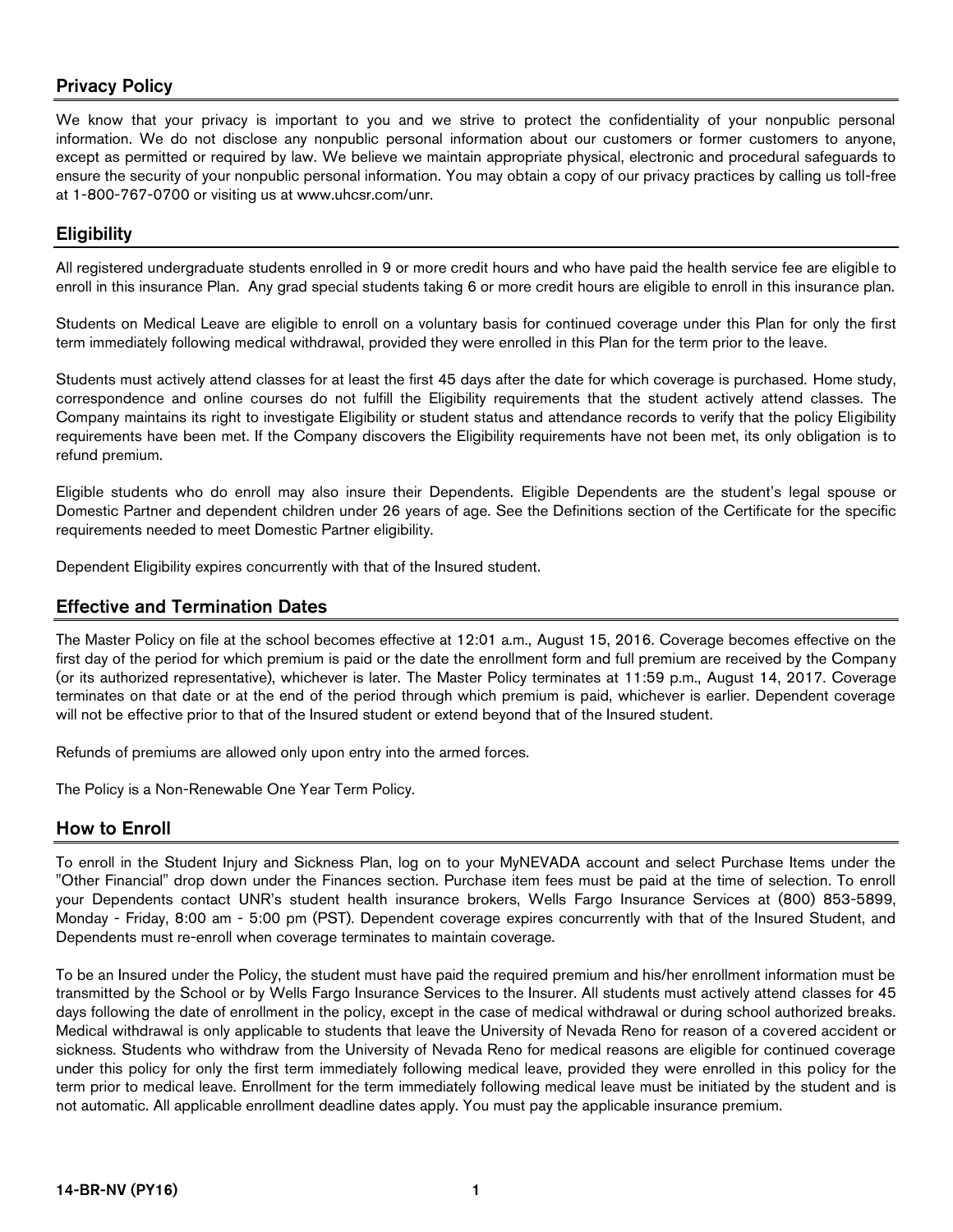# <span id="page-3-0"></span>Extension of Benefits after Termination

The coverage provided under the Policy ceases on the Termination Date. However, if an Insured is Hospital Confined on the Termination Date from a covered Injury or Sickness for which benefits were paid before the Termination Date, Covered Medical Expenses for such Injury or Sickness will continue to be paid as long as the condition continues but not to exceed 90 days after the Termination Date.

The total payments made in respect of the Insured for such condition both before and after the Termination Date will never exceed the Maximum Benefit.

After this "Extension of Benefits" provision has been exhausted, all benefits cease to exist, and under no circumstances will further payments be made.

# <span id="page-3-1"></span>Pre-Admission Notification

UnitedHealthcare should be notified of all Hospital Confinements prior to admission.

- 1. PRE-NOTIFICATION OF MEDICAL NON-EMERGENCY HOSPITALIZATIONS: The patient, Physician or Hospital should telephone 1-877-295-0720 at least five working days prior to the planned admission.
- 2. NOTIFICATION OF MEDICAL EMERGENCY ADMISSIONS: The patient, patient's representative, Physician or Hospital should telephone 1-877-295-0720 within two working days of the admission to provide notification of any admission due to Medical Emergency.

UnitedHealthcare is open for Pre-Admission Notification calls from 8:00 a.m. to 6:00 p.m. C.S.T., Monday through Friday. Calls may be left on the Customer Service Department's voice mail after hours by calling 1-877-295-0720.

IMPORTANT: Failure to follow the notification procedures will not affect benefits otherwise payable under the policy; however, pre-notification is not a guarantee that benefits will be paid.

# <span id="page-3-2"></span>Preferred Provider Information

"Preferred Providers" are the Physicians, Hospitals and other health care providers who have contracted to provide specific medical care at negotiated prices. Preferred Providers in the local school area are:

UnitedHealthcare Choice Plus.

The availability of specific providers is subject to change without notice. Insureds should always confirm that a Preferred Provider is participating at the time services are required by calling the Company at 1-800-767-0700 and/or by asking the provider when making an appointment for services.

"Preferred Allowance" means the amount a Preferred Provider will accept as payment in full for Covered Medical Expenses.

"Out-of-Network" providers have not agreed to any prearranged fee schedules. Insureds may incur significant out-of-pocket expenses with these providers. Charges in excess of the insurance payment are the Insured's responsibility.

Regardless of the provider, each Insured is responsible for the payment of their Deductible. The Deductible must be satisfied before benefits are paid. The Company will pay according to the benefit limits in the Schedule of Benefits.

#### Inpatient Expenses

PREFERRED PROVIDERS - Eligible Inpatient expenses at a Preferred Provider will be paid at the Coinsurance percentages specified in the Schedule of Benefits, up to any limits specified in the Schedule of Benefits. Preferred Hospitals include UnitedHealthcare Choice Plus United Behavioral Health (UBH) facilities. Call 1-800-767-0700 for information about Preferred Hospitals.

OUT-OF-NETWORK PROVIDERS - If Inpatient care is not provided at a Preferred Provider, eligible Inpatient expenses will be paid according to the benefit limits in the Schedule of Benefits.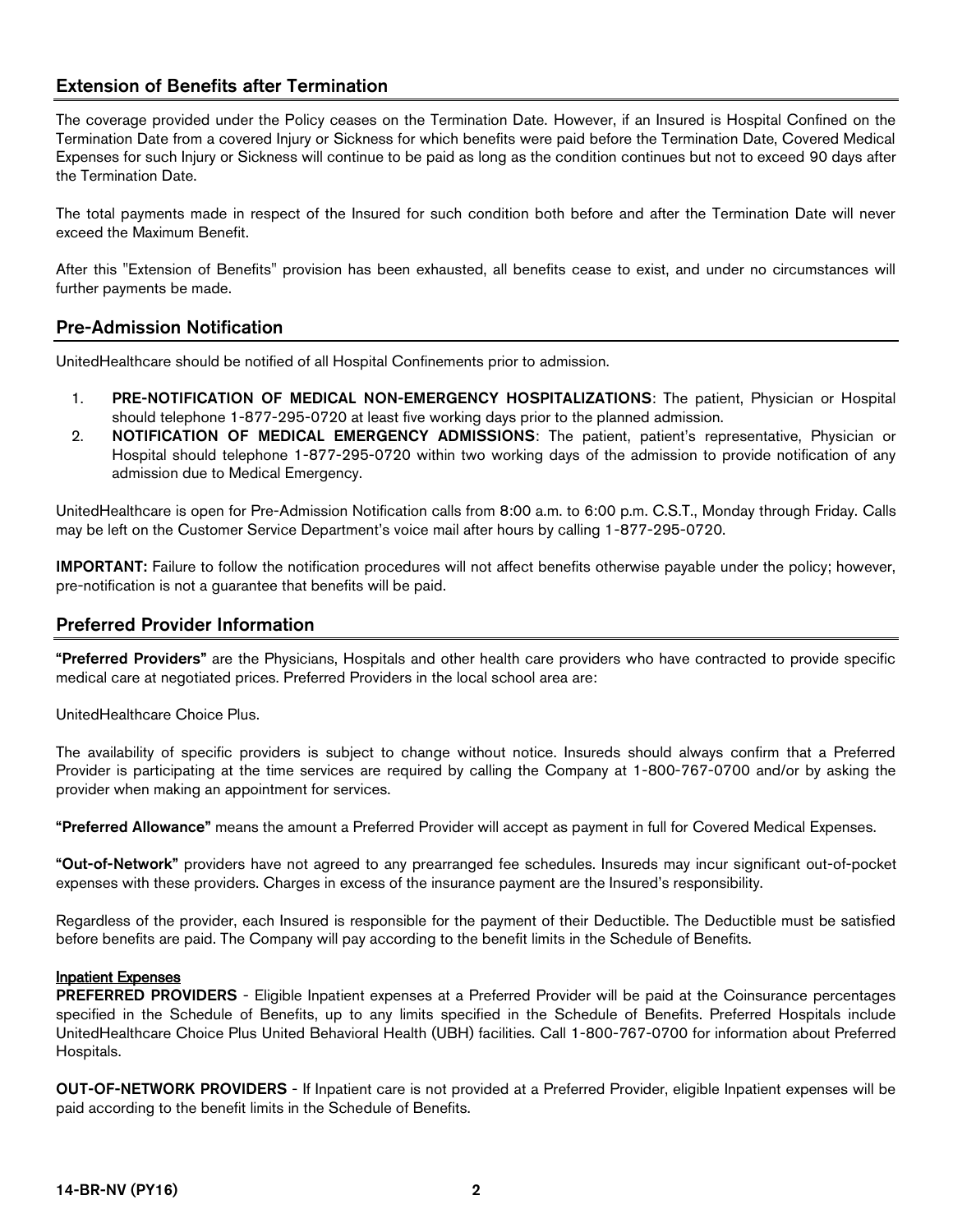#### Outpatient Hospital Expenses

Preferred Providers may discount bills for outpatient Hospital expenses. Benefits are paid according to the Schedule of Benefits. Insureds are responsible for any amounts that exceed the benefits shown in the Schedule, up to the Preferred Allowance.

#### Professional & Other Expenses

Benefits for Covered Medical Expenses provided by UnitedHealthcare Choice Plus will be paid at the Coinsurance percentages specified in the Schedule of Benefits or up to any limits specified in the Schedule of Benefits. All other providers will be paid according to the benefit limits in the Schedule of Benefits.

# <span id="page-4-0"></span>Schedule of Medical Expense Benefits

Metallic Level - Gold with actuarial value of 80.241 %

Injury and Sickness Benefits

# No Overall Maximum Dollar Limit (Per Insured Person, Per Policy Year)

| <b>Deductible Preferred Providers</b>            | \$250 (Per Insured Person, Per Policy Year)              |
|--------------------------------------------------|----------------------------------------------------------|
| <b>Deductible Preferred Providers</b>            | \$500 (For all Insureds in a Family, Per Policy Year)    |
| <b>Deductible Out-of-Network</b>                 | \$500 (Per Insured Person, Per Policy Year)              |
| Deductible Out-of-Network                        | \$1,000 (For all Insureds in a Family, Per Policy Year)  |
| <b>Coinsurance Preferred Providers</b>           | 70% except as noted below                                |
| <b>Coinsurance Out-of-Network</b>                | 50% except as noted below                                |
| <b>Out-of-Pocket Maximum Preferred Providers</b> | \$6,000 (Per Insured Person, Per Policy Year)            |
| <b>Out-of-Pocket Maximum Preferred Providers</b> | \$12,000 (For all Insureds in a Family, Per Policy Year) |
| <b>Out-of-Pocket Maximum Out-of-Network</b>      | \$12,000 (Per Insured Person, Per Policy Year)           |

The Preferred Provider for this plan is UnitedHealthcare Choice Plus.

If care is received from a Preferred Provider any Covered Medical Expenses will be paid at the Preferred Provider level of benefits. If the Covered Medical Expense is incurred for Emergency Services when due to a Medical Emergency, benefits will be paid at the Preferred Provider level of benefits. In all other situations, reduced or lower benefits will be provided when an Out-of-Network provider is used.

The Policy provides benefits for the Covered Medical Expenses incurred by an Insured Person for loss due to a covered Injury or Sickness.

Out-of-Pocket Maximum: After the Out-of-Pocket Maximum has been satisfied, Covered Medical Expenses will be paid at 100% for the remainder of the Policy Year subject to any benefit maximums or limits that may apply. Separate Out-of-Pocket Maximums apply to Preferred Provider and Out-of-Network benefits. Any applicable Copays or Deductibles will be applied to the Out-of-Pocket Maximum. Services that are not Covered Medical Expenses and the amount benefits are reduced for failing to comply with policy provisions or requirements do not count toward meeting the Out-of-Pocket Maximum.

Student Health Center Benefits: The Deductible will be waived when treatment is rendered at the UNR Student Health Center (Reno). Covered Medical Expenses for services rendered at the University of Nevada – Reno Health Center that are otherwise not covered by the University of Nevada - Reno Health Fee will be paid at 100% of billed charges according to the fee schedule. The Routine/Preventive Exclusion will be waived for treatment rendered at the Student Health Center. Quantiferon TB Gold Test is covered at the Student Health Center only.

Benefits are calculated on a Policy Year basis unless otherwise specifically stated. When benefit limits apply, benefits will be paid up to the maximum benefit for each service as scheduled below. All benefit maximums are combined Preferred Provider and Out-of-Network unless otherwise specifically stated. Please refer to the Medical Expense Benefits – Injury and Sickness section for a description of the Covered Medical Expenses for which benefits are available. Covered Medical Expenses include: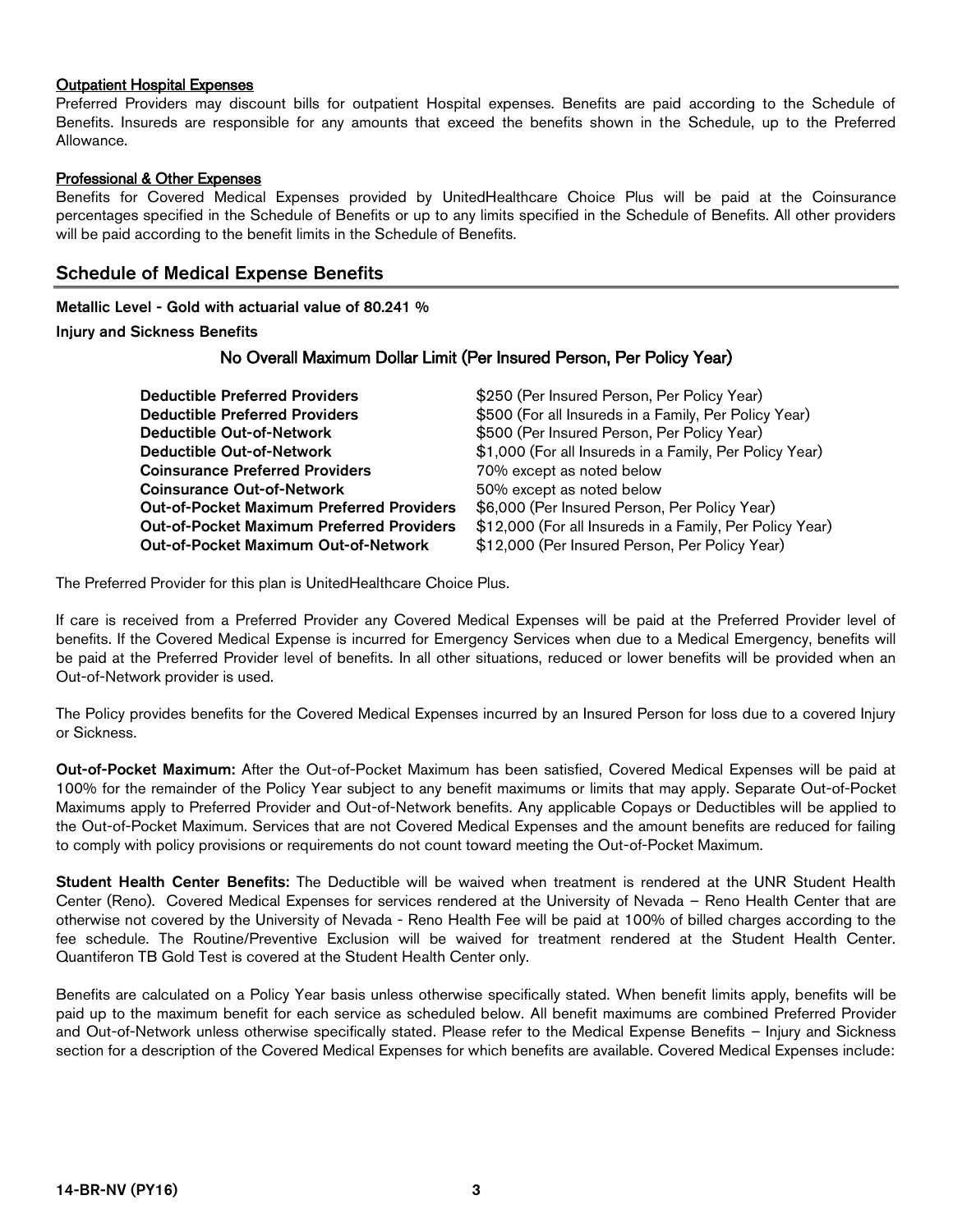| Inpatient                              | <b>Preferred Provider</b>  | <b>Out-of-Network</b>       |
|----------------------------------------|----------------------------|-----------------------------|
| <b>Room and Board Expense</b>          | <b>Preferred Allowance</b> | Usual and Customary Charges |
| <b>Intensive Care</b>                  | <b>Preferred Allowance</b> | Usual and Customary Charges |
| <b>Hospital Miscellaneous Expenses</b> | <b>Preferred Allowance</b> | Usual and Customary Charges |
| <b>Routine Newborn Care</b>            | Paid as any other Sickness | Paid as any other Sickness  |
| <b>Surgery</b>                         | <b>Preferred Allowance</b> | Usual and Customary Charges |
| If two or more procedures are          |                            |                             |
| performed through the same incision or |                            |                             |
| in immediate succession at the same    |                            |                             |
| operative session, the maximum amount  |                            |                             |
| paid will not exceed 50% of the second |                            |                             |
| procedure and 50% of all subsequent    |                            |                             |
| procedures.                            |                            |                             |
| <b>Assistant Surgeon Fees</b>          | <b>Preferred Allowance</b> | Usual and Customary Charges |
| <b>Anesthetist Services</b>            | <b>Preferred Allowance</b> | Usual and Customary Charges |
| <b>Registered Nurse's Services</b>     | <b>Preferred Allowance</b> | Usual and Customary Charges |
| <b>Physician's Visits</b>              | <b>Preferred Allowance</b> | Usual and Customary Charges |
| <b>Pre-admission Testing</b>           | <b>Preferred Allowance</b> | Usual and Customary Charges |
| Payable within 7 working days prior to |                            |                             |
| admission.                             |                            |                             |

| <b>Outpatient</b>                                                                                                                                                                                                                                                         | <b>Preferred Provider</b>  | <b>Out-of-Network</b>              |
|---------------------------------------------------------------------------------------------------------------------------------------------------------------------------------------------------------------------------------------------------------------------------|----------------------------|------------------------------------|
| <b>Surgery</b><br>If two or more procedures are<br>performed through the same incision or<br>in immediate succession at the same<br>operative session, the maximum amount<br>paid will not exceed 50% of the second<br>procedure and 50% of all subsequent<br>procedures. | <b>Preferred Allowance</b> | Usual and Customary Charges        |
| <b>Day Surgery Miscellaneous</b><br>Usual and Customary Charges for Day<br>Surgery Miscellaneous are based on<br>the Outpatient Surgical Facility Charge<br>Index.                                                                                                        | <b>Preferred Allowance</b> | Usual and Customary Charges        |
| <b>Assistant Surgeon Fees</b>                                                                                                                                                                                                                                             | <b>Preferred Allowance</b> | Usual and Customary Charges        |
| <b>Anesthetist Services</b>                                                                                                                                                                                                                                               | <b>Preferred Allowance</b> | Usual and Customary Charges        |
| <b>Physician's Visits</b>                                                                                                                                                                                                                                                 | <b>Preferred Allowance</b> | <b>Usual and Customary Charges</b> |
| Physiotherapy<br>Limits per Policy Year as follows:<br>60 visits of any combination of physical<br>therapy, occupational therapy, speech<br>therapy and cardiac rehabilitation<br>therapy.                                                                                | <b>Preferred Allowance</b> | Usual and Customary Charges        |
| <b>Medical Emergency Expenses</b>                                                                                                                                                                                                                                         | <b>Preferred Allowance</b> | 70% of Usual and Customary Charges |
| Treatment must be rendered within 72<br>hours from the time of Injury or first<br>onset of Sickness.                                                                                                                                                                      | \$100 Copay per visit      | \$100 Deductible per visit         |
| <b>Diagnostic X-ray Services</b>                                                                                                                                                                                                                                          | <b>Preferred Allowance</b> | Usual and Customary Charges        |
| <b>Radiation Therapy</b>                                                                                                                                                                                                                                                  | <b>Preferred Allowance</b> | Usual and Customary Charges        |
| <b>Laboratory Procedures</b>                                                                                                                                                                                                                                              | <b>Preferred Allowance</b> | Usual and Customary Charges        |
| <b>Tests &amp; Procedures</b>                                                                                                                                                                                                                                             | <b>Preferred Allowance</b> | Usual and Customary Charges        |
| Injections                                                                                                                                                                                                                                                                | <b>Preferred Allowance</b> | Usual and Customary Charges        |
| Chemotherapy                                                                                                                                                                                                                                                              | <b>Preferred Allowance</b> | <b>Usual and Customary Charges</b> |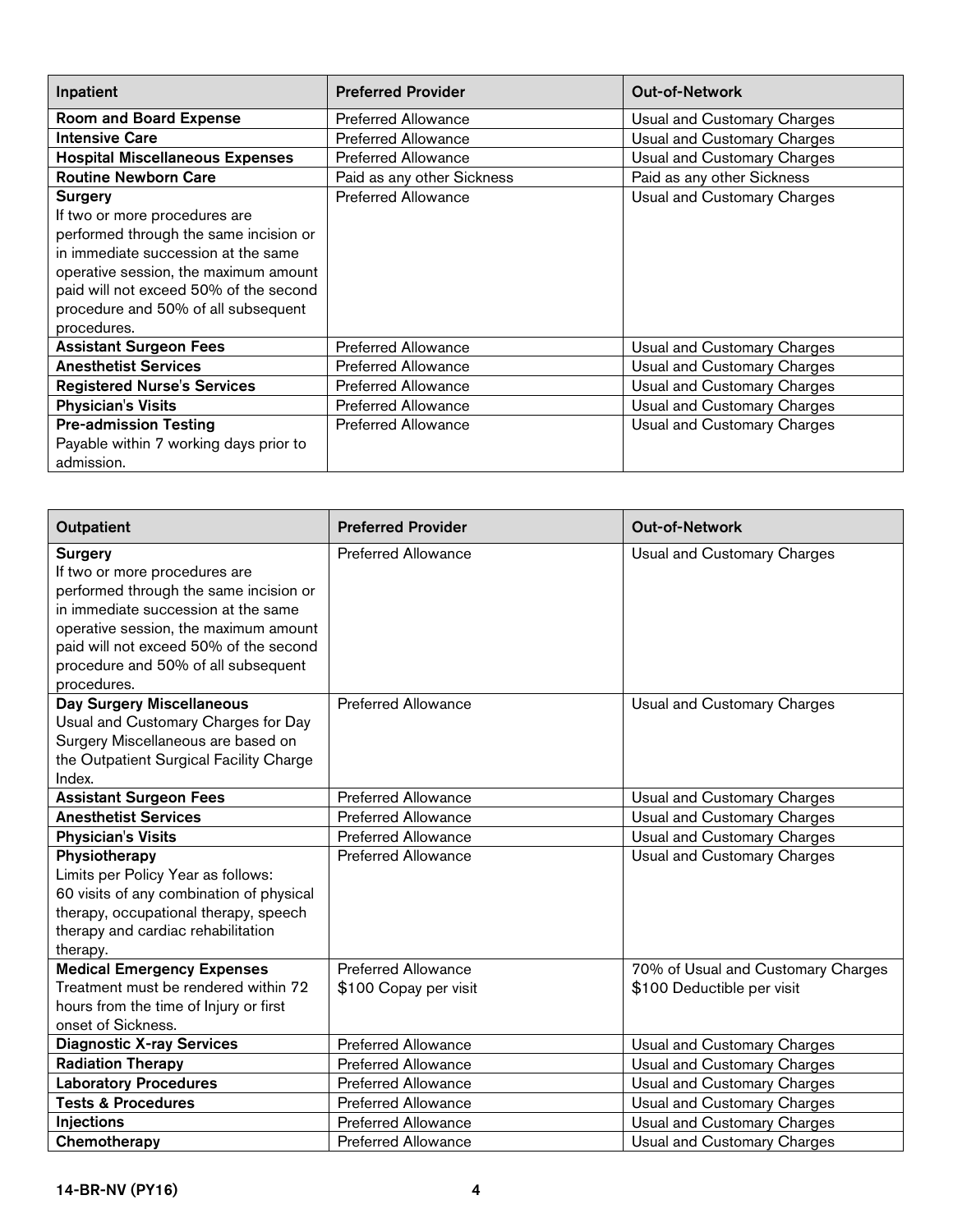| Outpatient                            | <b>Preferred Provider</b>              | <b>Out-of-Network</b> |
|---------------------------------------|----------------------------------------|-----------------------|
| <b>Prescription Drugs</b>             | UnitedHealthcare Pharmacy (UHCP)       | No Benefits           |
| Includes prenatal vitamins.           | \$15 Copay per prescription for Tier 1 |                       |
| Mail order Prescription Drugs through | \$30 Copay per prescription for Tier 2 |                       |
| UHCP at 2.5 times the retail Copay up | \$70 Copay per prescription for Tier 3 |                       |
| to a 90 day supply.                   | up to a 31 day supply per prescription |                       |

| <b>Other</b>                                  | <b>Preferred Provider</b>                                | <b>Out-of-Network</b>              |
|-----------------------------------------------|----------------------------------------------------------|------------------------------------|
| <b>Ambulance Services</b>                     | Preferred Allowance                                      | 70% of Usual and Customary Charges |
| Durable Medical Equipment                     | <b>Preferred Allowance</b>                               | <b>Usual and Customary Charges</b> |
| <b>Consultant Physician Fees</b>              | <b>Preferred Allowance</b>                               | <b>Usual and Customary Charges</b> |
| <b>Dental Treatment</b>                       | <b>Preferred Allowance</b>                               | 70% of Usual and Customary Charges |
| Benefits paid on Injury to Sound,             |                                                          |                                    |
| Natural Teeth and removal of teeth to         |                                                          |                                    |
| perform radiation therapy only.               |                                                          |                                    |
| <b>Mental Illness Treatment</b>               | Paid as any other Sickness                               | Paid as any other Sickness         |
| <b>Substance Use Disorder Treatment</b>       | Paid as any other Sickness                               | Paid as any other Sickness         |
| <b>Maternity</b>                              | Paid as any other Sickness                               | Paid as any other Sickness         |
| <b>Elective Abortion</b>                      | <b>Preferred Allowance</b>                               | 70% of Usual and Customary Charges |
| \$150 maximum                                 |                                                          |                                    |
| <b>Complications of Pregnancy</b>             | Paid as any other Sickness                               | Paid as any other Sickness         |
| <b>Preventive Care Services</b>               | 100% of Preferred Allowance                              | No Benefits                        |
| No Deductible, Copays or Coinsurance          |                                                          |                                    |
| will be applied when the services are         |                                                          |                                    |
| received from a Preferred Provider.           |                                                          |                                    |
| Please visit                                  |                                                          |                                    |
| https://www.healthcare.gov/preventive-        |                                                          |                                    |
| care-benefits/ for a complete list of         |                                                          |                                    |
| services provided for specific age and        |                                                          |                                    |
| risk groups.                                  |                                                          |                                    |
| <b>Reconstructive Breast Surgery</b>          | Paid as any other Sickness                               | Paid as any other Sickness         |
| <b>Following Mastectomy</b>                   |                                                          |                                    |
| <b>Diabetes Services</b>                      | Paid as any other Sickness                               | Paid as any other Sickness         |
| <b>Home Health Care</b>                       | <b>Preferred Allowance</b>                               | <b>Usual and Customary Charges</b> |
| See also Benefits for Home Health             |                                                          |                                    |
| Care                                          |                                                          |                                    |
| <b>Hospice Care</b>                           | <b>Preferred Allowance</b>                               | Usual and Customary Charges        |
| <b>Inpatient Rehabilitation Facility</b>      | <b>Preferred Allowance</b>                               | Usual and Customary Charges        |
| 60 days maximum per Policy Year               |                                                          |                                    |
| <b>Skilled Nursing Facility</b>               | <b>Preferred Allowance</b>                               | Usual and Customary Charges        |
| 100 days maximum per Policy Year              |                                                          |                                    |
| <b>Urgent Care Center</b>                     | <b>Preferred Allowance</b>                               | Usual and Customary Charges        |
| <b>Hospital Outpatient Facility or Clinic</b> | \$50 Copay per visit                                     |                                    |
| <b>Approved Clinical Trials</b>               | <b>Preferred Allowance</b>                               | Usual and Customary Charges        |
| See Benefits for Clinical Trials of           | Paid as any other Sickness                               | Paid as any other Sickness         |
| Cancer or Chronic Fatigue Syndrome            |                                                          |                                    |
|                                               |                                                          |                                    |
| <b>Transplantation Services</b>               | Paid as any other Sickness<br><b>Preferred Allowance</b> | Paid as any other Sickness         |
| <b>Genetic Testing</b><br><b>Hearing Aids</b> | <b>Preferred Allowance</b>                               | Usual and Customary Charges        |
| <b>Infertility Services</b>                   |                                                          | Usual and Customary Charges        |
|                                               | Paid as any other Sickness                               | Paid as any other Sickness         |
| <b>Medical Foods</b>                          | <b>Preferred Allowance</b><br><b>Preferred Allowance</b> | <b>Usual and Customary Charges</b> |
| <b>Medical Supplies</b>                       |                                                          | <b>Usual and Customary Charges</b> |
| Benefits are limited to a 31-day supply       |                                                          |                                    |
| per purchase.                                 |                                                          |                                    |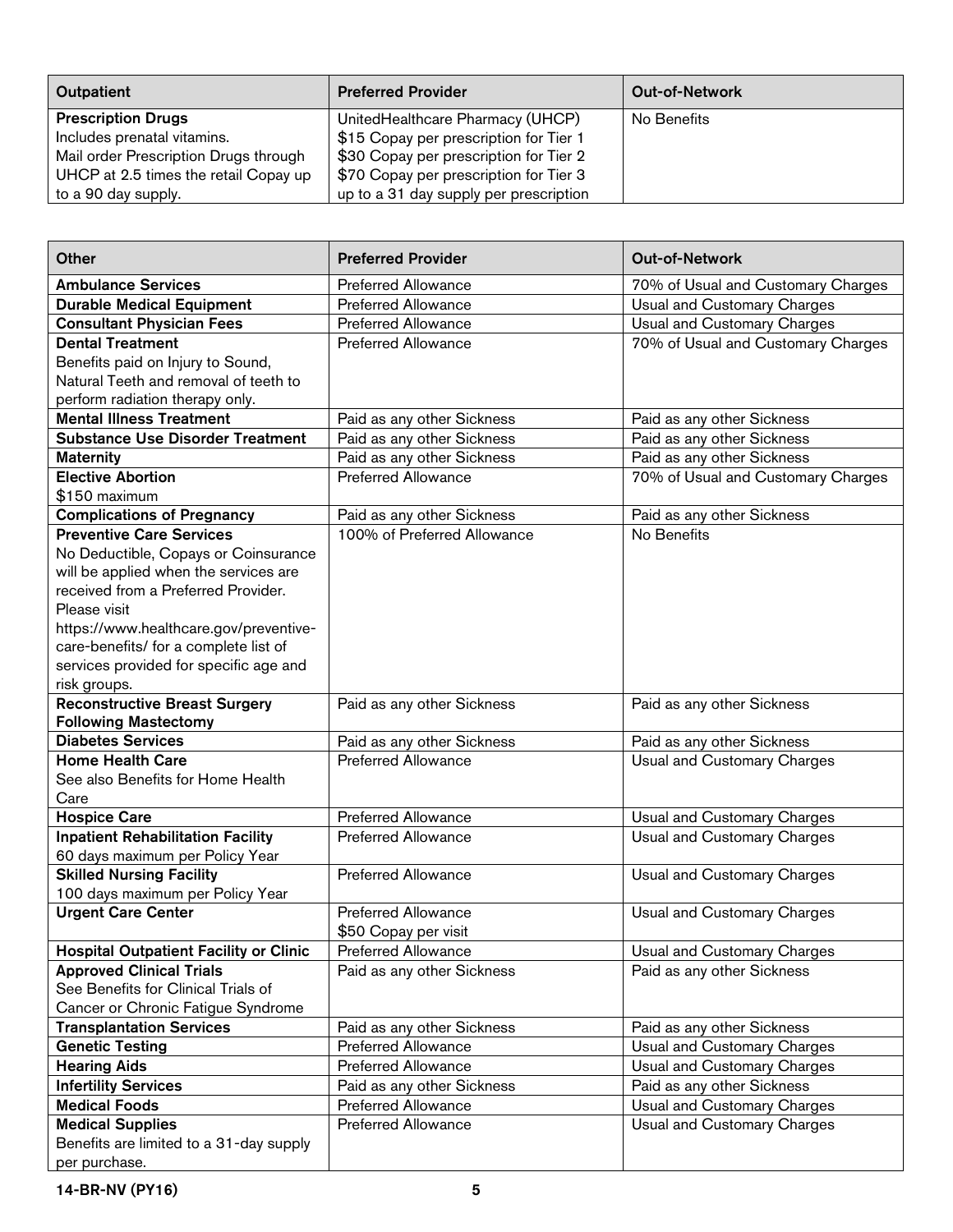| Other                                    | <b>Preferred Provider</b>   | <b>Out-of-Network</b>              |
|------------------------------------------|-----------------------------|------------------------------------|
| <b>Ostomy Supplies</b>                   | <b>Preferred Allowance</b>  | Usual and Customary Charges        |
| <b>Well-Child Care</b>                   | 100% of Preferred Allowance | Paid as any other Sickness         |
| No Deductible, Copays or Coinsurance     |                             |                                    |
| will be applied when the services are    |                             |                                    |
| received from a Preferred Provider.      |                             |                                    |
| Except as specifically provided under    |                             |                                    |
| Preventive Services benefit, Benefit     |                             |                                    |
| includes routine preventive and primary  |                             |                                    |
| care services which are services         |                             |                                    |
| rendered to an Insured Dependent child   |                             |                                    |
| of an Insured person; from the date of   |                             |                                    |
| birth through the attainment of two (2)  |                             |                                    |
| years of age. Services include: initial  |                             |                                    |
| Hospital check-ups; other Hospital       |                             |                                    |
| visits; physical examinations; including |                             |                                    |
| routine hearing and vision examinations; |                             |                                    |
| medical history; developmental           |                             |                                    |
| assessments; and materials for the       |                             |                                    |
| administration of appropriate and        |                             |                                    |
| necessary immunizations and laboratory   |                             |                                    |
| tests; when given in accordance with     |                             |                                    |
| the prevailing clinical standards of the |                             |                                    |
| American Academy of Pediatrics.          |                             |                                    |
| <b>Women's Health Care Expense</b>       | 100% of Preferred Allowance | Paid as any other Sickness         |
| No Deductible, Copays or Coinsurance     |                             |                                    |
| will be applied when the services are    |                             |                                    |
| received from a Preferred Provider.      |                             |                                    |
| Benefit includes one baseline            |                             |                                    |
| mammogram for women, age 35-40.          |                             |                                    |
| Women 40 and older have coverage for     |                             |                                    |
| a mammogram annually. Covered            |                             |                                    |
| Medical Expenses include an annual       |                             |                                    |
| Pap Smear screening for women 18         |                             |                                    |
| and older. This benefit applies to       |                             |                                    |
| services not specifically provided in    |                             |                                    |
| Preventive Care Services or as           |                             |                                    |
| mandated.                                |                             |                                    |
| <b>Diagnostic Testing for Learning</b>   | <b>Preferred Allowance</b>  | Usual and Customary Charges        |
| <b>Disabilities</b>                      |                             |                                    |
| <b>Sexually Transmitted Disease</b>      | Paid as any other Sickness  | Paid as any other Sickness         |
| <b>Testing</b>                           |                             |                                    |
| Benefits payable for routine screening   |                             |                                    |
| only except as specifically provided     |                             |                                    |
| under Preventive Care Services benefit.  |                             |                                    |
| <b>Vision Exam</b>                       | <b>Preferred Allowance</b>  | <b>Usual and Customary Charges</b> |
| Except as specifically provided for      |                             |                                    |
| Pediatric Vision Services, benefits are  |                             |                                    |
| limited to 1 visit maximum Per Policy    |                             |                                    |
| Year. Benefits limited to charges for a  |                             |                                    |
| complete eye exam that includes          |                             |                                    |
| refraction. A routine eye exam does not  |                             |                                    |
| include charges for a contact lens       |                             |                                    |
| exam.                                    |                             |                                    |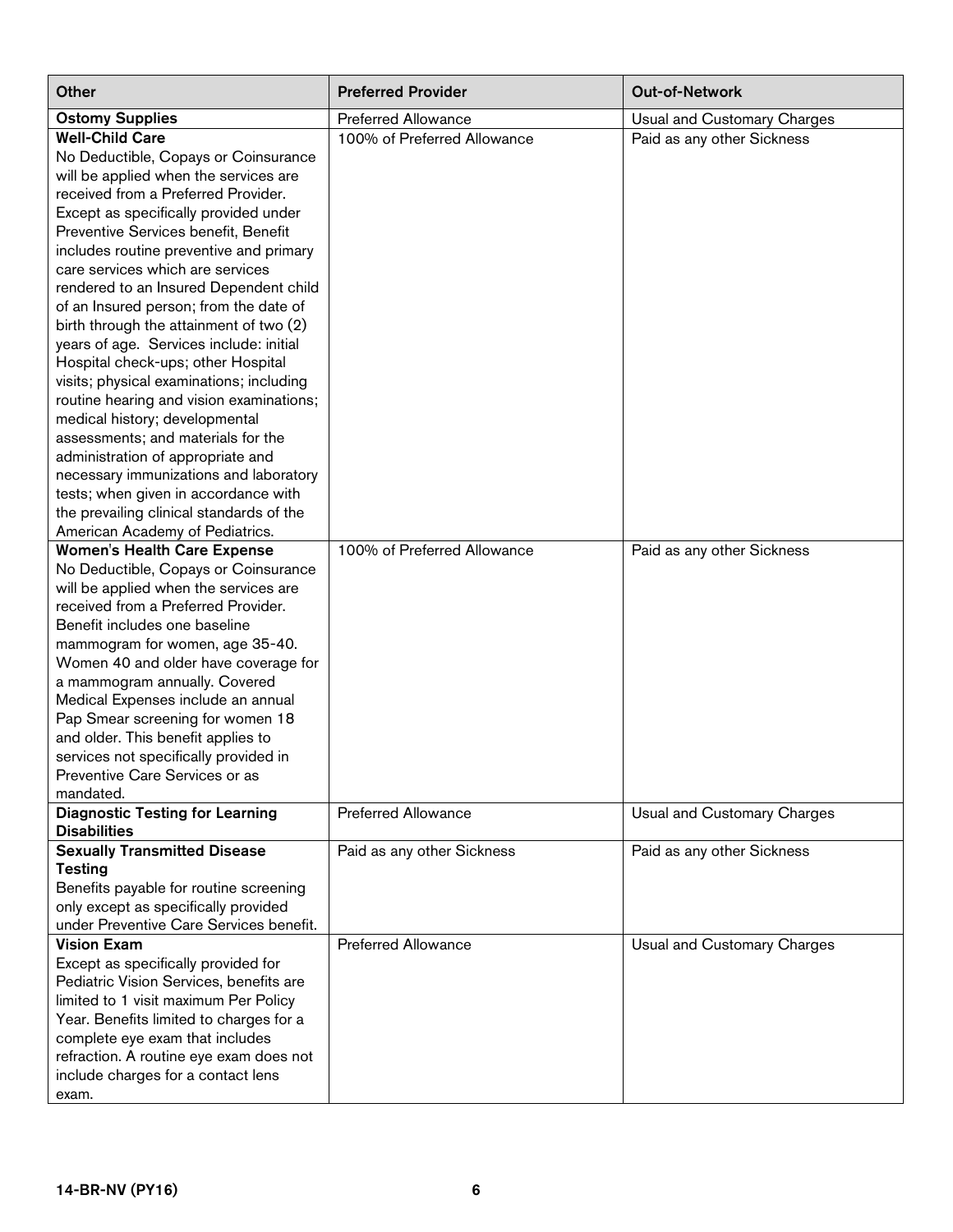# <span id="page-8-0"></span>UnitedHealthcare Pharmacy Benefits

Benefits are available for outpatient Prescription Drugs on our Prescription Drug List (PDL) when dispensed by a UnitedHealthcare Pharmacy. Benefits are subject to supply limits and Copayments that vary depending on which tier of the PDL the outpatient drug is listed. There are certain Prescription Drugs that require your Physician to notify us to verify their use is covered within your benefit.

You are responsible for paying the applicable Copayments. Your Copayment is determined by the tier to which the Prescription Drug Product is assigned on the PDL. Tier status may change periodically and without prior notice to you. Please access www.uhcsr.com/unr or call 1-855-828-7716 for the most up-to-date tier status.

\$15 Copay per prescription order or refill for a Tier 1 Prescription Drug up to a 31 day supply.

\$30 Copay per prescription order or refill for a Tier 2 Prescription Drug up to a 31 day supply.

\$70 Copay per prescription order or refill for a Tier 3 Prescription Drug up to a 31 day supply.

Mail order Prescription Drugs are available at 2.5 times the retail Copay up to a 90 day supply.

Specialty Prescription Drugs – if you require Specialty Prescription Drugs, we may direct you to a Designated Pharmacy with whom we have an arrangement to provide those Specialty Prescription Drugs. If you choose not to obtain your Specialty Prescription Drug from a Designated Pharmacy, you will be responsible for the entire cost of the Prescription Drug.

Designated Pharmacies – if you require certain Prescription Drugs including, but not limited to, Specialty Prescription Drugs, we may direct you to a Designated Pharmacy with whom we have an arrangement to provide those Prescription Drugs. If you choose not to obtain these Prescription Drugs from a Designated Pharmacy, you will be responsible for the entire cost of the Prescription Drug.

Please present your ID card to the network pharmacy when the prescription is filled. If you do not use a network pharmacy, you will be responsible for paying the full cost for the prescription.

If you do not present the card, you will need to pay for the prescription and then submit a reimbursement form for prescriptions filled at a network pharmacy along with the paid receipt in order to be reimbursed. To obtain reimbursement forms, or for information about mail-order prescriptions or network pharmacies, please visit www.uhcsr.com/unr and log in to your online account or call 1-855-828-7716.

#### Additional Exclusions:

In addition to the policy Exclusions and Limitations, the following Exclusions apply to Network Pharmacy Benefits:

- 1. Coverage for Prescription Drug Products for the amount dispensed (days' supply or quantity limit) which exceeds the supply limit.
- 2. Coverage for Prescription Drug Products for the amount dispensed (days' supply or quantity limit) which is less than the minimum supply limit.
- 3. Experimental or Investigational Services or Unproven Services and medications; medications used for experimental indications and/or dosage regimens determined by the Company to be experimental, investigational or unproven.
- 4. Prescription Drug Products, including New Prescription Drug Products or new dosage forms, that the Company determines do not meet the definition of a Covered Medical Expense.
- 5. Certain New Prescription Drug Products and/or new dosage forms until the date they are reviewed and assigned to a tier by our PDL Management Committee.
- 6. Compounded drugs that do not contain at least one ingredient that has been approved by the U.S. Food and Drug Administration and requires a Prescription Order or Refill. Compounded drugs that are available as a similar commercially available Prescription Drug Product. Compounded drugs that contain at least one ingredient that requires a Prescription Order or Refill are assigned to Tier-3.
- 7. Drugs available over-the-counter that do not require a Prescription Order or Refill by federal or state law before being dispensed, unless the Company has designated the over-the-counter medication as eligible for coverage as if it were a Prescription Drug Product and it is obtained with a Prescription Order or Refill from a Physician. Prescription Drug Products that are available in over-the-counter form or comprised of components that are available in over-the-counter form or equivalent. Certain Prescription Drug Products that the Company has determined are Therapeutically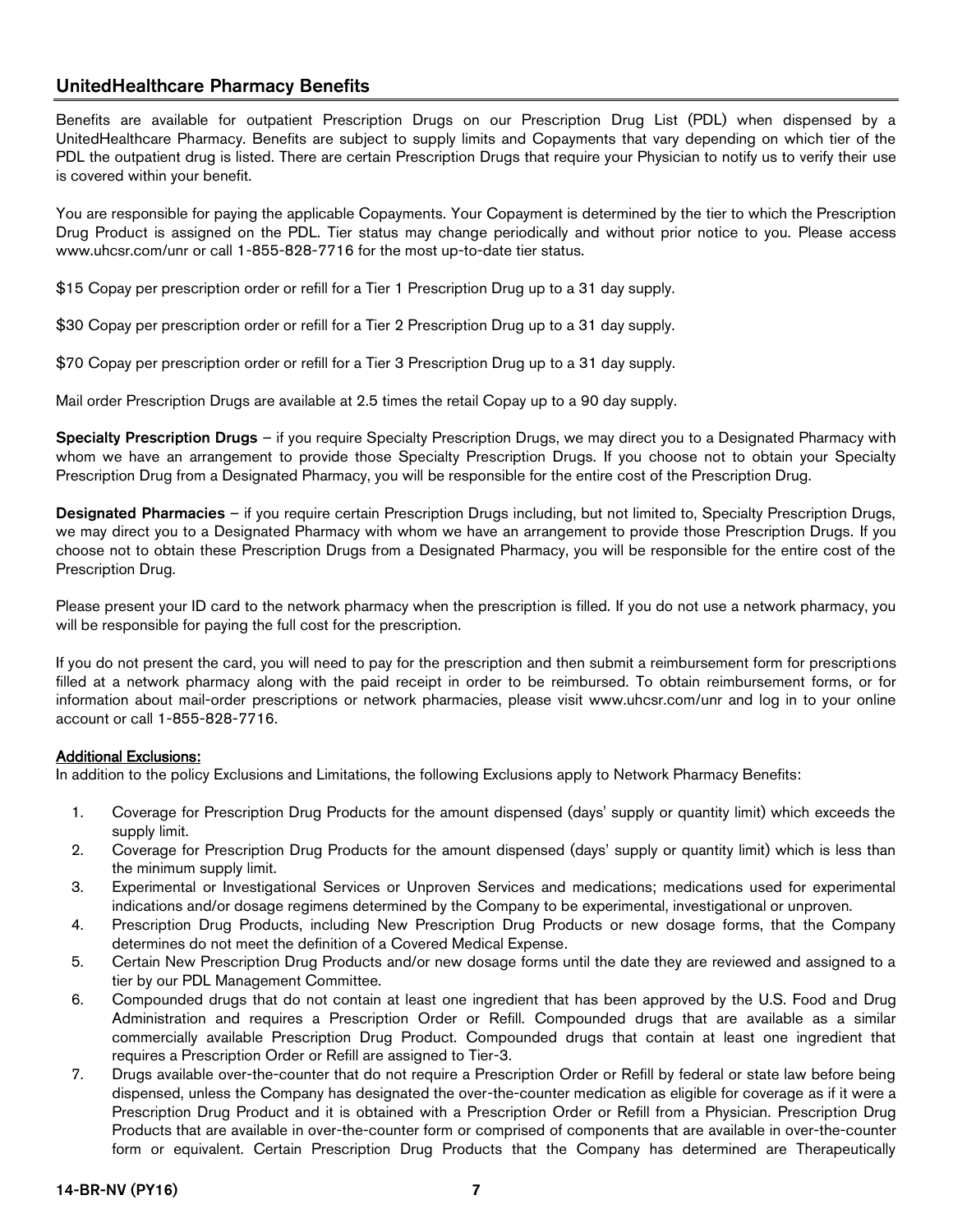Equivalent to an over-the-counter drug. Such determinations may be made up to six times during a calendar year, and the Company may decide at any time to reinstate Benefits for a Prescription Drug Product that was previously excluded under this provision.

- 8. Any product for which the primary use is a source of nutrition, nutritional supplements, or dietary management of disease, even when used for the treatment of Sickness or Injury, except as required by state mandate.
- 9. A Prescription Drug Product that contains (an) active ingredient(s) available in and Therapeutically Equivalent to another covered Prescription Drug Product.
- 10. A Prescription Drug Product that contains (an) active ingredient(s) which is (are) a modified version of and Therapeutically Equivalent to another covered Prescription Drug Product.

#### Definitions:

Designated Pharmacy means a pharmacy that has entered into an agreement with the Company or with an organization contracting on the Company's behalf, to provide specific Prescription Drug Products, including, but not limited to, Specialty Prescription Drug Products. The fact that a pharmacy is a Network Pharmacy does not mean that it is a Designated Pharmacy.

Prescription Drug or Prescription Drug Product means a medication, product or device that has been approved by the U.S. Food and Drug Administration and that can, under federal or state law, be dispensed only pursuant to a Prescription Order or Refill. A Prescription Drug Product includes a medication that, due to its characteristics, is appropriate for self-administration or administration by a non-skilled caregiver. For the purpose of the benefits under the policy, this definition includes insulin.

New Prescription Drug Product means a Prescription Drug Product or new dosage form of a previously approved Prescription Drug Product, for the period of time starting on the date the Prescription Drug Product or new dosage form is approved by the U.S. Food and Drug Administration (FDA) and ending on the earlier of the following dates:

- The date it is assigned to a tier by our PDL Management Committee.
- December 31st of the following calendar year.

Prescription Drug List means a list that categorizes into tiers medications, products or devices that have been approved by the U.S. Food and Drug Administration. This list is subject to the Company's periodic review and modification (generally quarterly, but no more than six times per calendar year). The Insured may determine to which tier a particular Prescription Drug Product has been assigned through the Internet at www.uhcsr.com/unr or call Customer Service at 1-855-828-7716.

Specialty Prescription Drug Product means Prescription Drug Products that are generally high cost, self-injectable biotechnology drugs used to treat patients with certain illnesses. Insured Persons may access a complete list of Specialty Prescription Drug Products through the Internet at www.uhcsr.com/unr or call Customer Service at 1-855-828-7716.

#### Insured Person's Right to Request an Exclusion Exception for UnitedHealthcare Pharmacy (UHCP) Prescription Drug **Benefits**

When a Prescription Drug Product is excluded from coverage, the Insured Person or the Insured's representative may request an exception to gain access to the excluded Prescription Drug Product. To make a request, contact the Company in writing or call 1-800-767-0700. The Company will notify the Insured Person of the Company's determination within 72 hours.

#### Urgent Requests

If the Insured Person's request requires immediate action and a delay could significantly increase the risk to the Insured Person's health, or the ability to regain maximum function, call the Company as soon as possible. The Company will provide a written or electronic determination within 24 hours.

# External Review

If the Insured Person is not satisfied with the Company's determination of the exclusion exception request, the Insured Person may be entitled to request an external review. The Insured Person or the Insured Person's representative may request an external review by sending a written request to the Company at the address set out in the determination letter or by calling 1- 800-767-0700. The Independent Review Organization (IRO) will notify the Insured Person of the determination within 72 hours.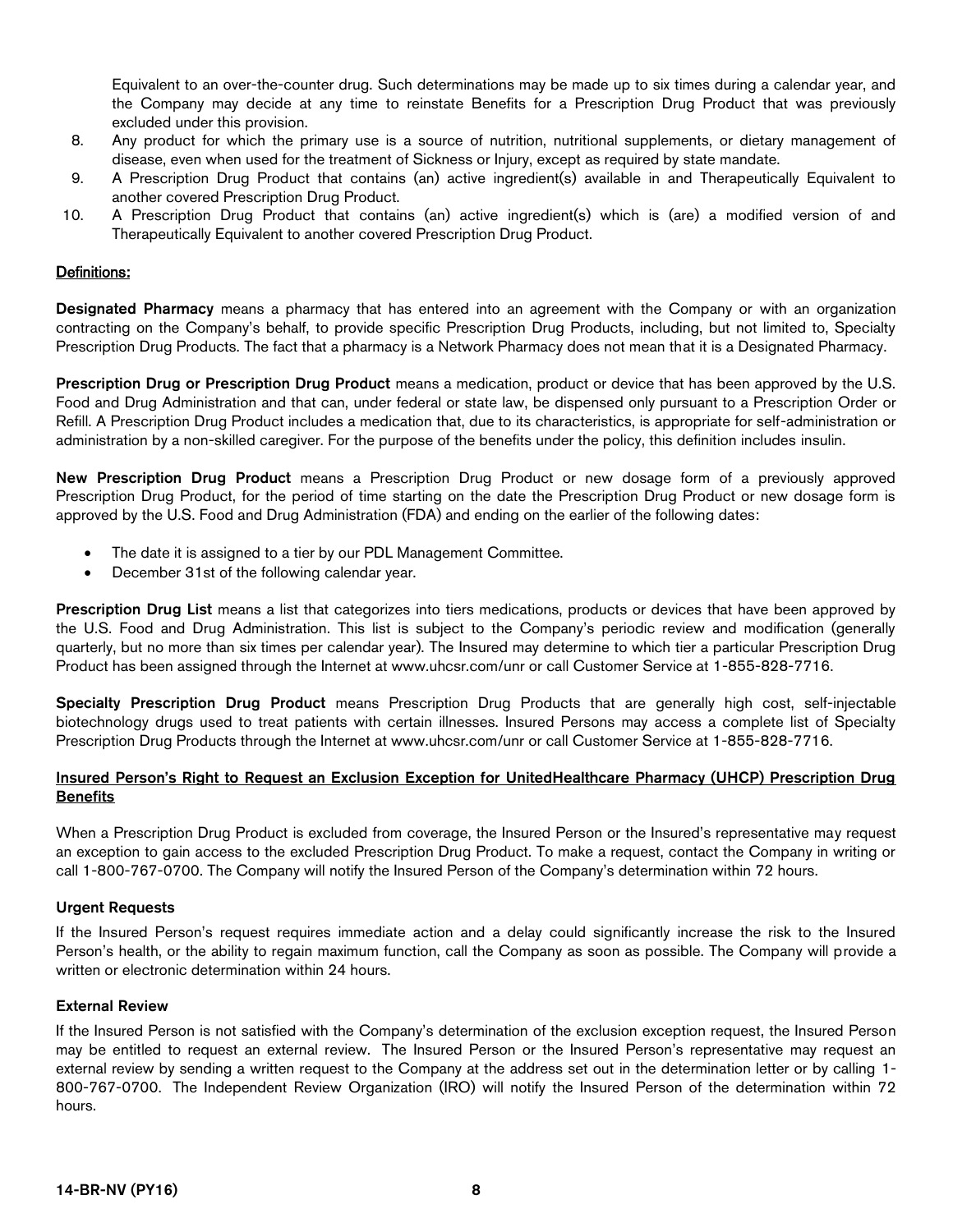#### Expedited External Review

If the Insured Person is not satisfied with the Company's determination of the exclusion exception request and it involves an urgent situation, the Insured Person or the Insured's representative may request an expedited external review by calling 1-800- 767-0700 or by sending a written request to the address set out in the determination letter. The IRO will notify the Insured Person of the determination within 24 hours.

# <span id="page-10-0"></span>Medical Expense Benefits – Injury and Sickness

This section describes Covered Medical Expenses for which benefits are available in the Schedule of Benefits.

Benefits are payable for Covered Medical Expenses (see "Definitions") less any Deductible incurred by or for an Insured Person for loss due to Injury or Sickness subject to: a) the maximum amount for specific services as set forth in the Schedule of Benefits; and b) any Coinsurance, Copayment or per service Deductible amounts set forth in the Schedule of Benefits or any benefit provision hereto. Read the "Definitions" section and the "Exclusions and Limitations" section carefully.

No benefits will be paid for services designated as "No Benefits" in the Schedule of Benefits or for any matter described in "Exclusions and Limitations." If a benefit is designated, Covered Medical Expenses include:

#### **Inpatient**

#### 1. Room and Board Expense.

Daily semi-private room rate when confined as an Inpatient and general nursing care provided and charged by the Hospital.

#### 2. Intensive Care.

If provided in the Schedule of Benefits.

#### 3. Hospital Miscellaneous Expenses.

When confined as an Inpatient or as a precondition for being confined as an Inpatient. In computing the number of days payable under this benefit, the date of admission will be counted, but not the date of discharge.

Benefits will be paid for services and supplies such as:

- The cost of the operating room.
- Laboratory tests.
- X-ray examinations.
- Anesthesia.
- Drugs (excluding take home drugs) or medicines.
- Therapeutic services.
- Supplies.

#### 4. Routine Newborn Care.

While Hospital Confined and routine nursery care provided immediately after birth.

Benefits will be paid for an inpatient stay of at least:

- 48 hours following a vaginal delivery.
- 96 hours following a cesarean section delivery.

If the mother agrees, the attending Physician may discharge the newborn earlier than these minimum time frames.

#### 5. Surgery (Inpatient).

Physician's fees for Inpatient surgery.

#### 6. Assistant Surgeon Fees.

Assistant Surgeon Fees in connection with Inpatient surgery.

#### 7. Anesthetist Services.

Professional services administered in connection with Inpatient surgery.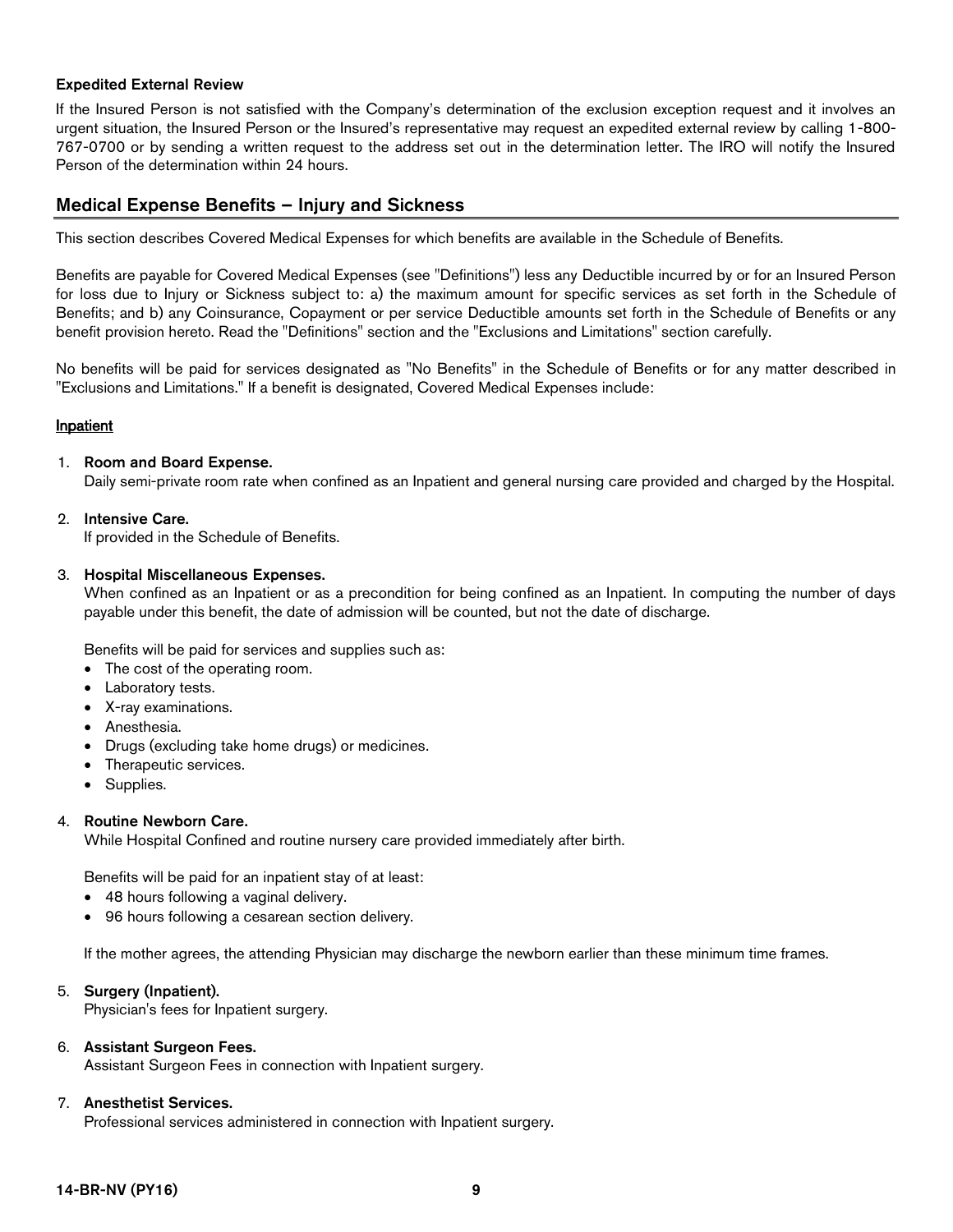#### 8. Registered Nurse's Services.

Registered Nurse's services which are all of the following:

- Private duty nursing care only.
- Received when confined as an Inpatient.
- Ordered by a licensed Physician.
- A Medical Necessity.

General nursing care provided by the Hospital, Skilled Nursing Facility or Inpatient Rehabilitation Facility is not covered under this benefit.

#### 9. Physician's Visits (Inpatient).

Non-surgical Physician services when confined as an Inpatient. Benefits do not apply when related to surgery.

#### 10. Pre-admission Testing.

Benefits are limited to routine tests such as:

- Complete blood count.
- Urinalysis.
- Chest X-rays.

If otherwise payable under the policy, major diagnostic procedures such as those listed below will be paid under the "Hospital Miscellaneous" benefit:

- CT scans.
- NMR's.
- Blood chemistries

#### **Outpatient**

#### 11. Surgery (Outpatient).

Physician's fees for outpatient surgery.

#### 12. Day Surgery Miscellaneous (Outpatient).

Facility charge and the charge for services and supplies in connection with outpatient day surgery; excluding nonscheduled surgery; and surgery performed in a Hospital emergency room; trauma center; Physician's office; or clinic.

#### 13. Assistant Surgeon Fees (Outpatient).

Assistant Surgeon Fees in connection with outpatient surgery.

#### 14. Anesthetist Services (Outpatient).

Professional services administered in connection with outpatient surgery.

#### 15. Physician's Visits (Outpatient).

Services provided in a Physician's office for the diagnosis and treatment of a Sickness or Injury. Benefits do not apply when related to surgery or Physiotherapy.

Physician's Visits for preventive care are provided as specified under Preventive Care Services.

#### 16. Physiotherapy (Outpatient).

Includes but is not limited to the following rehabilitative services (including Habilitative Services):

- Physical therapy.
- Occupational therapy.
- Cardiac rehabilitation therapy.
- Manipulative treatment.
- Speech therapy. Other than as provided for Habilitative Services, speech therapy will be paid only for the treatment of speech, language, voice, communication and auditory processing when the disorder results from Injury, trauma, stroke, surgery, cancer, or vocal nodules.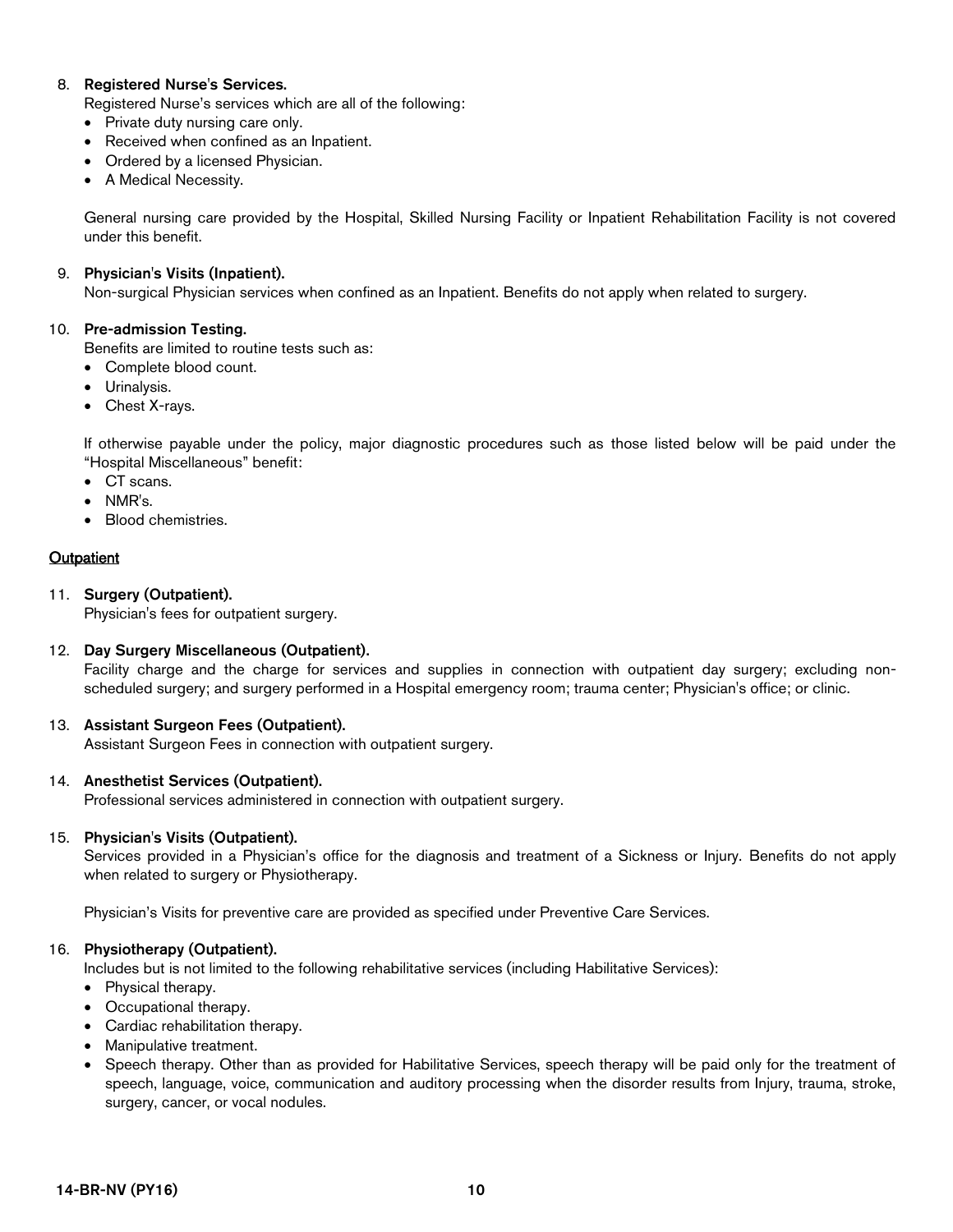#### 17. Medical Emergency Expenses (Outpatient).

Only in connection with a Medical Emergency as defined. Benefits will be paid for the facility charge for use of the emergency room and supplies.

All other Emergency Services received during the visit will be paid as specified in the Schedule of Benefits.

#### 18. Diagnostic X-ray Services (Outpatient).

Diagnostic X-rays are only those procedures identified in Physicians' Current Procedural Terminology (CPT) as codes 70000 - 79999 inclusive. X-ray services for preventive care are provided as specified under Preventive Care Services.

#### 19. Radiation Therapy (Outpatient).

See Schedule of Benefits.

#### 20. Laboratory Procedures (Outpatient).

Laboratory Procedures are only those procedures identified in Physicians' Current Procedural Terminology (CPT) as codes 80000 - 89999 inclusive. Laboratory procedures for preventive care are provided as specified under Preventive Care Services.

#### 21. Tests and Procedures (Outpatient).

Tests and procedures are those diagnostic services and medical procedures performed by a Physician but do not include:

- Physician's Visits.
- Physiotherapy.
- X-rays.
- Laboratory Procedures.

The following therapies will be paid under the Tests and Procedures (Outpatient) benefit:

- Inhalation therapy.
- Infusion therapy.
- Pulmonary therapy.
- Respiratory therapy.

Tests and Procedures for preventive care are provided as specified under Preventive Care Services.

#### 22. Injections (Outpatient).

When administered in the Physician's office and charged on the Physician's statement. Immunizations for preventive care are provided as specified under Preventive Care Services.

#### 23. Chemotherapy (Outpatient).

See Schedule of Benefits.

#### 24. Prescription Drugs (Outpatient).

See Schedule of Benefits.

Benefits will not be denied for early refills for a covered Topical Ophthalmic Product if the Insured Person is experiencing inadvertent wastage of the product due to difficulty applying the product to the eye and the Insured requests the early refill under the following conditions:

- After 21 days or more but before 30 days after receiving any 30-day supply of the product.
- After 42 days or more but before 60 days after receiving any 60-day supply of the product.
- After 63 days or more but before 90 days after receiving any 90-day supply of the product.
- The early refill is dispensed pursuant to a valid prescription which bears specific authorization to refill.

Topical Ophthalmic Product" means a liquid prescription drug which is applied directly to the eye from a bottle or by means of a dropper.

#### **Other**

#### 25. Ambulance Services.

See Schedule of Benefits.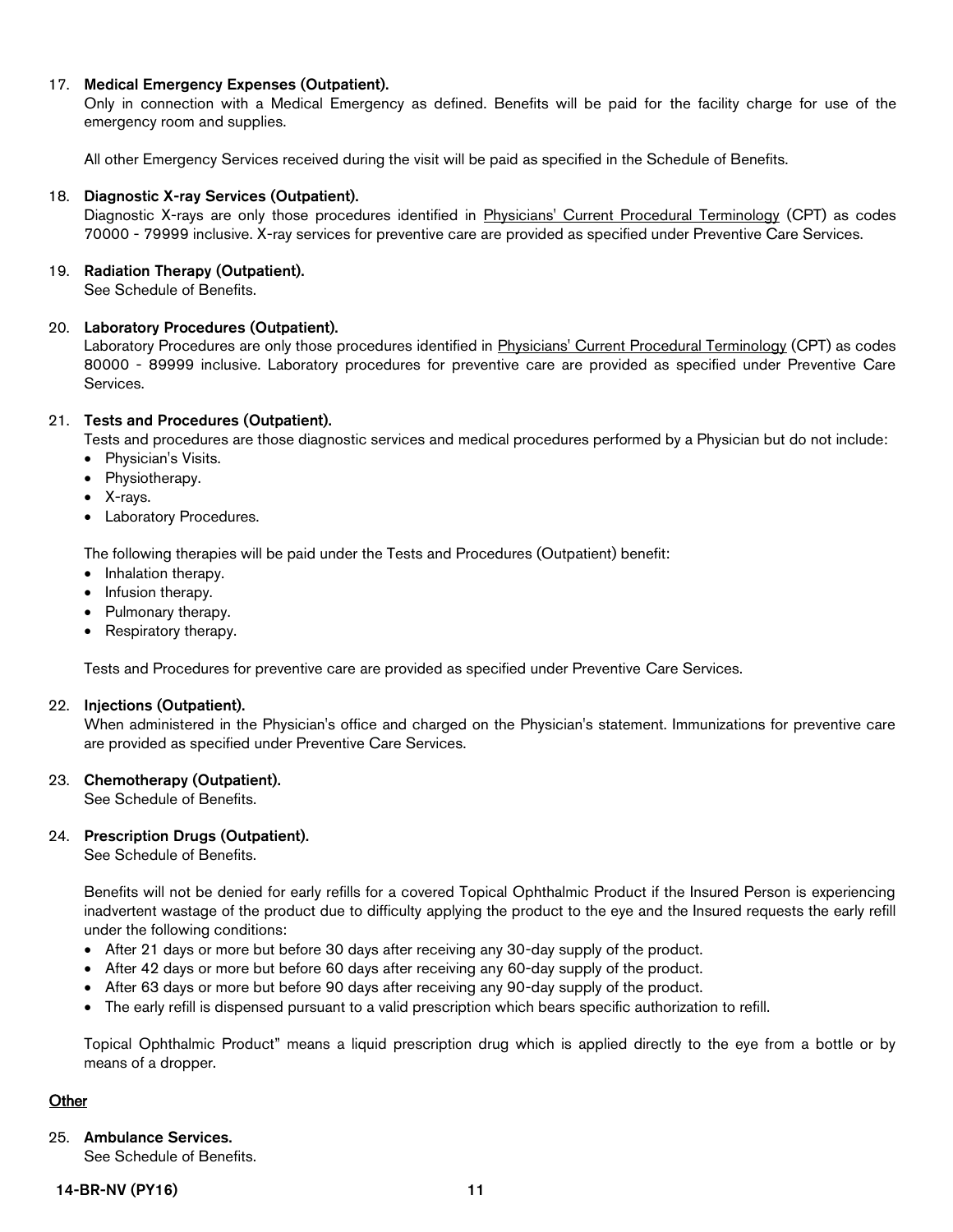#### 26. Durable Medical Equipment.

Durable Medical Equipment must be all of the following:

- Provided or prescribed by a Physician. A written prescription must accompany the claim when submitted.
- Primarily and customarily used to serve a medical purpose.
- Can withstand repeated use.
- Generally is not useful to a person in the absence of Injury or Sickness.
- Not consumable or disposable except as needed for the effective use of covered durable medical equipment.

For the purposes of this benefit, the following are considered durable medical equipment.

- Braces that stabilize an injured body part and braces to treat curvature of the spine.
- External prosthetic devices that replace a limb or body part but does not include any device that is fully implanted into the body.
- Orthotic devices that straighten or change the shape of the body.

If more than one piece of equipment or device can meet the Insured's functional need, benefits are available only for the equipment or device that meets the minimum specifications for the Insured's needs. Dental braces are not durable medical equipment and are not covered. Benefits for durable medical equipment are limited to the initial purchase or one replacement purchase per Policy Year. No benefits will be paid for rental charges in excess of purchase price.

#### 27. Consultant Physician Fees.

Services provided on an Inpatient or outpatient basis.

#### 28. Dental Treatment.

Dental treatment when services are performed by a Physician and limited to the following:

- Injury to Sound, Natural Teeth.
- Removal of teeth necessary in order to perform radiation therapy.

Breaking a tooth while eating is not covered. Routine dental care and treatment to the gums are not covered. Pediatric dental benefits are provided in the Pediatric Dental Services provision.

Benefits will also be paid the same as any other Sickness for general anesthesia for a Dependent child who has any of the following:

- A physical, mental, or medically compromising condition.
- Dental needs for which local anesthesia is ineffective because of an acute infection, an anatomic anomaly or an allergy.
- Is extremely uncooperative, unmanageable, or anxious.
- Sustained extensive orofacial and dental trauma to a degree that would require unconscious sedation.

#### 29. Mental Illness Treatment.

Benefits will be paid for services received:

- On an Inpatient basis while confined to a Hospital including partial hospitalization/day treatment received at a Hospital.
- On an outpatient basis including intensive outpatient treatment.

#### 30. Substance Use Disorder Treatment.

Benefits will be paid for services received:

- On an Inpatient basis while confined to a Hospital including partial hospitalization/day treatment received at a Hospital.
- On an outpatient basis including intensive outpatient treatment.

#### 31. Maternity.

Same as any other Sickness.

Benefits will be paid for an inpatient stay of at least:

- 48 hours following a vaginal delivery.
- 96 hours following a cesarean section delivery.

If the mother agrees, the attending Physician may discharge the mother earlier than these minimum time frames.

#### 32. Complications of Pregnancy.

Same as any other Sickness.

#### 14-BR-NV (PY16) 12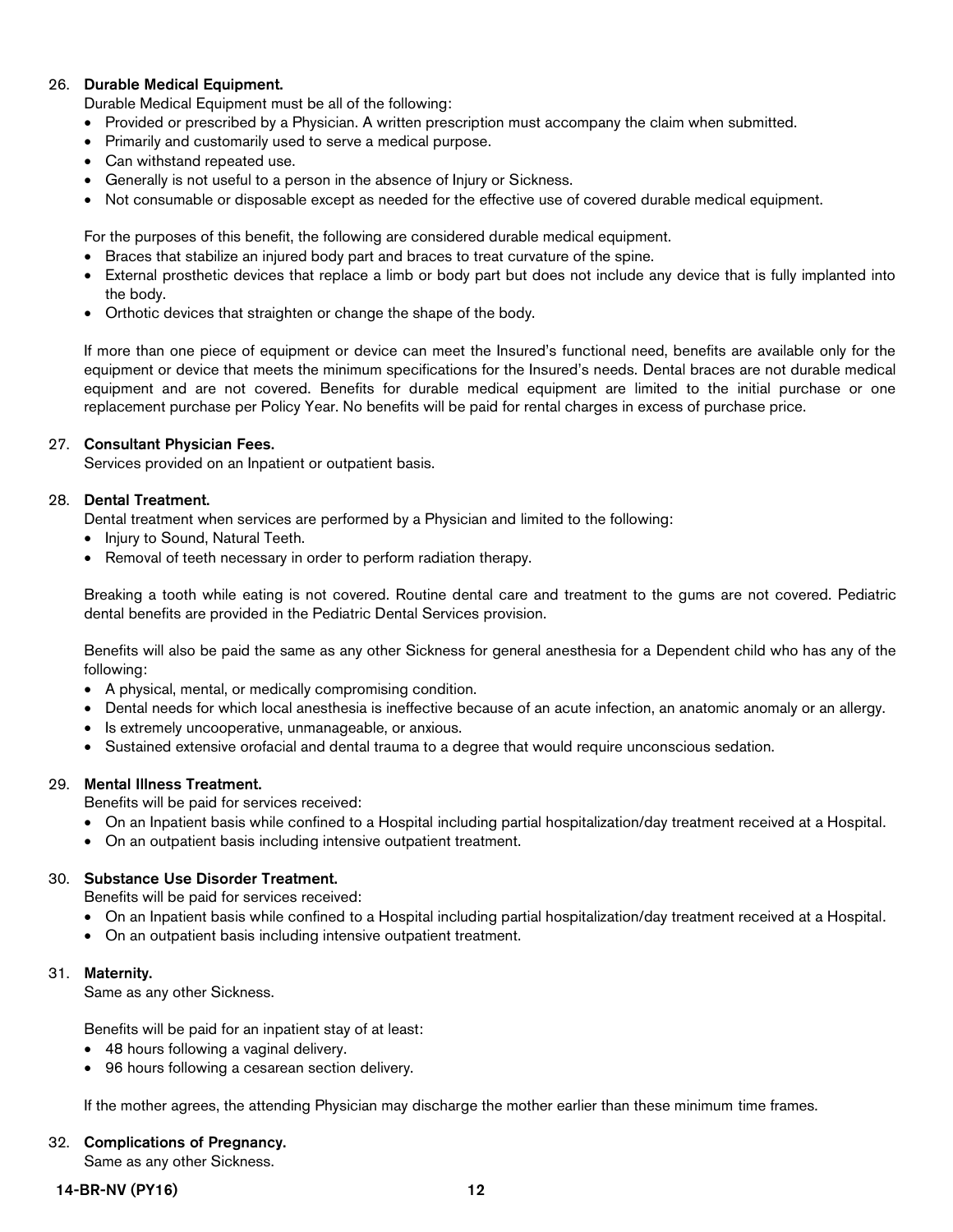#### 33. Preventive Care Services.

Medical services that have been demonstrated by clinical evidence to be safe and effective in either the early detection of disease or in the prevention of disease, have been proven to have a beneficial effect on health outcomes and are limited to the following as required under applicable law:

- Evidence-based items or services that have in effect a rating of "A" or "B" in the current recommendations of the *United States Preventive Services Task Force*.
- Immunizations that have in effect a recommendation from the *Advisory Committee on Immunization Practices of the Centers for Disease Control and Prevention*.
- With respect to infants, children, and adolescents, evidence-informed preventive care and screenings provided for in the comprehensive guidelines supported by the *Health Resources and Services Administration*.
- With respect to women, such additional preventive care and screenings provided for in comprehensive guidelines supported by the *Health Resources and Services Administration*.

#### 34. Reconstructive Breast Surgery Following Mastectomy.

Same as any other Sickness and in connection with a covered mastectomy.

#### Benefits include:

- All stages of reconstruction of the breast on which the mastectomy has been performed.
- Surgery and reconstruction of the other breast to produce a symmetrical appearance.
- Prostheses and physical complications of mastectomy, including lymphedemas.

#### 35. Diabetes Services.

Same as any other Sickness in connection with the treatment of diabetes.

Benefits will be paid for Medically Necessary:

- Outpatient self-management training, education and medical nutrition therapy service when ordered by a Physician and provided by appropriately licensed or registered healthcare professionals.
- Prescription Drugs, equipment, and supplies including insulin pumps and supplies, blood glucose monitors, insulin syringes with needles, blood glucose and urine test strips, ketone test strips and tablets and lancets and lancet devices.

#### 36. Home Health Care.

Services received from a licensed home health agency that are:

- Ordered by a Physician.
- Provided or supervised by a Registered Nurse in the Insured Person's home.
- Pursuant to a home health plan.

Benefits will be paid only when provided on a part-time, intermittent schedule and when skilled care is required. One visit equals up to four hours of skilled care services.

Benefits also include Private Duty Nursing services when Medically Necessary and the services are of such a nature that they cannot be provided by non-professional personnel and can only be provided by a licensed health care provider. Private Duty Nursing services include teaching and monitoring of complex care skills such as tracheotomy suctioning, medical equipment use and monitoring to home caregivers and which is not intended to provide for long term support.

As used in this benefit, "private duty nursing" means skilled nursing services provided on a one-to-one basis by an actively practicing Registered Nurse (R.N.) or licensed practical nurse (L.P.N.). Private duty nursing is shift nursing of eight (8) hours or greater per day and does not include nursing care of less than eight (8) hours per day. Private duty nursing does not include custodial care.

See also Benefits for Home Health Care.

#### 37. Hospice Care.

When recommended by a Physician for an Insured Person that is terminally ill with a life expectancy of six months or less. All hospice care must be received from a licensed hospice agency.

Hospice care includes:

Physical, psychological, social, and spiritual care for the terminally ill Insured.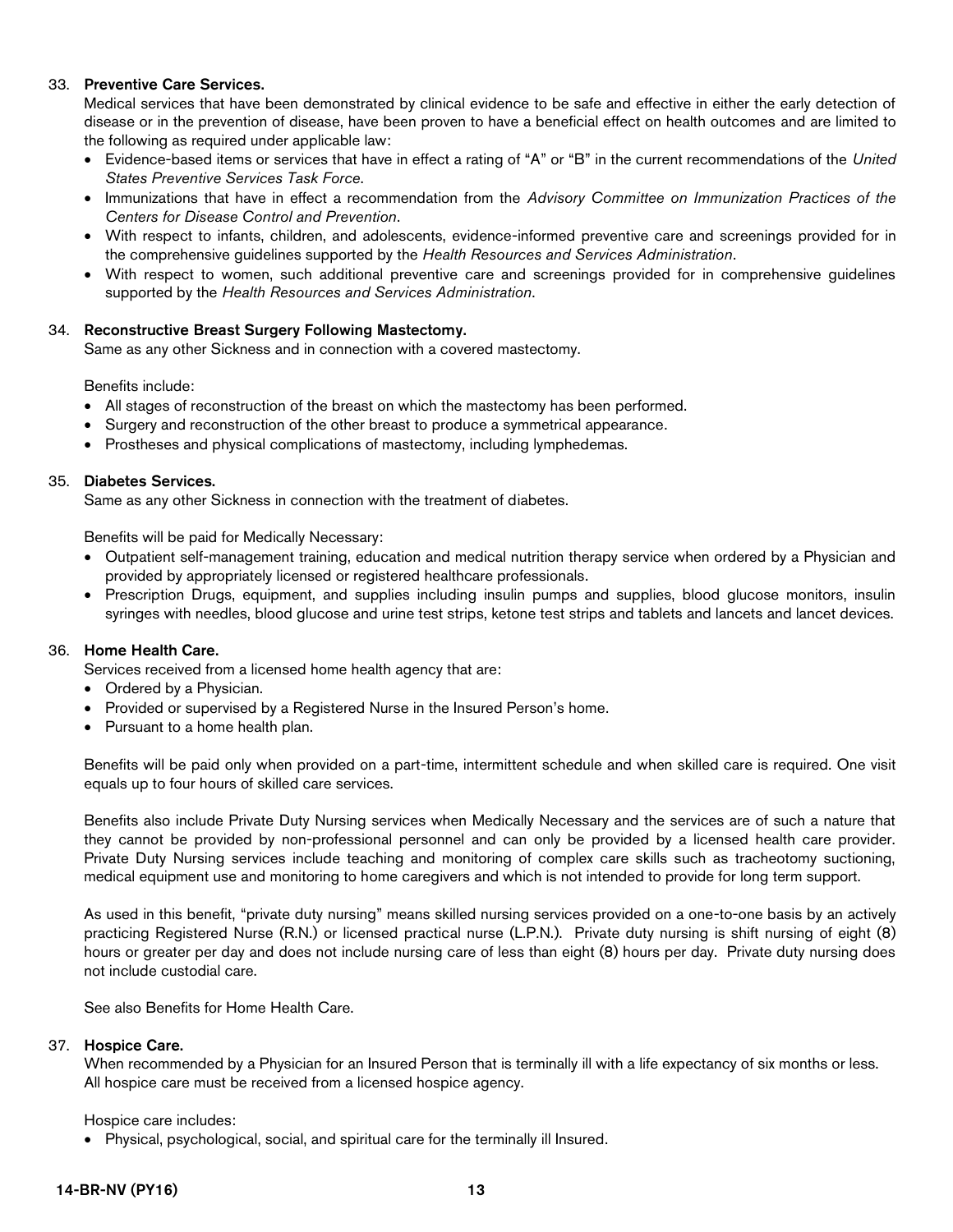• Short-term grief counseling for immediate family members while the Insured is receiving hospice care or within six months after the Insured Person's death.

#### 38. Inpatient Rehabilitation Facility.

Services received while confined as a full-time Inpatient in a licensed Inpatient Rehabilitation Facility. Confinement in the Inpatient Rehabilitation Facility must follow within 24 hours of, and be for the same or related cause(s) as, a period of Hospital Confinement or Skilled Nursing Facility confinement.

#### 39. Skilled Nursing Facility.

Services received while confined as an Inpatient in a Skilled Nursing Facility for treatment rendered for one of the following: • In lieu of Hospital Confinement as a full-time inpatient.

Within 24 hours following a Hospital Confinement and for the same or related cause(s) as such Hospital Confinement.

#### 40. Urgent Care Center.

Benefits are limited to:

The facility or clinic fee billed by the Urgent Care Center.

All other services rendered during the visit will be paid as specified in the Schedule of Benefits.

#### 41. Hospital Outpatient Facility or Clinic.

Benefits are limited to:

The facility or clinic fee billed by the Hospital.

All other services rendered during the visit will be paid as specified in the Schedule of Benefits.

#### 42. Approved Clinical Trials.

• See Benefits for Clinical Trials of Cancer or Chronic Fatigue Syndrome.

#### 43. Transplantation Services.

Same as any other Sickness for organ or tissue transplants when ordered by a Physician. Benefits are available when the transplant meets the definition of a Covered Medical Expense.

Donor costs that are directly related to organ removal are Covered Medical Expenses for which benefits are payable through the Insured organ recipient's coverage under this policy. Benefits payable for the donor will be secondary to any other insurance plan, service plan, self-funded group plan, or any government plan that does not require this policy to be primary.

No benefits are payable for transplants which are considered an Elective Surgery or Elective Treatment (as defined) and transplants involving permanent mechanical or animal organs.

Travel expenses are not covered. Health services connected with the removal of an organ or tissue from an Insured Person for purposes of a transplant to another person are not covered.

#### 44. Genetic Testing.

Benefits are limited to genetic testing when ordered by a Physician, determined to be Medically Necessary and which meets all of the following criteria:

- Such testing is prescribed following the Insured's history, physical exam and pedigree analysis, genetic counseling, and completion of conventional diagnostic studies and a definitive diagnosis remains uncertain and a genetic disease diagnosis is suspected.
- The Insured displays clinical features or is at direct risk of inheriting the mutation in question.
- The result of the test will directly impact the treatment being delivered to the Insured.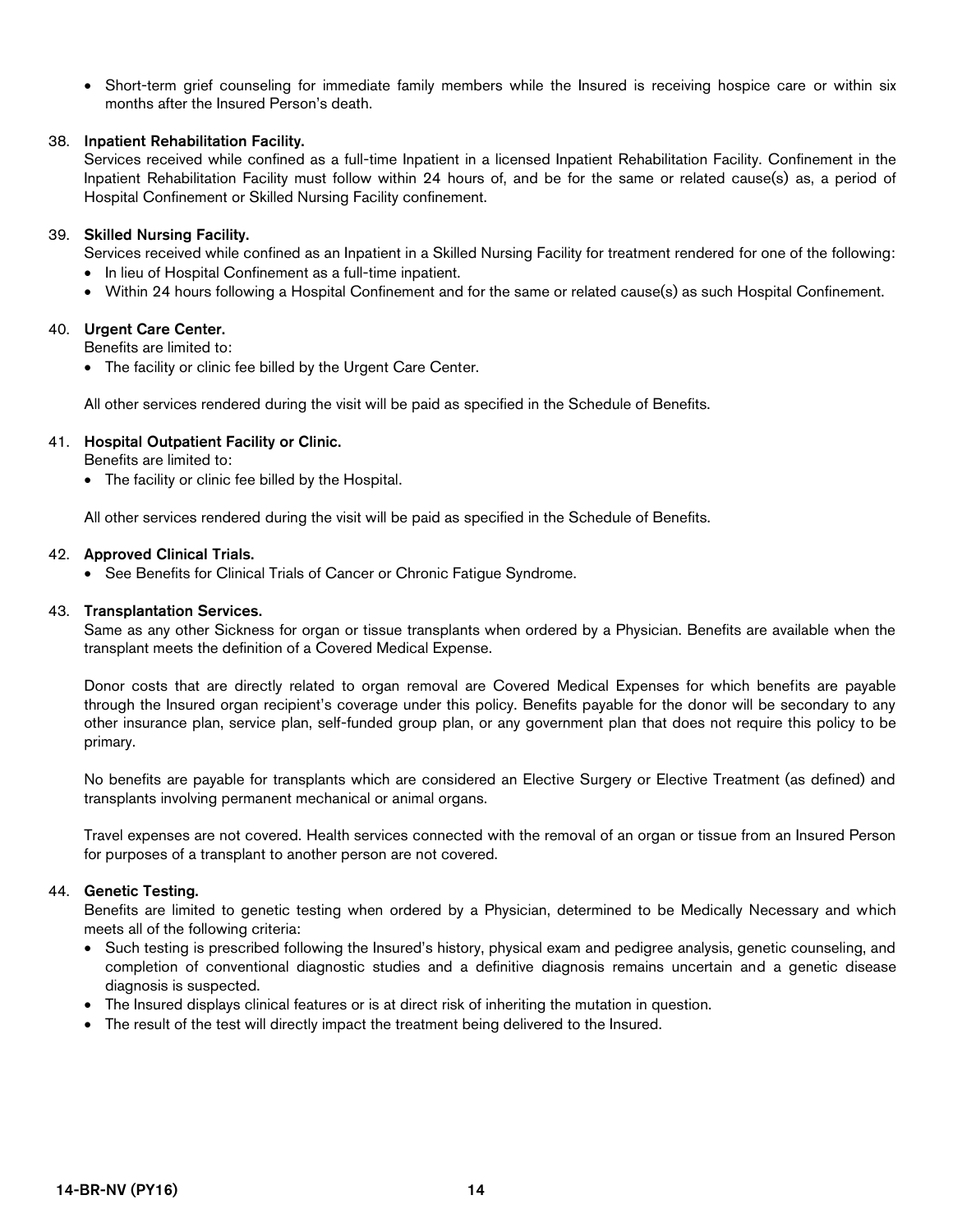#### 45. Hearing Aids.

Hearing aids when required for the correction of a hearing impairment (a reduction in the ability to perceive sound which may range from slight to complete deafness). Hearing aids are electronic amplifying devices designed to bring sound more effectively into the ear. A hearing aid consists of a microphone, amplifier and receiver.

Benefits are available for a hearing aid that is purchased as a result of a written recommendation by a Physician. If more than one type of hearing aid can meet the Insured's functional needs, benefits are available only for the hearing aid that meets the minimum specifications for the Insured's needs. Benefits are limited to one hearing aid per hearing impaired ear every 36 months.

#### 46. Infertility Services.

Benefits for infertility services are limited to Medically Necessary laboratory studies, diagnostic procedures and six (6) cycles per Insured Person for Artificial Insemination.

#### 47. Medical Foods.

Benefits for medical foods are limited to the following:

- Enteral formulas for use at home that are prescribed or ordered by a Physician as Medically Necessary for the treatment of Inherited Metabolic Diseases characterized by deficient metabolism, or malabsorption originating from congenital defects or defects arising shortly after birth, of amino acid, organic acid, carbohydrate or fat.
- Special Food Products which are prescribed or ordered by a Physician as Medically Necessary for the treatment of an Insured Person with an Inherited Metabolic Disease.

As used in this benefit, "Inherited metabolic disease" means a disease caused by an inherited abnormality of the body chemistry of a person. "Special food product" means a food product that is specially formulated to have less than one gram of protein per serving and is intended to be consumed under the direction of a Physician for the dietary treatment of an Inherited Metabolic Disease. The term does not include a food that is naturally low in protein.

#### 48. Medical Supplies.

Medical supplies must meet all of the following criteria:

- Prescribed by a Physician. A written prescription must accompany the claim when submitted.
- Used for the treatment of a covered Injury or Sickness.

Benefits are limited to a 31-day supply per purchase.

#### 49. Ostomy Supplies.

Benefits for ostomy supplies are limited to the following supplies:

- Pouches, face plates and belts.
- Irrigation sleeves, bags and ostomy irrigation catheters.
- Skin barriers.

Benefits are not available for deodorants, filters, lubricants, tape, appliance cleaners, adhesive, adhesive remover, or other items not listed above.

# <span id="page-16-0"></span>Mandated Benefits

#### Benefits for Home Health Care

Benefit shall be paid for Covered Medical Expenses arising from care at home or health supportive services if that care or service is prescribed by a Physician and would have been covered by the policy if performed in a medical facility or facility for the Dependent as defined in chapter 449 of NRS.

Benefits shall be subject to all Deductible, Copayment, Coinsurance, limitations, or any other provisions of the policy.

#### Benefits for Telehealth Services

Benefits will be paid for Telehealth services on the same basis as services provided through an in person consultation between the Insured Person and a Physician.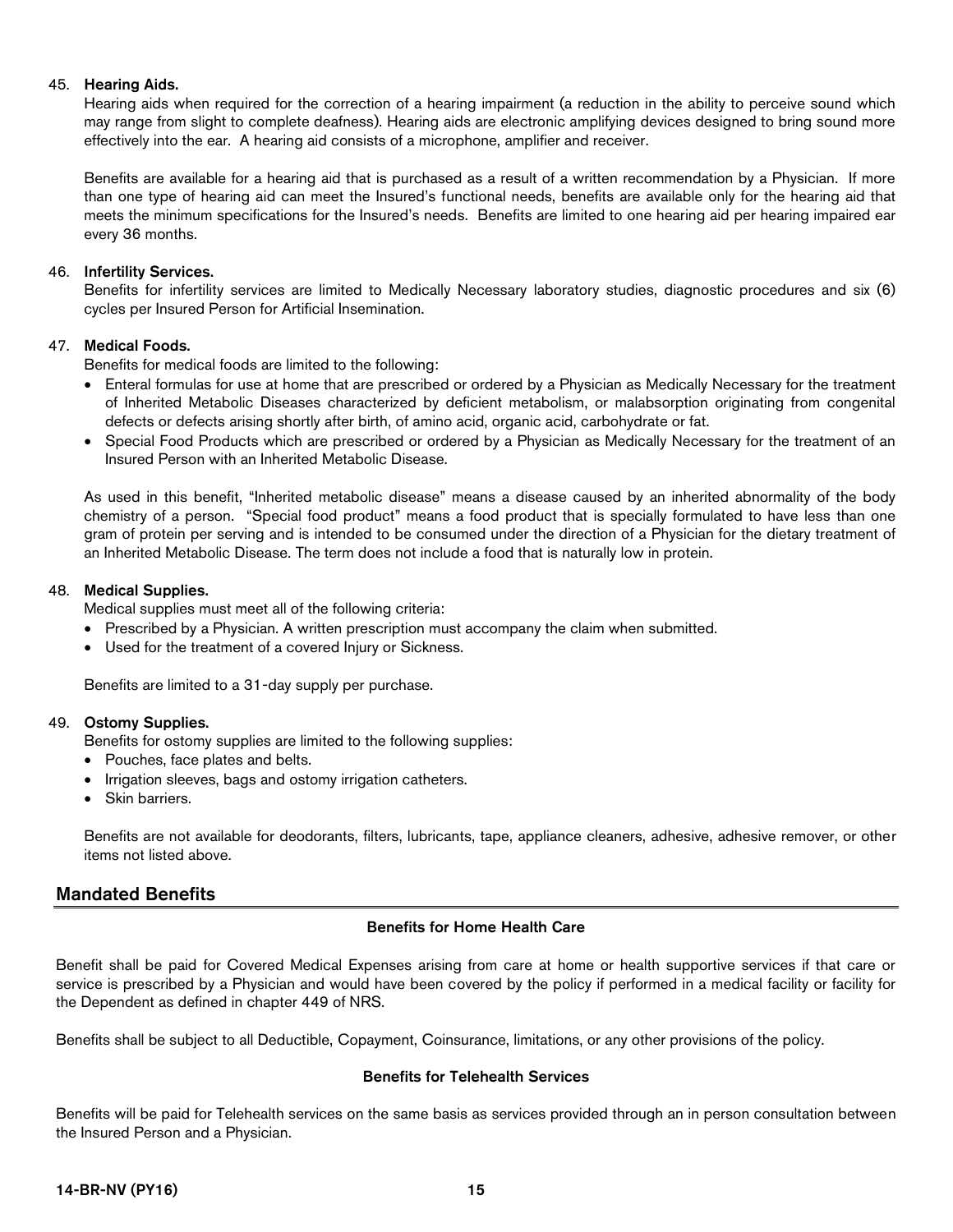"Telehealth" means the delivery of services from a provider of health care to a patient at a different location through the use of information and audio-visual communication technology, not including standard telephone, facsimile or electronic mail.

Benefits shall be subject to all Deductible, Copayment, Coinsurance, limitations, or any other provisions of the policy.

#### Benefits for Clinical Trials of Cancer or Chronic Fatigue Syndrome

Benefits will be paid the same as any other Sickness for the medical treatment of cancer or chronic fatigue syndrome received as part of a clinical trial or study when.

- Medical treatment as part of a clinical trial when medical treatment is provided in a Phase I, Phase II, Phase III or Phase IV study or clinical trial for the treatment of cancer or in a Phase II, Phase III or Phase IV study or clinical trial for the treatment of chronic fatigue syndrome. The clinical trial or study must be approved by any of the following:
	- $\circ$  An agency of the National Institutes of Health as set forth in 42 U.S.C §281(b).
	- o A cooperative group.
	- o The Food and Drug Administration as an application for a new investigational drug.
	- o The United States Department of Veterans Affairs.
	- o The United States Department of Defense.
- A Phase I clinical trial or study for the treatment of cancer, the medical treatment is provided at a facility authorized to conduct Phase I clinical trials or studies for the treatment of cancer.
- A Phase II, Phase III or Phase IV study or clinical trial for the treatment of cancer or chronic fatigue syndrome, the medical treatment is provided by a provider of health care and the facility and personnel for the clinical trial or study have the experience and training to provide the treatment in a capable manner
- There is no medical treatment available which is considered a more appropriate alternative medical treatment than the medical treatment provided in the clinical trial or study
- The clinical trial or study is conducted in the state of Nevada
- The policyholder or subscriber has signed, before his participation in the clinical trial or study, a statement of consent indicating that he has been informed of, without limitation:
	- o The procedure to be undertaken;
	- o Alternative methods of treatment; and
	- o The risks associated with participation in the clinical trial or study, including, without limitation, the general nature and extent of such risks.

Coverage for medical treatment is limited to:

- Coverage for any drug or device that is approved for sale by the Food and Drug Administration without regard to whether the approved drug or device has been approved for use in the medical treatment of the policyholder or subscriber.
- The cost of any reasonably necessary health care services that are required as a result of the medical treatment provided in a Phase II, Phase III or Phase IV clinical trial or study or as a result of any complication arising out of the medical treatment provided in a Phase II, Phase III or Phase IV clinical trial or study, to the extent that such health care services would otherwise be covered under the policy of health insurance.
- The cost of any routine health care services that would otherwise be covered under the policy of health insurance for a policyholder or subscriber participating in a Phase I clinical trial or study.
- The initial consultation to determine whether the policyholder or subscriber is eligible to participate in the clinical trial or study.
- Health care services required for the clinically appropriate monitoring of the policyholder or subscriber during a Phase II, Phase III or Phase IV clinical trial or study.
- Health care services which are required for the clinically appropriate monitoring of the policyholder or subscriber during a Phase I clinical trial or study and which are not directly related to the clinical trial or study.

The medical treatment listed above is not covered when that treatment is provided by the sponsor of the clinical trial or study free of charge to the Insured Person.

Coverage for medical treatment required by this section does not include:

- Any portion of the clinical trial or study that is customarily paid for by a government or a biotechnical, pharmaceutical or medical industry.
- Coverage for a drug or device described in paragraph (a) of subsection 2 which is paid for by the manufacturer, distributor or provider of the drug or device.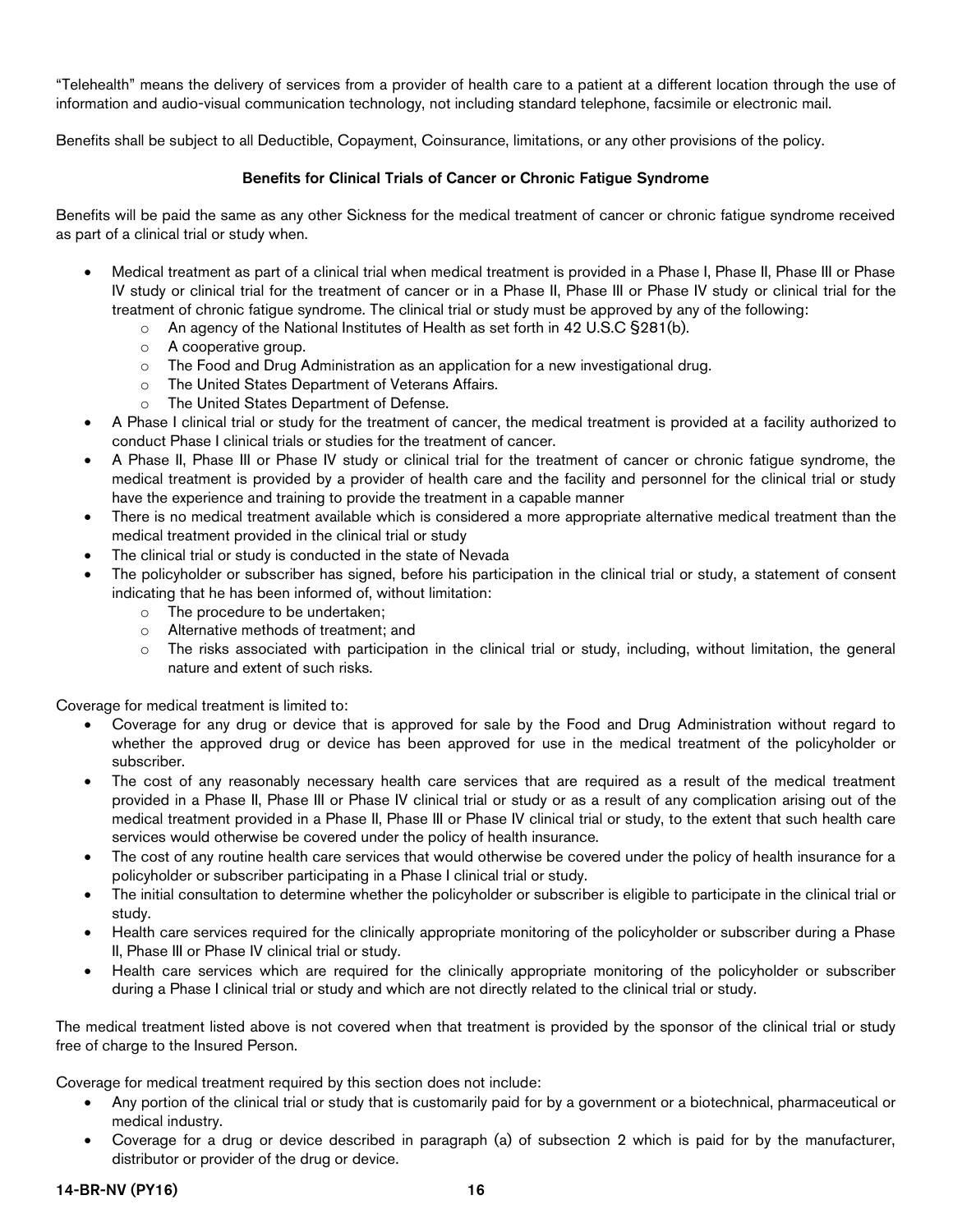- Health care services that are specifically excluded from coverage under the policyholder's or subscriber's policy of health insurance, regardless of whether such services are provided under the clinical trial or study.
- Health care services that are customarily provided by the sponsors of the clinical trial or study free of charge to the participants in the trial or study.
- Extraneous expenses related to participation in the clinical trial or study including, without limitation, travel, housing and other expenses that a participant may incur.
- Any expenses incurred by a person who accompanies the policyholder or subscriber during the clinical trial or study.
- Any item or service that is provided solely to satisfy a need or desire for data collection or analysis that is not directly related to the clinical management of the policyholder or subscriber.
- Any costs for the management of research relating to the clinical trial or study.

The clinical trial or study must be approved by any of the following:

- An agency of the National Institutes of Health as set forth in 42 U.S.C. § 281(b).
- A cooperative group.
- The Food and Drug Administration as an application for a new investigational drug.
- The United States Department of Veterans Affairs.
- The United States Department of Defense.

"Cooperative group" means a network of facilities that collaborate on research projects and has established a peer review program approved by the National Institutes of Health. The term includes:

- The Clinical Trials Cooperative Group Program; and
- The Community Clinical Oncology Program.

"Facility authorized to conduct Phase I clinical trials or studies for the treatment of cancer" means a facility or an affiliate of a facility that:

- Has in place a Phase I program which permits only selective participation in the program and which uses clear-cut criteria to determine eligibility for participation in the program;
- Operates a protocol review and monitoring system which conforms to the standards set forth in the Policies and Guidelines Relating to the Cancer-Center Support Grant published by the Cancer Centers Branch of the National Cancer Institute;
- Employs at least two researchers and at least one of those researchers receives funding from a federal grant;
- Employs at least three clinical investigators who have experience working in Phase I clinical trials or studies conducted at a facility designated as a comprehensive cancer center by the National Cancer Institute;
- Possesses specialized resources for use in Phase I clinical trials or studies, including, without limitation, equipment that facilitates research and analysis in proteomics, genomics and pharmacokinetics;
- Is capable of gathering, maintaining and reporting electronic data; and
- Is capable of responding to audits instituted by federal and state agencies

Benefits shall be subject to all Deductible, Copayment, Coinsurance, limitations, or any other provisions of the policy.

#### Benefits for Off-Label Prescription Drugs

Benefits will be paid the same as any other Prescription Drug for any drug prescribed to treat an Insured Person for cancer if the drug meets the following requirements:

- Has been approved by the Food and Drug Administration for use in the treatment of an illness, disease, or other medical condition.
- Is specified in the most recent edition of or supplement to either:
	- o The United States Pharmacopoeia Drug Information.
	- o The American Hospital Formulary Service Drug Information.
- Is supported by at least two articles reporting the results of scientific studies that are published in scientific or medical journals.

Benefits shall include coverage of Medically Necessary services associated with the administration of the Prescription Drug.

Benefits do not include experimental drugs used for the treatment of cancer if the drug has not been approved by the Food and Drug Administration or use of a drug that is contraindicated by the Food and Drug Administration.

Benefits shall be subject to all Deductible, Copayment, Coinsurance, limitations, or any other provisions of the policy.

14-BR-NV (PY16) 17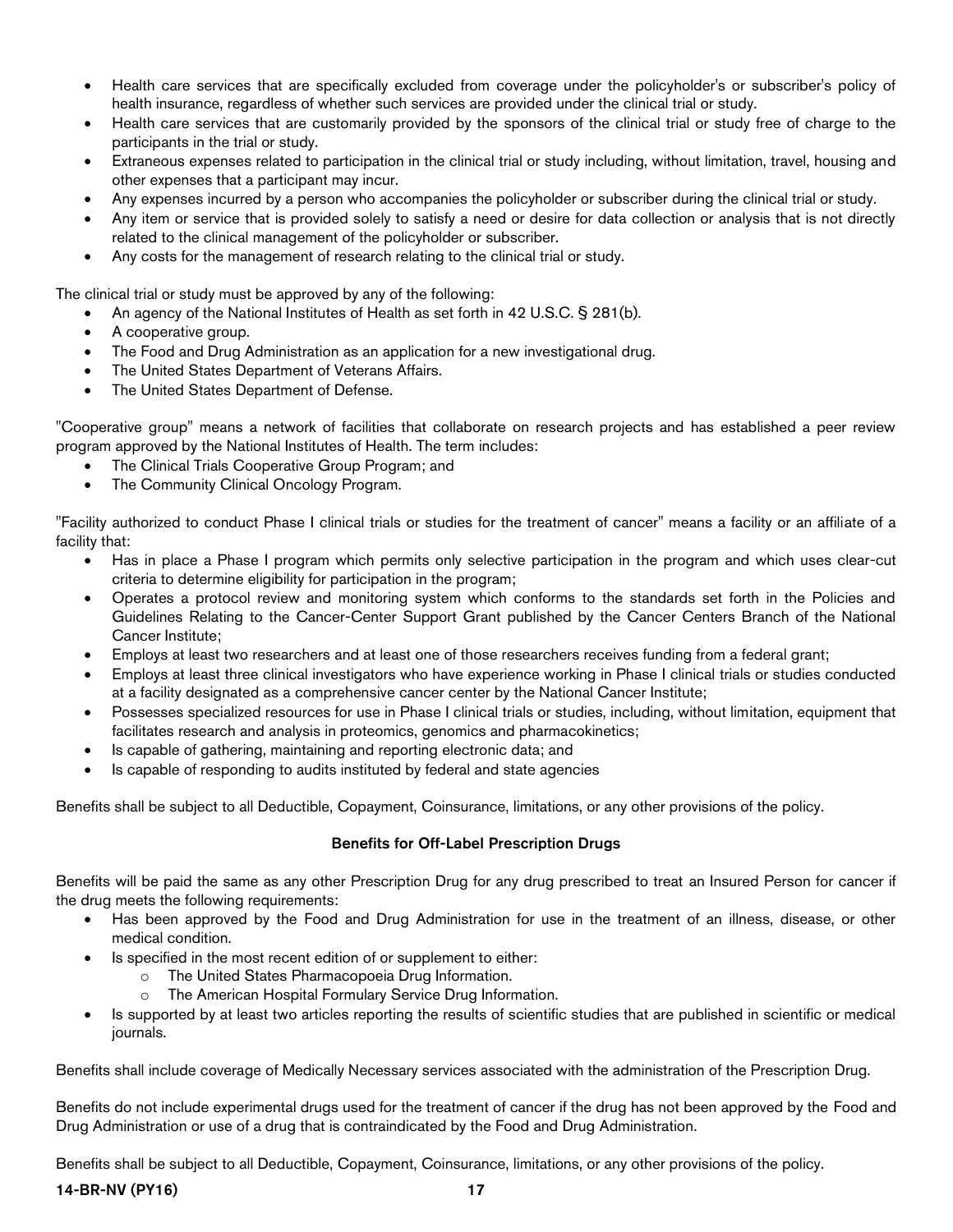#### Benefits for Colorectal Cancer Screening

Benefits will be paid the same as any other Sickness for colorectal cancer screening examinations in accordance with guidelines or reports concerning colorectal cancer screening published by the American Cancer Society or by nationally recognized professional organizations and which include current or prevailing supporting scientific data.

Benefits shall be subject to all Deductible, Copayment, Coinsurance, limitations, or any other provisions of the policy.

Colorectal cancer screening covered by the Preventive Care Services Benefit and received from a Preferred Provider shall be covered with no cost share as referenced in the Preventive Care Services Benefit listed in the Schedule.

#### Benefits for Prostate Cancer Screening

Benefits will be paid the same as any other Sickness for prostate cancer screening examinations in accordance with guidelines or reports concerning prostate cancer screening published by the American Cancer Society or by nationally recognized professional organizations and which include current or prevailing supporting scientific data.

Benefits shall be subject to all Deductible, Copayment, Coinsurance, limitations, or any other provisions of the policy.

Prostate cancer screening covered by the Preventive Care Services Benefit and received from a Preferred Provider shall be covered with no cost share as referenced in the Preventive Care Services Benefit listed in the Schedule.

#### Benefits for Human Papillomavirus Vaccine

Benefits will be paid the same as any other Sickness for the administration of the human papillomavirus vaccine as recommended for vaccination by a competent authority, including, the Centers for Disease Control and Prevention of the United States Department of Health and Human Services, the Food and Drug Administration or the manufacturer of the vaccine.

Benefits shall be subject to all Deductible, Copayment, Coinsurance, limitations, or any other provisions of the policy.

Administration of the Human Papillomavirus vaccine covered by the Preventive Care Services Benefit and received from a Preferred Provider shall be covered with no cost share as referenced in the Preventive Care Services Benefit listed in the Schedule.

#### Benefits for Cytological and Mammography Screening

Benefits will be paid the same as any other Sickness for:

- An annual cytologic screening for women eighteen (18) years of age or older.
- A baseline mammogram for women between the ages thirty-five (35) and forty (40).
- An annual mammogram for women forty (40) years of age and older.

Cytologic Screening and Mammographic Examinations covered by the Preventive Care Services Benefit and received from a Preferred Provider shall be covered with no cost share as referenced in the Preventive Care Services Benefit listed in the Schedule.

Benefits shall be subject to all Deductible, Copayment, Coinsurance, limitations, or any other provisions of the policy.

#### Benefits for Contraceptives and Hormone Replacement Therapy

Benefits will be paid the same as any other outpatient Prescription Drug for FDA approved prescription contraceptive drugs or devices and any type of hormone replacement therapy.

Benefits will be paid the same as any other Sickness for outpatient contraceptive services and outpatient hormone replacement therapy services.

Benefits shall be subject to all Deductible, Copayment, Coinsurance, limitations, or any other provisions of the policy.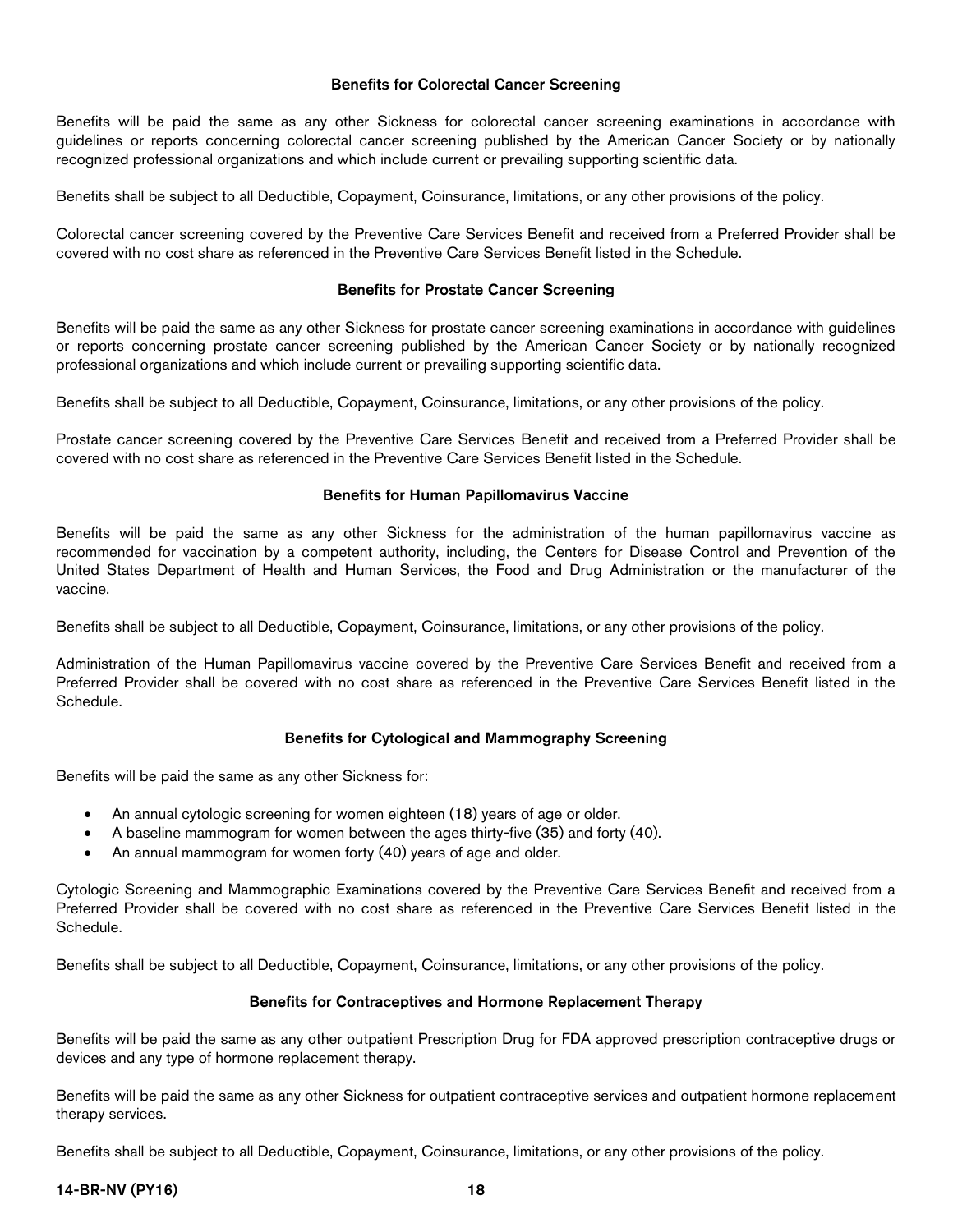Contraceptives and hormone replacement therapy covered by the Preventive Care Services Benefit and received from a Preferred Provider shall be covered with no cost share as referenced in the Preventive Care Services Benefit listed in the Schedule.

#### Benefits for Autism Spectrum Disorder

Benefits will be paid the same as any other Sickness for the diagnosis and treatment of Autism Spectrum Disorder. Benefits for the treatment of Autism Spectrum Disorder will be provided for Medically Necessary Habilitative or Rehabilitative Care, Prescription Care, psychiatric care, psychological care, Behavioral Therapy or Therapeutic Care when treatment is both of the following:

- Prescribed for an Insured diagnoses with an Autism Spectrum Disorder by a licensed Physician or licensed psychologist.
- Provided to an Insured Person diagnosed with an Autism Spectrum Disorder by a licensed Physician, licensed psychologist, licensed behavior analyst, or other provider that is supervised by the licensed Physician, psychologist or behavior analyst.

"Applied behavior analysis" means the design, implementation and evaluation of environmental modifications using behavioral stimuli and consequences to produce socially significant improvement in human behavior, including, without limitation, the use of direct observation, measurement and functional analysis of the relations between environment and behavior.

Early intervention and school services delivered through an early intervention agency or school are not covered.

The Company may request a copy of and review a Treatment Plan for the Insured.

"Autism behavior interventionist" means a person who is registered as a Registered Behavior Technician or an equivalent credential by the Behavior Analyst Certification Board, Inc., or its successor organization, and provides behavioral therapy under the supervision of any of the following Physicians:

- A licensed psychologist.
- A licensed behavior analyst.
- A licensed assistant behavior analyst.

"Autism Spectrum Disorder" means a neurobiological medical condition including, without limitation, autistic disorder, asperger's disorder and pervasive developmental disorder not otherwise specified.

"Behavioral Therapy" means any interactive therapy derived from evidence-based research, including, without limitation, discrete trial training, early intensive behavioral intervention, intensive intervention programs, pivotal response training and verbal behavior provided by a licensed psychologist, Licensed Behavior Analyst, Licensed Assistance Behavior Analyst or Autism Behavior Interventionist.

"Habilitative or rehabilitative care" in this section means counseling, guidance and professional services and treatment programs, including, without limitation, Applied Behavior Analysis, that are necessary to develop, maintain and restore, to the maximum extent practicable, the functioning of a person.

"Licensed assistant behavior analyst" means a person who holds current certification or meets the standards to be certified as a board certified assistant behavior analyst issued by the Behavior Analyst Certification Board, Inc., or any successor in interest to that organization, who is licensed as an assistant behavior analyst by the Board of Psychological Examiners and who provides behavioral therapy under the supervision of a licensed behavior analyst or psychologist.

"Licensed behavior analyst" means a person who holds current certification or meets the standards to be certified as a board certified behavior analyst or a board certified assistant behavior analyst issued by the Behavior Analyst Certification Board, Inc., or any successor in interest to that organization and who is licensed as a behavior analyst by the Board of Psychological Examiners.

"Prescription care" means medications prescribed by a licensed Physician and any health-related services deemed Medically Necessary to determine the need or effectiveness of the medications.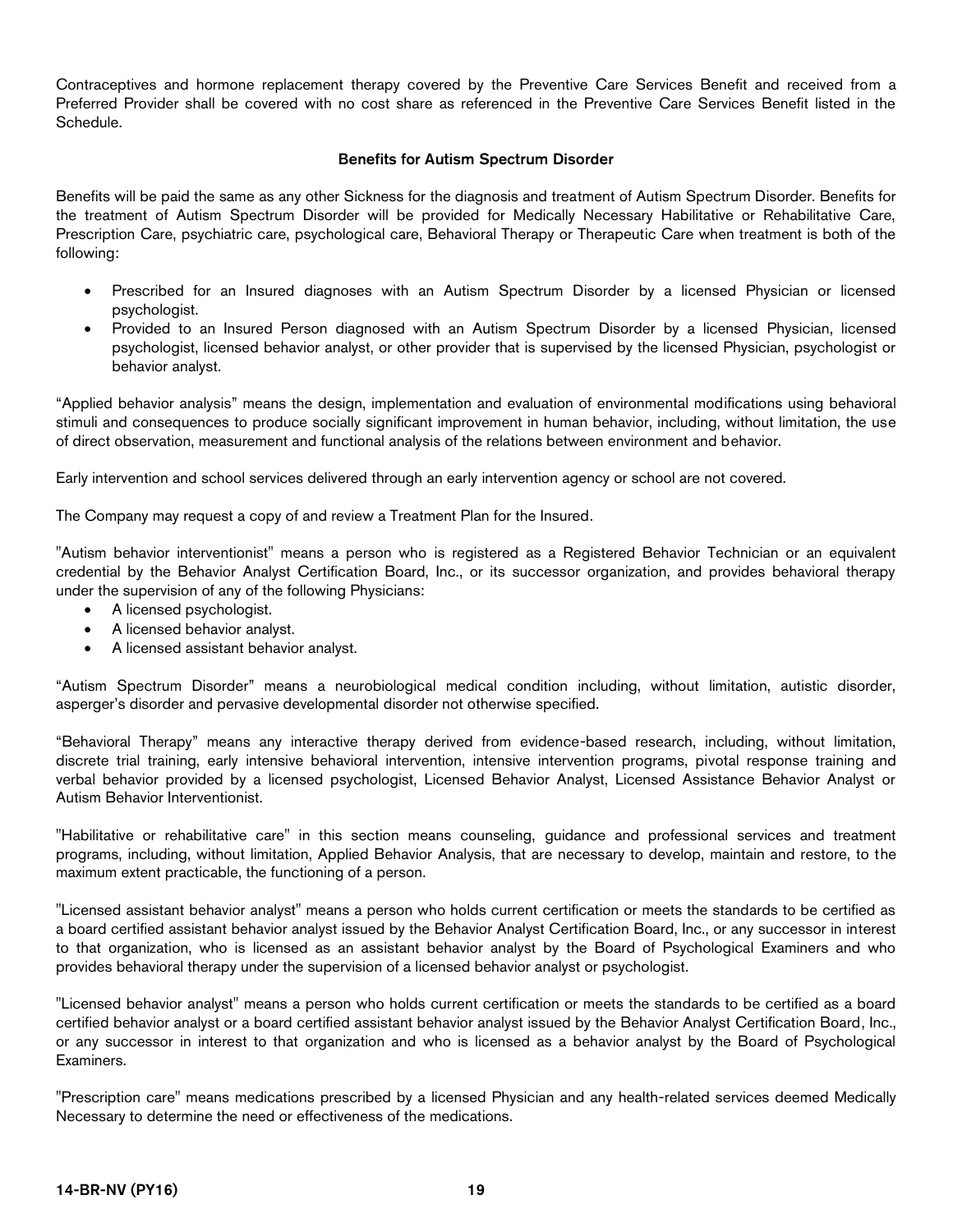"Therapeutic care" means services provided by licensed or certified speech pathologists, occupational therapists and physical therapists.

"Treatment plan" means a plan to treat an Autism Spectrum Disorder that is prescribed by a licensed Physician or licensed psychologist and may be developed pursuant to a comprehensive evaluation in coordination with a licensed behavior analyst.

Benefits shall be subject to all Deductible, Copayment, Coinsurance, limitations or any other provisions of the policy.

#### Benefits for Oral Chemotherapy

Benefits will be paid for prescribed, orally administered anticancer medications used for the treatment of cancer on a basis no less favorable than coverage provided for intravenously administered or injected cancer medications.

The combined amount of the Deductible, Copayment, and Coinsurance shall not exceed \$100 per Prescription Drug.

Benefits shall be subject to all Deductible, Copayment, Coinsurance, limitations or any other provisions of the policy.

# <span id="page-21-0"></span>Coordination of Benefits Provision

Benefits will be coordinated with any other eligible medical, surgical or hospital plan or coverage so that combined payments under all programs will not exceed 100% of allowable expenses incurred for covered services and supplies.

# <span id="page-21-1"></span>Accidental Death and Dismemberment Benefits

#### Loss of Life, Limb or Sight

If such Injury shall independently of all other causes and within 180 days from the date of Injury solely result in any one of the following specific losses, the Insured Person or beneficiary may request the Company to pay the applicable amount below in addition to payment under the Medical Expense Benefits.

# For Loss Of

| Life                  | \$10,000 |
|-----------------------|----------|
| Two or More Members   | \$10,000 |
| One Member            | \$5,000  |
| Thumb or Index Finger | \$2,500  |

Member means hand, arm, foot, leg, or eye. Loss shall mean with regard to hands or arms and feet or legs, dismemberment by severance at or above the wrist or ankle joint; with regard to eyes, entire and irrecoverable loss of sight. Only one specific loss (the greater) resulting from any one Injury will be paid.

# <span id="page-21-2"></span>**Definitions**

COINSURANCE means the percentage of Covered Medical Expenses that the Company pays.

COMPLICATION OF PREGNANCY means a condition which requires Hospital Confinement for medical treatment and: 1) if the pregnancy is not terminated, is caused by an Injury or Sickness not directly related to the pregnancy or by acute nephritis, nephrosis, cardiac decompensation, missed abortion or similar medically diagnosed conditions; or 2) if the pregnancy is terminated, results in non-elective cesarean section, ectopic pregnancy or spontaneous termination.

CONGENITAL CONDITION means a medical condition or physical anomaly arising from a defect existing at birth.

COPAY/COPAYMENT means a specified dollar amount that the Insured is required to pay for certain Covered Medical Expenses.

COVERED MEDICAL EXPENSES means reasonable charges which are: 1) not in excess of Usual and Customary Charges; 2) not in excess of the Preferred Allowance when the policy includes Preferred Provider benefits and the charges are received from a Preferred Provider; 3) not in excess of the maximum benefit amount payable per service as specified in the Schedule of Benefits; 4) made for services and supplies not excluded under the policy; 5) made for services and supplies which are a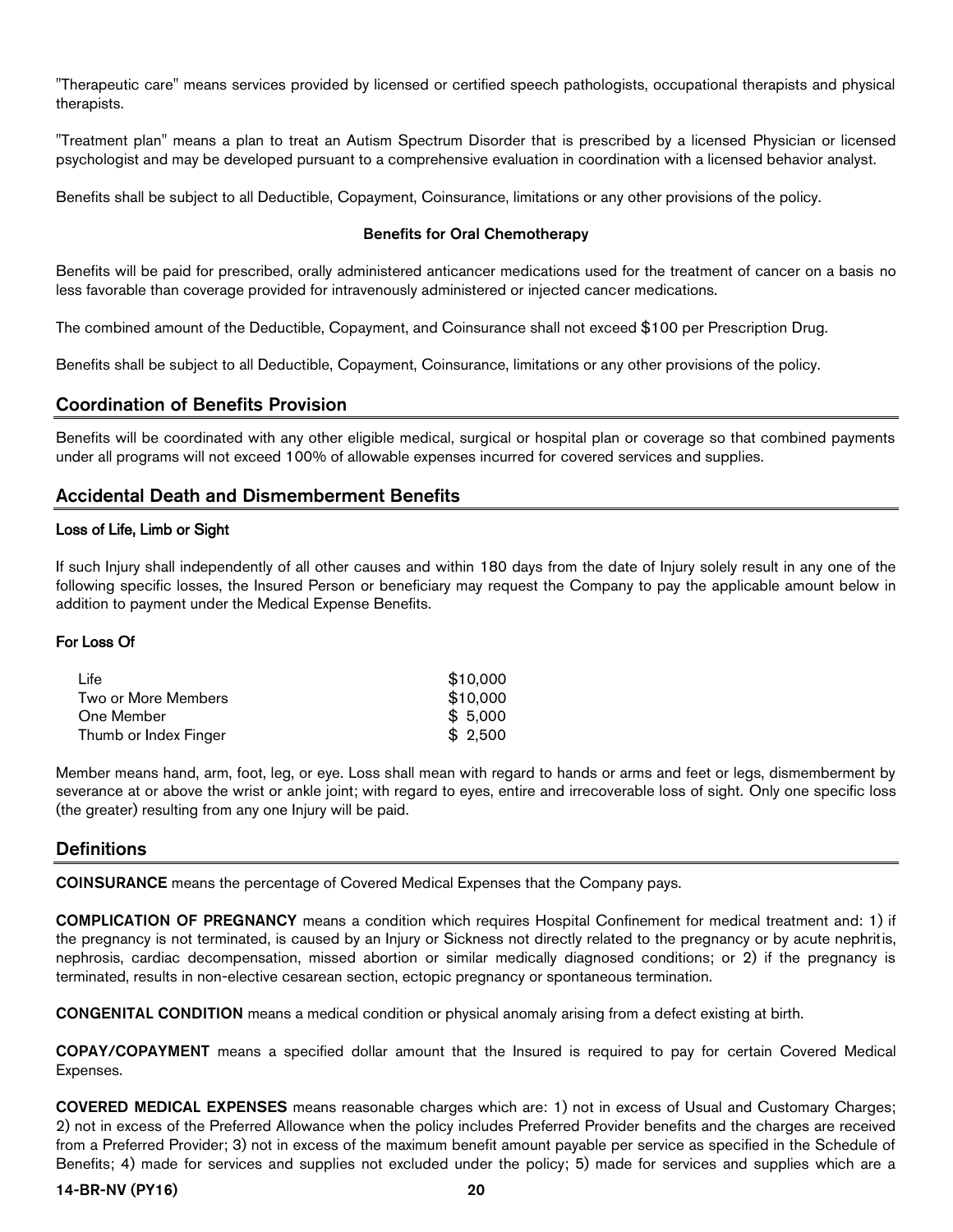Medical Necessity; 6) made for services included in the Schedule of Benefits; and 7) in excess of the amount stated as a Deductible, if any.

Covered Medical Expenses will be deemed "incurred" only: 1) when the covered services are provided; and 2) when a charge is made to the Insured Person for such services.

CUSTODIAL CARE means services that are any of the following:

- 1. Non-health related services, such as assistance in activities.
- 2. Health-related services that are provided for the primary purpose of meeting the personal needs of the patient or maintaining a level of function (even if the specific services are considered to be skilled services), as opposed to improving that function to an extent that might allow for a more independent existence.
- 3. Services that do not require continued administration by trained medical personnel in order to be delivered safely and effectively.

DEDUCTIBLE means if an amount is stated in the Schedule of Benefits or any endorsement to this policy as a deductible, it shall mean an amount to be subtracted from the amount or amounts otherwise payable as Covered Medical Expenses before payment of any benefit is made. The deductible will apply as specified in the Schedule of Benefits.

DEPENDENT means the legal spouse or Domestic Partner of the Named Insured and their dependent children. Children shall cease to be dependent at the end of the month in which they attain the age of 26 years.

The attainment of the limiting age will not operate to terminate the coverage of such child while the child is and continues to be both:

- 1. Incapable of self-sustaining employment by reason of mental retardation or physical handicap.
- 2. Chiefly dependent upon the Insured Person for support and maintenance.

Proof of such incapacity and dependency shall be furnished to the Company: 1) by the Named Insured; and, 2) within 31 days of the child's attainment of the limiting age. Subsequently, such proof must be given to the Company annually following the child's attainment of the limiting age.

If a claim is denied under the policy because the child has attained the limiting age for dependent children, the burden is on the Insured Person to establish that the child is and continues to be handicapped as defined by subsections (1) and (2).

DOMESTIC PARTNER means a person who is neither married nor related by blood or marriage to the Named Insured but who is the Named Insured's sole spousal equivalent and shares a common residence with the Named Insured. A domestic partner relationship may be demonstrated by providing documentation prescribed by the state of Nevada declaring the domestic partnership agreement.

ELECTIVE SURGERY OR ELECTIVE TREATMENT means those health care services or supplies that do not meet the health care need for a Sickness or Injury. Elective surgery or elective treatment includes any service, treatment or supplies that: 1) are deemed by the Company to be research or experimental; or 2) are not recognized and generally accepted medical practices in the United States.

EMERGENCY SERVICES means with respect to a Medical Emergency:

- 1. A medical screening examination that is within the capability of the emergency department of a Hospital, including ancillary services routinely available to the emergency department to evaluate such emergency medical condition; and
- 2. Such further medical examination and treatment to stabilize the patient to the extent they are within the capabilities of the staff and facilities available at the Hospital.

HABILITATIVE SERVICES means health care services that help a person keep, learn, or improve skills and functions for daily living when administered by a Physician pursuant to a treatment plan. Habilitative services include occupational therapy, physical therapy, speech therapy, and any other services for people with disabilities.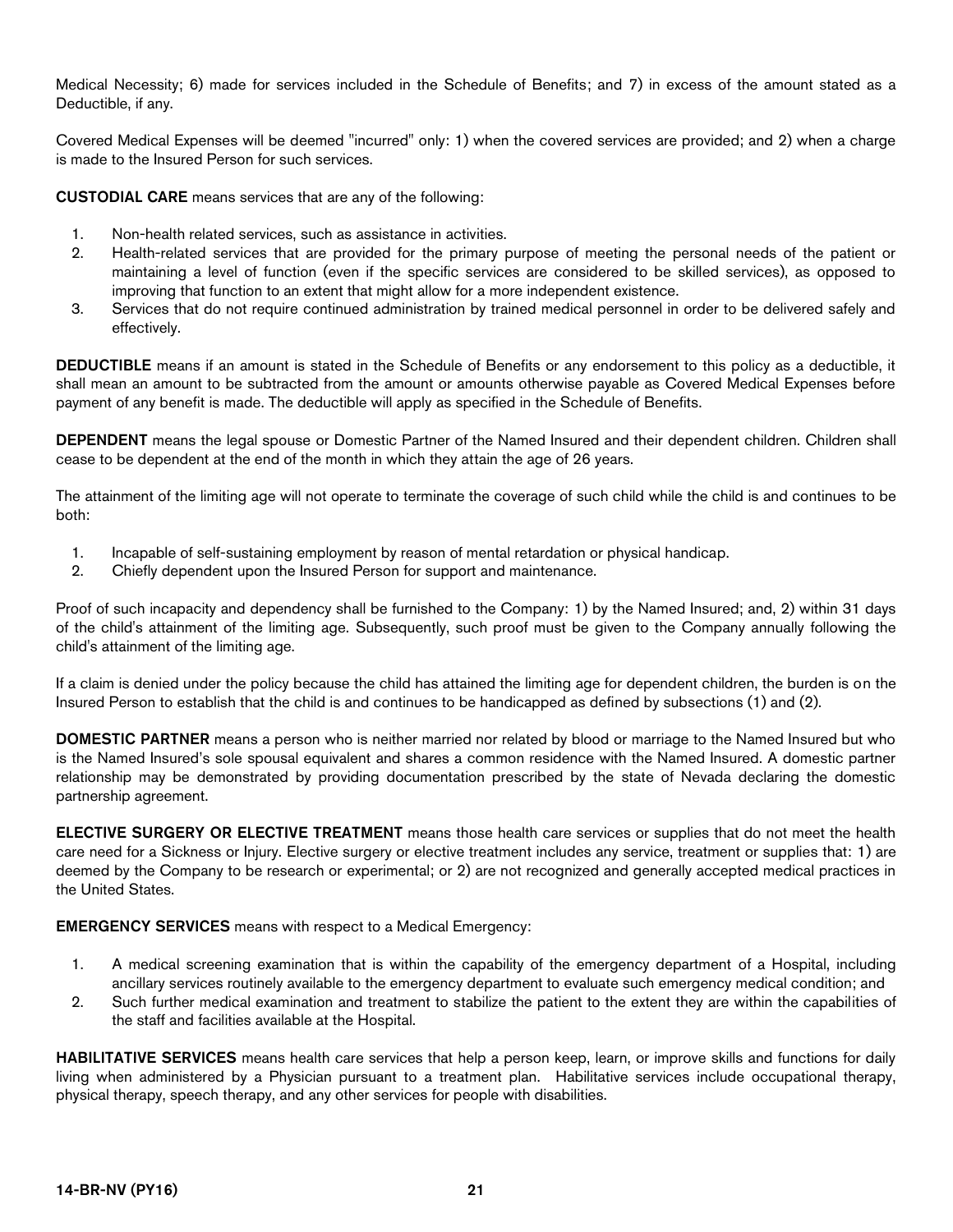Habilitative services do not include Elective Surgery or Elective Treatment or services that are solely educational in nature or otherwise paid under state or federal law for purely educational services. Custodial Care, respite care, day care, therapeutic recreation, vocational training and residential treatment are not habilitative services.

A service that does not help the Insured person to meet functional goals in a treatment plan within a prescribed time frame is not a habilitative service.

HOSPITAL means a licensed or properly accredited general hospital which: 1) is open at all times; 2) is operated primarily and continuously for the treatment of and surgery for sick and injured persons as inpatients; 3) is under the supervision of a staff of one or more legally qualified Physicians available at all times; 4) continuously provides on the premises 24 hour nursing service by Registered Nurses; 5) provides organized facilities for diagnosis and major surgery on the premises; and 6) is not primarily a clinic, nursing, rest or convalescent home.

HOSPITAL CONFINED/HOSPITAL CONFINEMENT means confinement as an Inpatient in a Hospital by reason of an Injury or Sickness for which benefits are payable.

INJURY means bodily injury which is all of the following:

- 1. directly and independently caused by specific accidental contact with another body or object.
- 2. unrelated to any pathological, functional, or structural disorder.
- 3. a source of loss.
- 4. treated by a Physician within 30 days after the date of accident.
- 5. sustained while the Insured Person is covered under this policy.

All injuries sustained in one accident, including all related conditions and recurrent symptoms of these injuries will be considered one injury. Injury does not include loss which results wholly or in part, directly or indirectly, from disease or other bodily infirmity. Covered Medical Expenses incurred as a result of an injury that occurred prior to this policy's Effective Date will be considered a Sickness under this policy.

INPATIENT means an uninterrupted confinement that follows formal admission to a Hospital, Skilled Nursing Facility or Inpatient Rehabilitation Facility by reason of an Injury or Sickness for which benefits are payable under this policy.

INPATIENT REHABILITATION FACILITY means a long term acute inpatient rehabilitation center, a Hospital (or special unit of a Hospital designated as an inpatient rehabilitation facility) that provides rehabilitation health services on an Inpatient basis as authorized by law.

INSURED PERSON means: 1) the Named Insured; and, 2) Dependents of the Named Insured, if: 1) the Dependent is properly enrolled in the program, and 2) the appropriate Dependent premium has been paid. The term "Insured" also means Insured Person.

INTENSIVE CARE means: 1) a specifically designated facility of the Hospital that provides the highest level of medical care; and 2) which is restricted to those patients who are critically ill or injured. Such facility must be separate and apart from the surgical recovery room and from rooms, beds and wards customarily used for patient confinement. They must be: 1) permanently equipped with special life-saving equipment for the care of the critically ill or injured; and 2) under constant and continuous observation by nursing staff assigned on a full-time basis, exclusively to the intensive care unit. Intensive care does not mean any of these step-down units:

- 1. Progressive care.
- 2. Sub-acute intensive care.
- 3. Intermediate care units.
- 4. Private monitored rooms.
- 5. Observation units.
- 6. Other facilities which do not meet the standards for intensive care.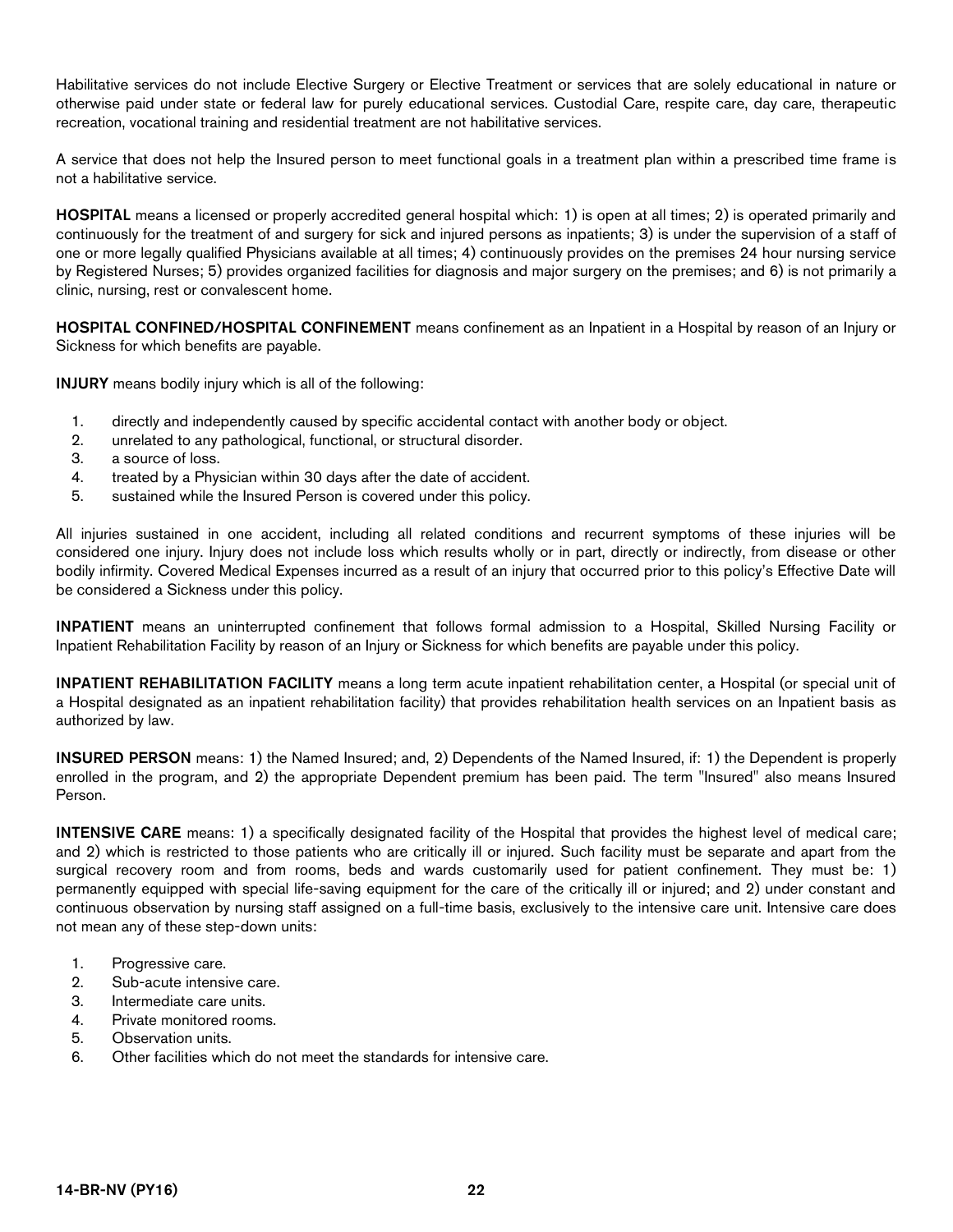MEDICAL EMERGENCY means the occurrence of a sudden, serious and unexpected Sickness or Injury. In the absence of immediate medical attention, a reasonable person could believe this condition would result in any of the following:

- 1. Death.
- 2. Placement of the Insured's health in jeopardy.
- 3. Serious impairment of bodily functions.
- 4. Serious dysfunction of any body organ or part.
- 5. In the case of a pregnant woman, serious jeopardy to the health of the fetus.

Expenses incurred for "Medical Emergency" will be paid only for Sickness or Injury which fulfills the above conditions. These expenses will not be paid for minor Injuries or minor Sicknesses.

MEDICAL NECESSITY/MEDICALLY NECESSARY means those services or supplies provided or prescribed by a Hospital or Physician which are all of the following:

- 1. Essential for the symptoms and diagnosis or treatment of the Sickness or Injury.
- 2. Provided for the diagnosis, or the direct care and treatment of the Sickness or Injury.
- 3. In accordance with the standards of good medical practice.
- 4. Not primarily for the convenience of the Insured, or the Insured's Physician.
- 5. The most appropriate supply or level of service which can safely be provided to the Insured.

The Medical Necessity of being confined as an Inpatient means that both:

- 1. The Insured requires acute care as a bed patient.
- 2. The Insured cannot receive safe and adequate care as an outpatient.

This policy only provides payment for services, procedures and supplies which are a Medical Necessity. No benefits will be paid for expenses which are determined not to be a Medical Necessity, including any or all days of Inpatient confinement.

MENTAL ILLNESS means a Sickness that is a mental, emotional or behavioral disorder listed in the mental health or psychiatric diagnostic categories in the current *Diagnostic and Statistical Manual of the American Psychiatric Association*. The fact that a disorder is listed in the *Diagnostic and Statistical Manual of the American Psychiatric Association* does not mean that treatment of the disorder is a Covered Medical Expense. If not excluded or defined elsewhere in the policy, all mental health or psychiatric diagnoses are considered one Sickness.

NAMED INSURED means an eligible, registered student of the Policyholder, if: 1) the student is properly enrolled in the program; and 2) the appropriate premium for coverage has been paid.

NEWBORN INFANT means: 1) a newly born child of the Insured from the moment of birth provided that the Insured is insured under this policy; 2) an adopted child from the date the adoption becomes effective, if the child was not placed in the home before adoption, provided the person adopting the child is insured under this policy on the date the adoption becomes effective; and 3) a child placed with the Insured for the purpose of adoption from the moment of placement as certified by the public or private agency making the placement provided the person adopting the child is insured under this policy on the date the child is placed with the Insured. Such child will be covered under the policy for the first 31 days after: 1) birth of the newly born child; 2) the effective date of adoption of the child; or 3) the date of placement of the child for adoption. Coverage for such a child will be for Injury or Sickness, including medically diagnosed congenital defects, birth abnormalities, prematurity and nursery care; benefits will be the same as for the Insured Person who is the child's parent.

The Insured will have the right to continue such coverage for the child beyond the first 31 days. To continue the coverage the Insured must, within the 31 days after the date of birth, adoption or placement for adoption: 1) apply to us; and 2) pay the required additional premium, if any, for the continued coverage. If the Insured does not use this right as stated here, all coverage as to that child will terminate at the end of the first 31 days after the child's birth.

OUT-OF-POCKET MAXIMUM means the amount of Covered Medical Expenses that must be paid by the Insured Person before Covered Medical Expenses will be paid at 100% for the remainder of the Policy Year. Refer to the Schedule of Benefits for details on how the Out-of-Pocket Maximum applies.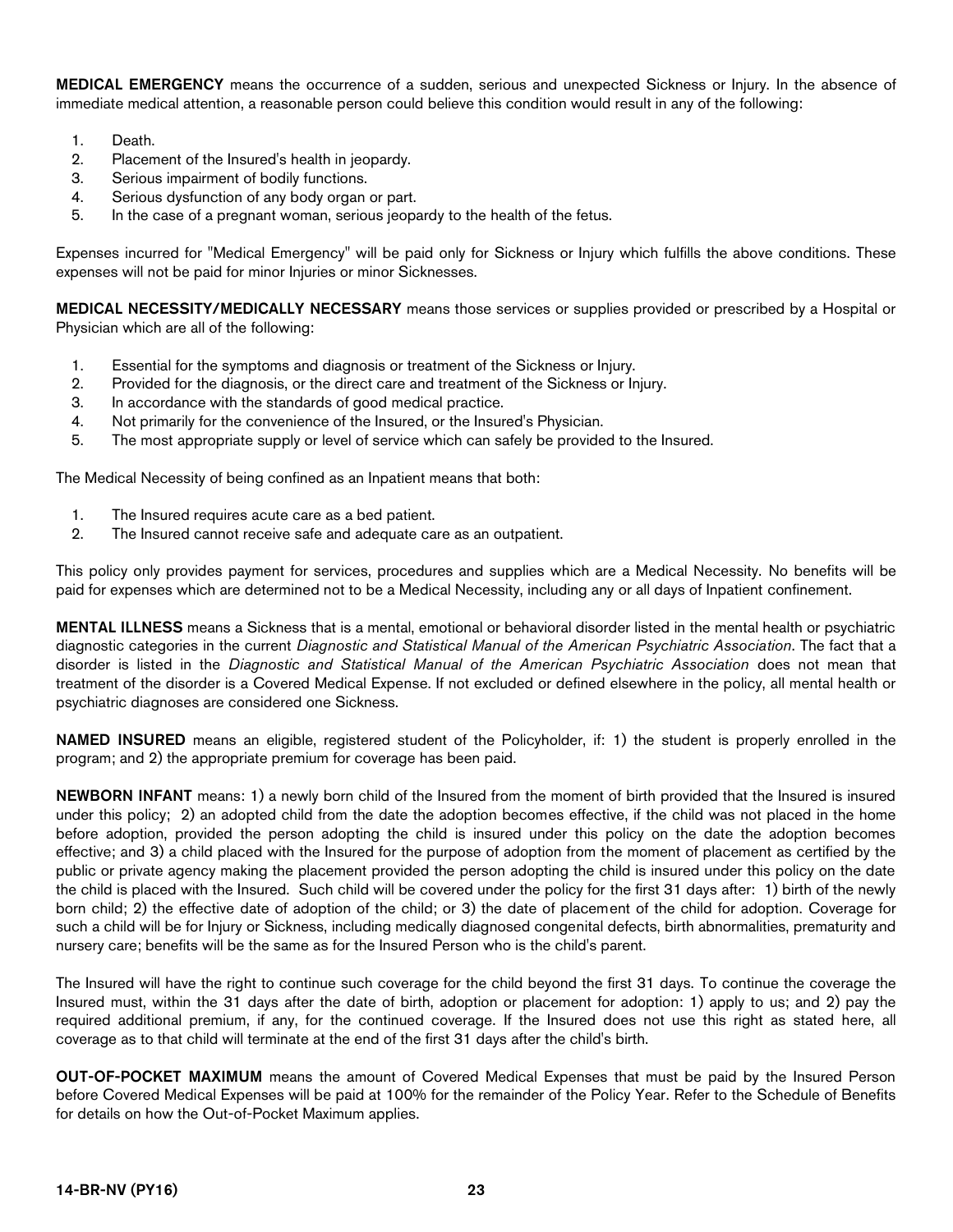PHYSICIAN means a legally qualified licensed practitioner of the healing arts who provides care within the scope of his/her license, other than a member of the person's immediate family.

The term "member of the immediate family" means any person related to an Insured Person within the third degree by the laws of consanguinity or affinity.

PHYSIOTHERAPY means short-term outpatient rehabilitation therapies (including Habilitative Services) administered by a Physician.

POLICY YEAR means the period of time beginning on the policy Effective Date and ending on the policy Termination Date.

PRESCRIPTION DRUGS mean: 1) prescription legend drugs; 2) compound medications of which at least one ingredient is a prescription legend drug; 3) any other drugs which under the applicable state or federal law may be dispensed only upon written prescription of a Physician; and 4) injectable insulin.

REGISTERED NURSE means a professional nurse (R.N.) who is not a member of the Insured Person's immediate family.

SICKNESS means sickness or disease of the Insured Person which causes loss while the Insured Person is covered under this policy. All related conditions and recurrent symptoms of the same or a similar condition will be considered one sickness. Covered Medical Expenses incurred as a result of an Injury that occurred prior to this policy's Effective Date will be considered a sickness under this policy.

SKILLED NURSING FACILITY means a Hospital or nursing facility that is licensed and operated as required by law.

SOUND, NATURAL TEETH means natural teeth, the major portion of the individual tooth is present, regardless of fillings or caps; and is not carious, abscessed, or defective.

SUBSTANCE USE DISORDER means a Sickness that is listed as an alcoholism and substance use disorder in the current *Diagnostic and Statistical Manual of the American Psychiatric Association*. The fact that a disorder is listed in the *Diagnostic and Statistical Manual of the American Psychiatric Association* does not mean that treatment of the disorder is a Covered Medical Expense. If not excluded or defined elsewhere in the policy, all alcoholism and substance use disorders are considered one Sickness.

URGENT CARE CENTER means a facility that provides treatment required to prevent serious deterioration of the Insured Person's health as a result of an unforeseen Sickness, Injury, or the onset of acute or severe symptoms.

USUAL AND CUSTOMARY CHARGES means the lesser of the actual charge or a reasonable charge which is: 1) usual and customary when compared with the charges made for similar services and supplies; and 2) made to persons having similar medical conditions in the locality where service is rendered. The Company uses data from FAIR Health, Inc. to determine Usual and Customary Charges. No payment will be made under this policy for any expenses incurred which in the judgment of the Company are in excess of Usual and Customary Charges.

# <span id="page-25-0"></span>Exclusions and Limitations

No benefits will be paid for: a) loss or expense caused by, contributed to, or resulting from; or b) treatment, services or supplies for, at, or related to any of the following:

- 1. Behavioral problems. Conceptual handicap. Developmental delay or disorder or mental retardation. Learning disabilities. Milieu therapy. Parent-child problems.
- This exclusion does not apply to benefits specifically provided in the policy.
- 2. Biofeedback.
- 3. Cosmetic procedures, except reconstructive procedures to:
	- Correct an Injury or treat a Sickness for which benefits are otherwise payable under this policy. The primary result of the procedure is not a changed or improved physical appearance.
	- Correct a congenital malformation which causes a functional impairment.
	- Treat or correct Congenital Conditions of a Newborn or adopted Infant.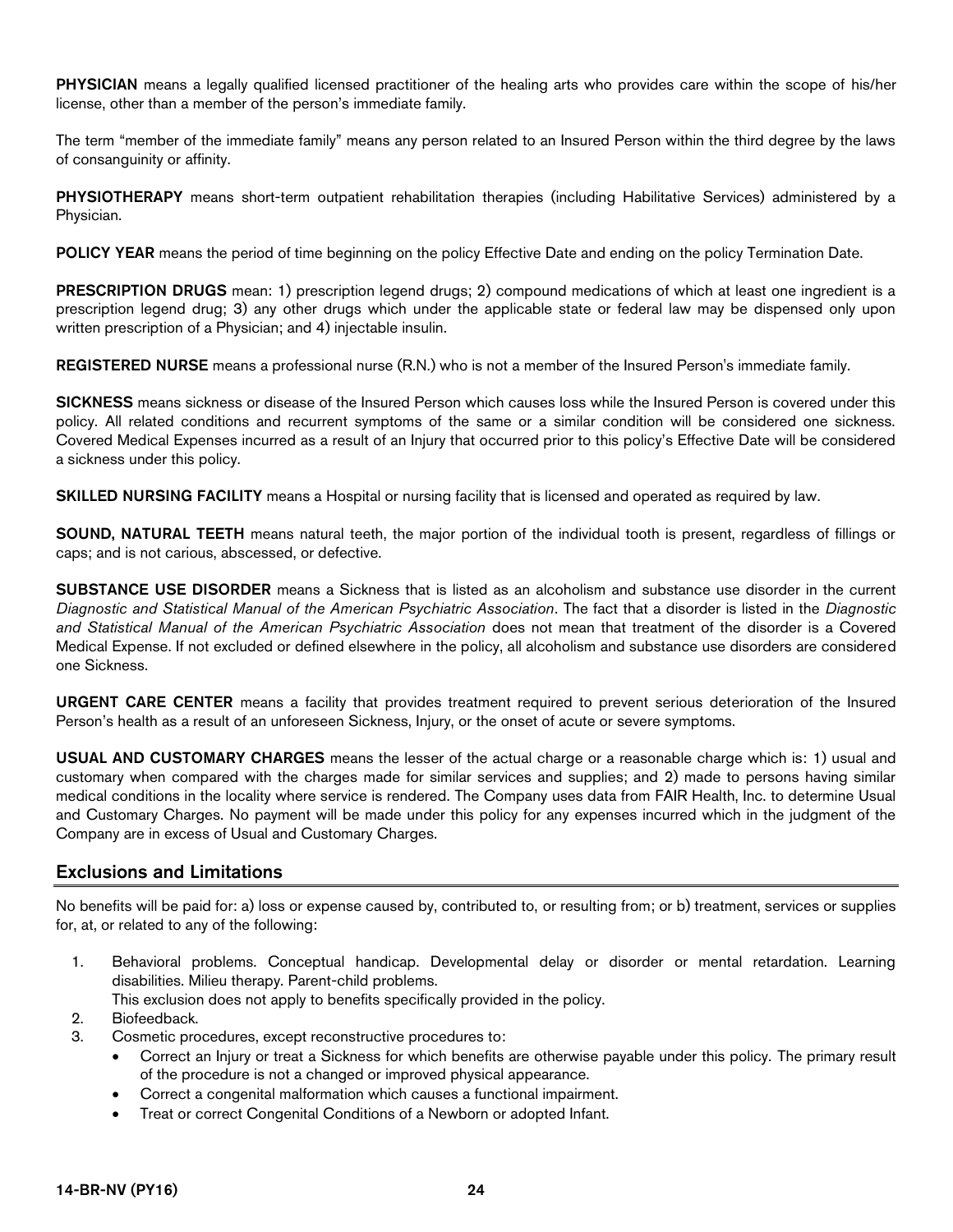# 4. Custodial Care.

- Care provided in: rest homes, health resorts, homes for the aged, halfway houses, college infirmaries or places mainly for domiciliary or Custodial Care.
- Extended care in treatment or substance abuse facilities for domiciliary or Custodial Care.
- 5. Dental treatment, except:
	- For accidental Injury to Sound, Natural Teeth.
	- As described under Dental Treatment in the policy.
	- This exclusion does not apply to benefits specifically provided in Pediatric Dental Services.
- 6. Elective Surgery or Elective Treatment.
- 7. Flight in any kind of aircraft, except while riding as a passenger on a regularly scheduled flight of a commercial airline.
- 8. Foot care for the following:
	- Flat foot conditions.
	- Supportive devices for the foot.
	- Fallen arches.
	- Weak feet.
	- Chronic foot strain.
	- Routine foot care including the care, cutting and removal of corns, calluses, toenails, and bunions (except capsular or bone surgery).

This exclusion does not apply to preventive foot care for Insured Persons with diabetes.

- 9. Genetic testing, except as specifically provided in the policy.
- 10. Health spa or similar facilities. Strengthening programs.
- 11. Hearing examinations. Hearing aids, except as specifically provided for in the policy. Other treatment for hearing defects and hearing loss. "Hearing defects" means any physical defect of the ear which does or can impair normal hearing, apart from the disease process.

This exclusion does not apply to:

- Hearing defects or hearing loss as a result of an infection or Injury.
- A bone anchored hearing aid for an Insured Person with: a) craniofacial anomalies whose abnormal or absent ear canals preclude the use of a wearable hearing aid; or b) hearing loss of sufficient severity that it would not be adequately remedied by a wearable hearing aid.
- Benefits specifically provided in the policy.
- 12. Hirsutism. Alopecia.
- 13. Hypnosis.
- 14. Immunizations, except as specifically provided in the policy. Preventive medicines or vaccines, except where required for treatment of a covered Injury or as specifically provided in the policy.
- 15. Injury or Sickness for which benefits are paid or payable under any Workers' Compensation or Occupational Disease Law or Act, or similar legislation.
- 16. Injury or Sickness outside the United States and its possessions, except for a Medical Emergency when traveling for academic study abroad programs, business or pleasure.
- 17. Injury sustained by reason of a motor vehicle accident to the extent that benefits are paid or payable by any other valid and collectible insurance.
- 18. Injury sustained while:
	- Participating in any intramural, club, intercollegiate, or professional sport, contest or competition.
	- Traveling to or from such sport, contest or competition as a participant.
	- Participating in any practice or conditioning program for such sport, contest or competition.
- 19. Investigational services.
- 20. Lipectomy.
- 21. Participation in a riot or civil disorder. Commission of or attempt to commit a felony.
- 22. Prescription Drugs, services or supplies as follows:
	- Therapeutic devices or appliances, including: hypodermic needles, syringes, support garments and other nonmedical substances, regardless of intended use, except as specifically provided in the policy.
	- Immunization agents, except as specifically provided in the policy. Biological sera. Blood or blood products administered on an outpatient basis.
	- Drugs labeled, "Caution limited by federal law to investigational use" or experimental drugs.
	- Products used for cosmetic purposes.
	- Drugs used to treat or cure baldness. Anabolic steroids used for body building.
	- Anorectics drugs used for the purpose of weight control.
	- Fertility agents or sexual enhancement drugs, such as Parlodel, Pergonal, Clomid, Profasi, Metrodin, Serophene, or Viagra.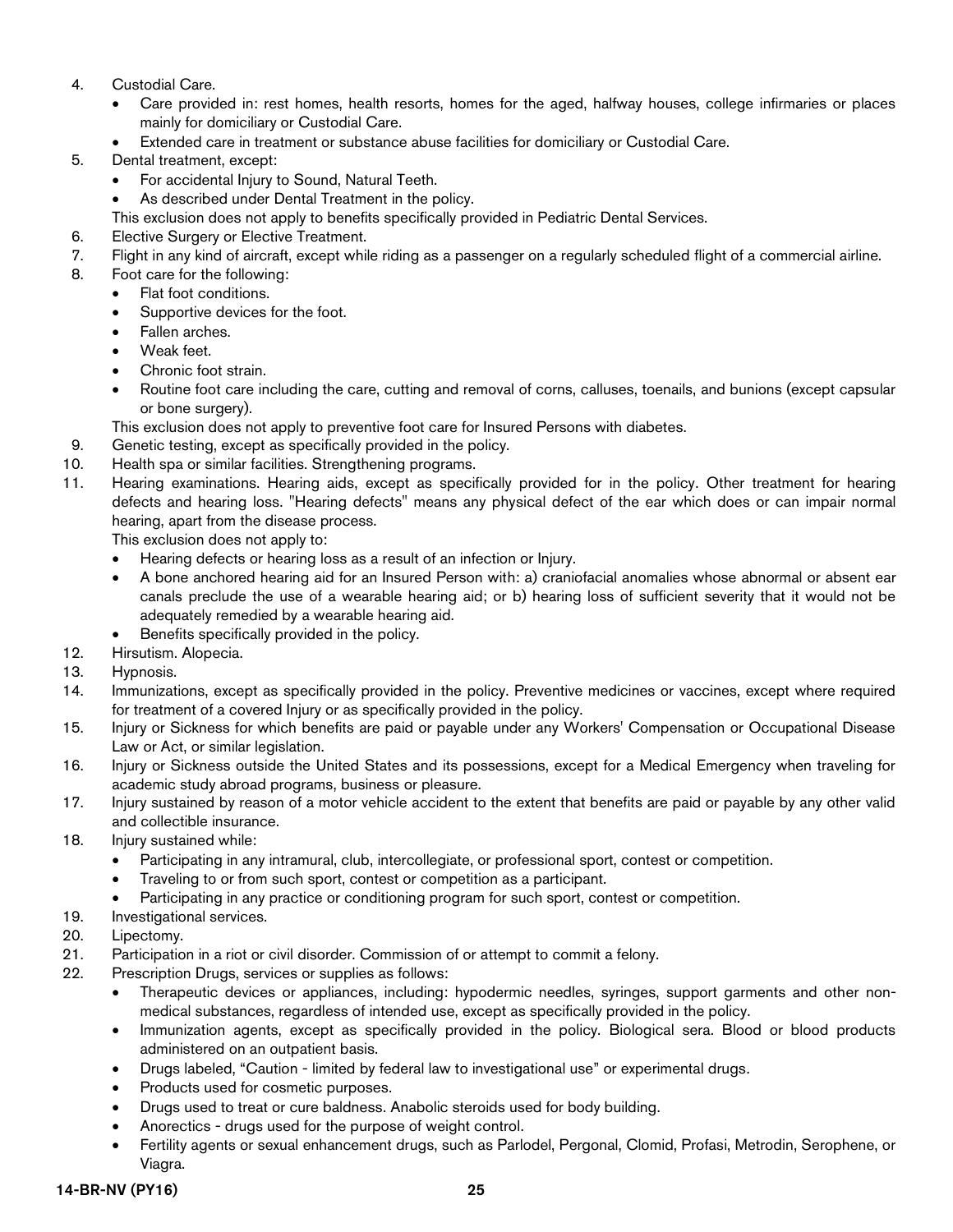- Growth hormones.
- Refills in excess of the number specified or dispensed after one (1) year of date of the prescription.
- 23. Reproductive/Infertility services including but not limited to the following:
	- Procreative counseling.
	- Genetic counseling and genetic testing, except as specifically provided in the policy.
	- Cryopreservation of reproductive materials. Storage of reproductive materials.
	- Fertility tests, except as specifically provided in the policy.
	- Infertility treatment (male or female), including any services or supplies rendered for the purpose or with the intent of inducing conception, except as specifically provided in the policy.
	- Premarital examinations.
	- Impotence, organic or otherwise.
	- Reversal of sterilization procedures.
- 24. Research or examinations relating to research studies, or any treatment for which the patient or the patient's representative must sign an informed consent document identifying the treatment in which the patient is to participate as a research study or clinical research study, except as specifically provided in the policy.
- 25. Routine eye examinations. Eye refractions. Eyeglasses. Contact lenses. Prescriptions or fitting of eyeglasses or contact lenses. Vision correction surgery. Treatment for visual defects and problems. This exclusion does not apply as follows:
	- When due to a covered Injury or disease process.
	- To benefits specifically provided in Pediatric Vision Services.
	- To benefits specifically provided in the policy.
	- To one pair of eyeglasses or set of contact lenses following cataract surgery.
- 26. Routine Newborn Infant Care and well-baby nursery and related Physician charge, except as specifically provided in the policy.
- 27. Preventive care services, except as specifically provided in the policy, including:
	- Routine physical examinations and routine testing.
	- Preventive testing or treatment.
	- Screening exams or testing in the absence of Injury or Sickness.
- 28. Services provided normally without charge by the Health Service of the Policyholder. Services covered or provided by the student health fee.
- 29. Speech therapy, except as specifically provided in the policy. Naturopathic services.
- 30. Stand-alone multi-disciplinary smoking cessation programs. These are programs that usually include health care providers specializing in smoking cessation and may include a psychologist, social worker or other licensed or certified professional.
- 31. Supplies, except as specifically provided in the policy.
- 32. Surgical breast reduction, breast augmentation, breast implants or breast prosthetic devices, or gynecomastia, except as specifically provided in the policy.
- 33. Treatment in a Government hospital, unless there is a legal obligation for the Insured Person to pay for such treatment.
- 34. War or any act of war, declared or undeclared; or while in the armed forces of any country (a pro-rata premium will be refunded upon request for such period not covered).
- 35. Weight management. Weight reduction. Nutrition programs. Treatment for obesity (except surgery for morbid obesity). Surgery for removal of excess skin or fat. This exclusion does not apply to benefits specifically provided in the policy.

# <span id="page-27-0"></span>UnitedHealthcare Global: Global Emergency Services

If you are a member insured with this insurance plan, you and your insured spouse or Domestic Partner and minor child(ren) are eligible for UnitedHealthcare Global Emergency Services. The requirements to receive these services are as follows:

Domestic students, insured spouse or Domestic Partner and insured minor child(ren): you are eligible for UnitedHealthcare Global services when 100 miles or more away from your campus address and 100 miles or more away from your permanent home address or while participating in a Study Abroad program.

The Emergency Medical Evacuation services are not meant to be used in lieu of or replace local emergency services such as an ambulance requested through emergency 911 telephone assistance. All services must be arranged and provided by UnitedHealthcare Global; any services not arranged by UnitedHealthcare Global will not be considered for payment. If the condition is an emergency, you should go immediately to the nearest physician or hospital without delay and then contact the 24-hour Emergency Response Center. UnitedHealthcare Global will then take the appropriate action to assist you and monitor your care until the situation is resolved.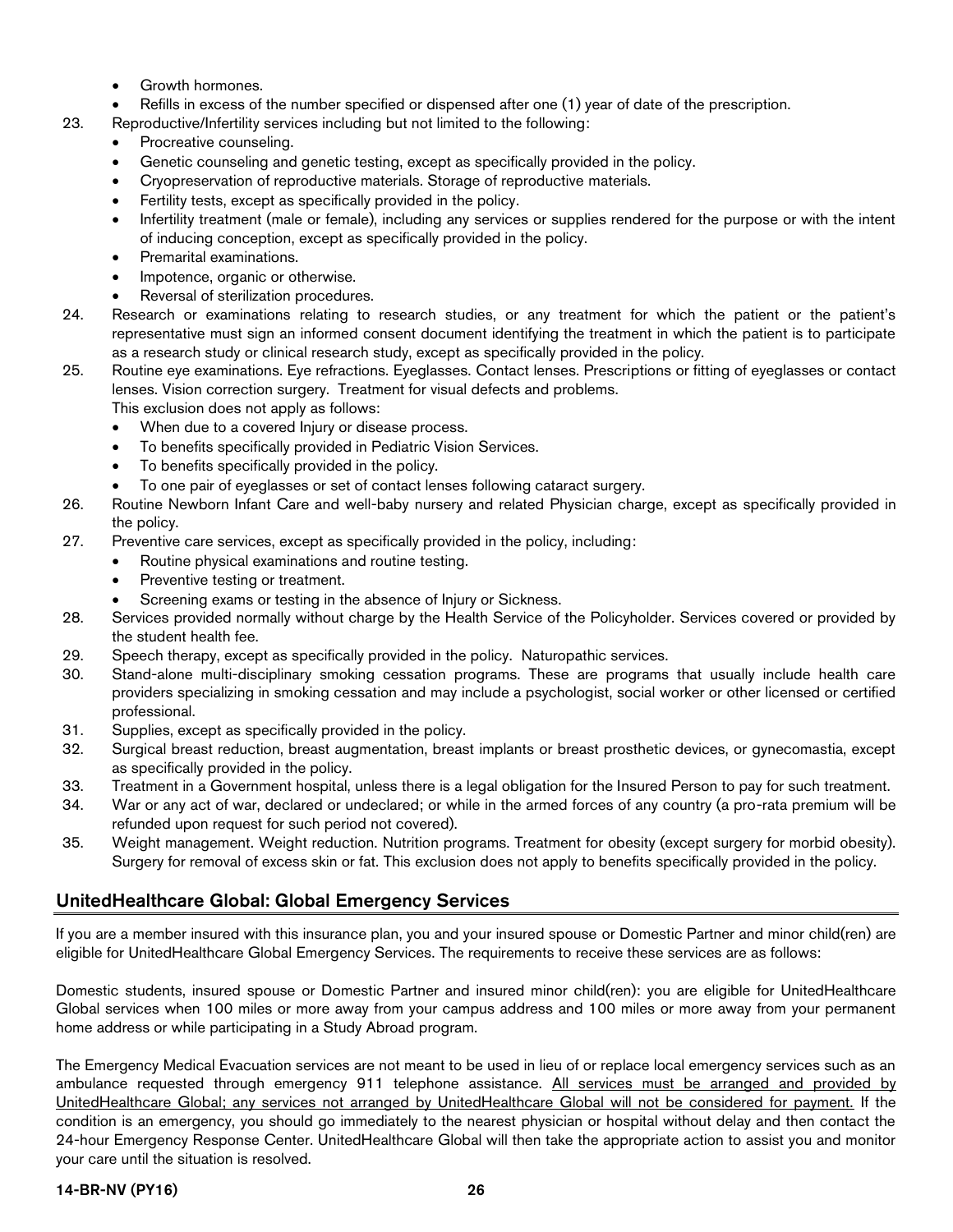#### Key Services include:

- Transfer of Insurance Information to Medical Providers
- Monitoring of Treatment
- Transfer of Medical Records
- Medication, Vaccines
- Worldwide Medical and Dental Referrals
- Dispatch of Doctors/Specialists
- Emergency Medical Evacuation
- Facilitation of Hospital Admittance up to \$5,000.00 payment
- Transportation to Join a Hospitalized Participant
- Transportation After Stabilization
- Coordinate the replacement of Corrective Lenses and Medical Devices
- Emergency Travel Arrangements
- Hotel Arrangements for Convalescence
- Continuous Updates to Family and Home Physician
- Return of Dependent Children
- Replacement of Lost or Stolen Travel Documents
- Repatriation of Mortal Remains
- Worldwide Destination Intelligence Destination Profiles
- Legal Referral
- Transfer of Funds
- Message Transmittals
- Translation Services
- Security and Political Evacuation Services
- Natural Disaster Evacuation Services

Please visit www.uhcsr.com/UHCGlobal for the UnitedHealthcare Global brochure which includes service descriptions and program exclusions and limitations.

To access services please call: (800) 527-0218 Toll-free within the United States (410) 453-6330 Collect outside the United States

Services are also accessible via e-mail at assistance@UHCGlobal.com.

When calling the UnitedHealthcare Global Operations Center, please be prepared to provide:

- Caller's name, telephone and (if possible) fax number, and relationship to the patient;
- Patient's name, age, sex, and UnitedHealthcare Global ID Number as listed on your Medical ID Card;
- Description of the patient's condition;
- Name, location, and telephone number of hospital, if applicable;
- Name and telephone number of the attending physician; and
- Information of where the physician can be immediately reached.

UnitedHealthcare Global is not travel or medical insurance but a service provider for emergency medical assistance services. All medical costs incurred should be submitted to your health plan and are subject to the policy limits of your health coverage. All assistance services must be arranged and provided by UnitedHealthcare Global. Claims for reimbursement of services not provided by UnitedHealthcare Global will not be accepted. Please refer to the UnitedHealthcare Global information in *My Account* at www.uhcsr.com/MyAccount for additional information, including limitations and exclusions.

# <span id="page-28-0"></span>Online Access to Account Information

UnitedHealthcare StudentResources Insureds have online access to claims status, EOBs, ID Cards, network providers, correspondence and coverage information by logging in to *My Account* at www.uhcsr.com/myaccount. Insured students who don't already have an online account may simply select the "create My Account Now" link. Follow the simple, onscreen directions to establish an online account in minutes using your 7-digit Insurance ID number or the email address on file.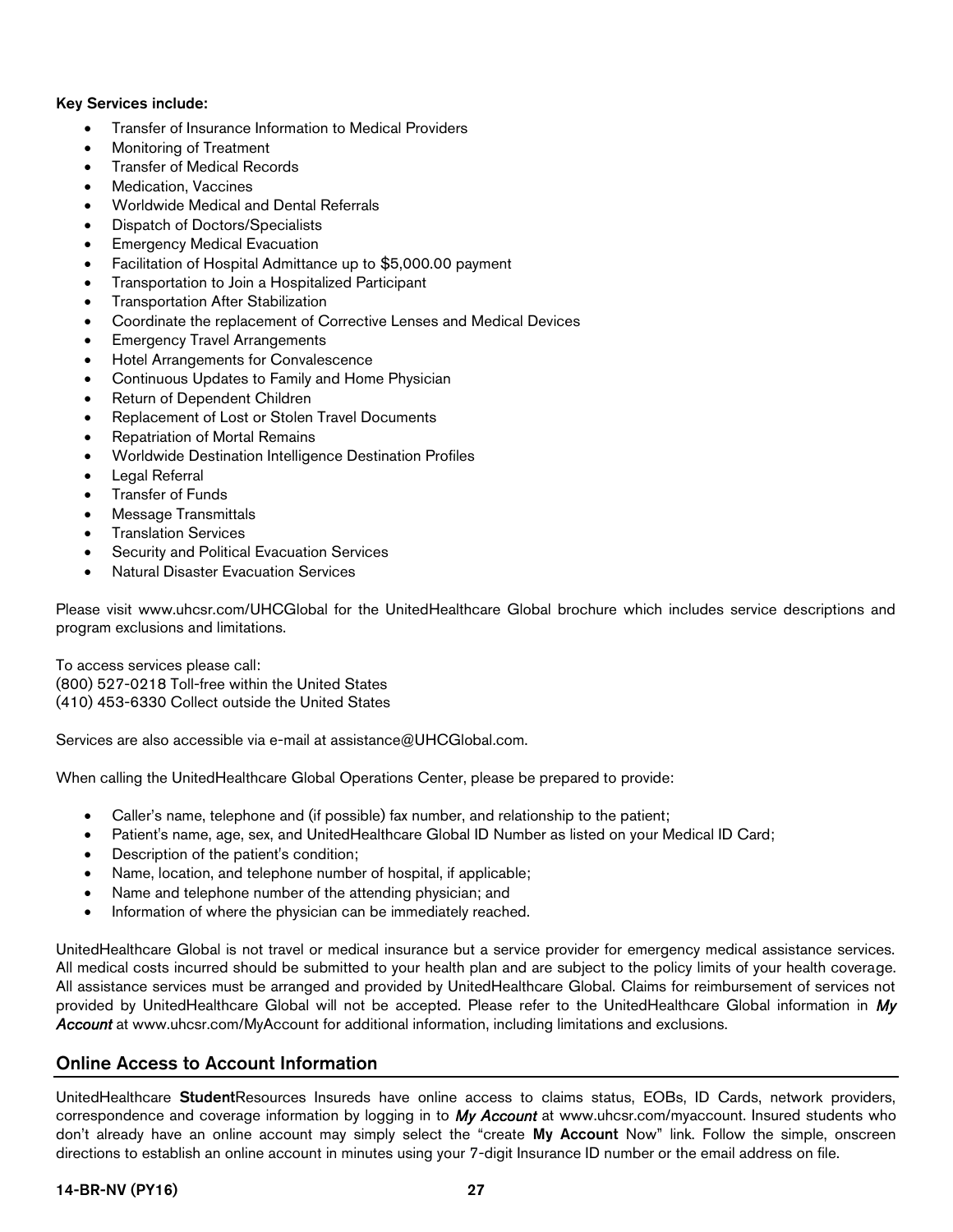As part of UnitedHealthcare StudentResources' environmental commitment to reducing waste, we've adopted a number of initiatives designed to preserve our precious resources while also protecting the security of a student's personal health information.

*My Account* now includes Message Center - a self-service tool that provides a quick and easy way to view any email notifications we may have sent. In *Message* Center, notifications are securely sent directly to the Insured student's email address. If the Insured student prefers to receive paper copies, he or she may opt-out of electronic delivery by going into *My Email Preferences* and making the change there.

# <span id="page-29-0"></span>ID Cards

One way we are becoming greener is to no longer automatically mail out *ID Cards*. Instead, we will send an email notification when the digital ID card is available to be downloaded from *My Account*. An Insured student may also use *My Account* to request delivery of a permanent ID card through the mail.

# <span id="page-29-1"></span>UHCSR Mobile App

The UHCSR Mobile App is available for download from Google Play or Apple's App Store. Features of the Mobile App include easy access to:

- ID Cards view, save to your device, fax or email directly to your provider. Covered Dependents are also included.
- Provider Search search for In-Network participating Healthcare or Mental Health providers, call the office or facility; view a map.
- Find My Claims view claims received within the past 60 days for both the primary insured and covered dependents; includes Provider, date of service, status, claim amount and amount paid.

# <span id="page-29-2"></span>UnitedHealth Allies

Insured students also have access to the UnitedHealth Allies® discount program. Simply log in to *My Account* as described above and select *UnitedHealth Allies Plan* to learn more about the discounts available. When the Medical ID card is viewed or printed, the UnitedHealth Allies card is also included. The UnitedHealth Allies Program is not insurance and is offered by UnitedHealth Allies, a UnitedHealth Group company.

# <span id="page-29-3"></span>Claim Procedures for Injury and Sickness Benefits

In the event of Injury or Sickness, students should:

- 1. Report to the Student Health Service for treatment or referral, or when not in school, to their Physician or Hospital.
- 2. Mail to the address below all medical and hospital bills along with the patient's name and insured student's name, address, SR ID number (insured's insurance company ID number) and name of the university under which the student is insured. A Company claim form is not required for filing a claim.
- 3. Submit claims for payment within 90 days after the date of service. If the Insured doesn't provide this information within one year of the date of service, benefits for that service may be denied at our discretion. This time limit does not apply if the Insured is legally incapacitated.

Submit the above information to the Company by mail:

UnitedHealthcare StudentResources P.O. Box 809025 Dallas, TX 75380-9025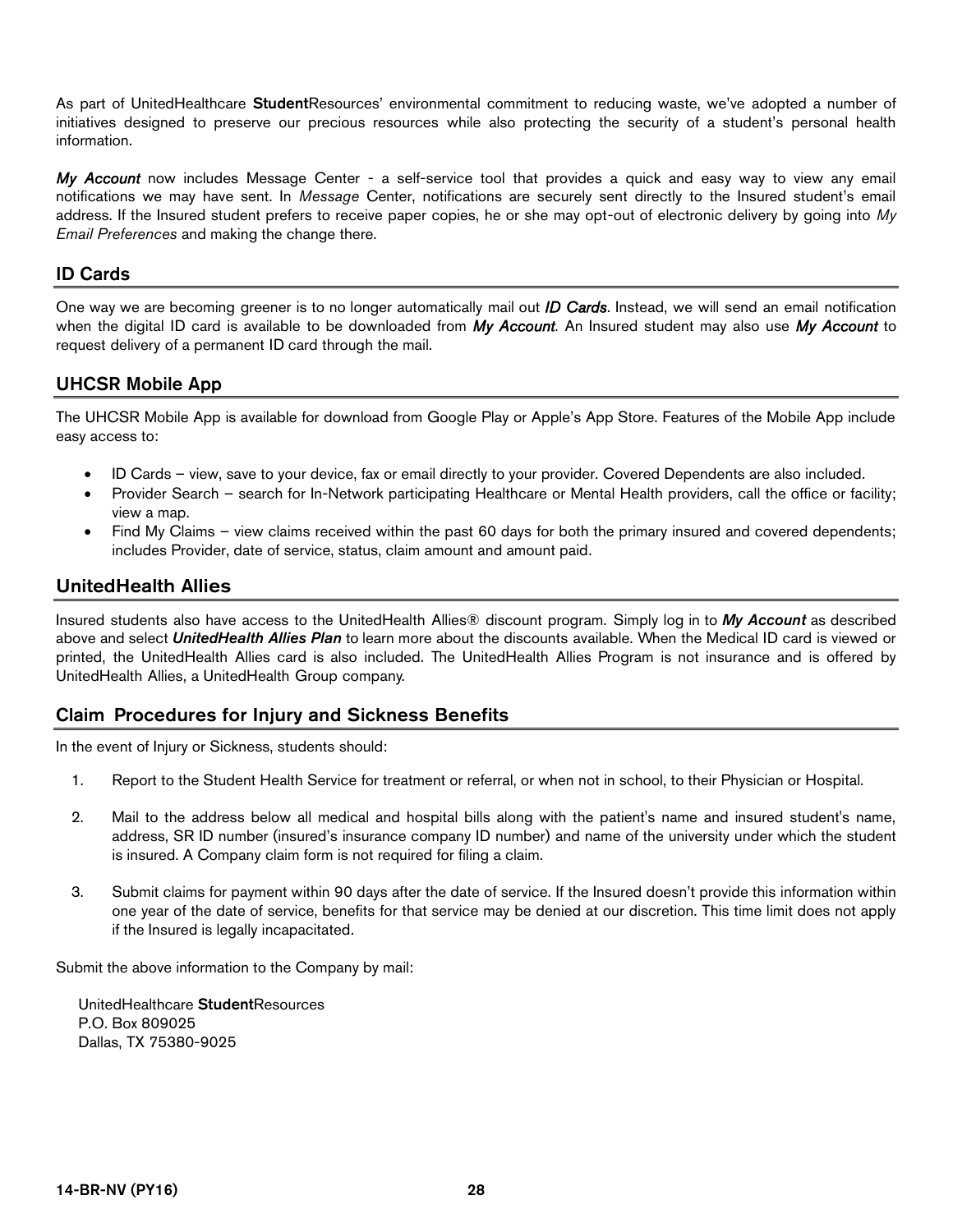# <span id="page-30-0"></span>Pediatric Dental Services Benefits

Benefits are provided for Covered Dental Services for Insured Persons under the age of 19. Benefits terminate on the earlier of: 1) last day of the month the Insured Person reaches the age of 19; or 2) the date the Insured Person's coverage under the policy terminates.

#### Section 1: Accessing Pediatric Dental Services

#### Network and Non-Network Benefits

Network Benefits apply when the Insured Person chooses to obtain Covered Dental Services from a Network Dental Provider. Insured Persons generally are required to pay less to the Network Dental Provider than they would pay for services from a non-Network provider. Network Benefits are determined based on the contracted fee for each Covered Dental Service. In no event, will the Insured Person be required to pay a Network Dental Provider an amount for a Covered Dental Service in excess of the contracted fee.

In order for Covered Dental Services to be paid as Network Benefits, the Insured must obtain all Covered Dental Services directly from or through a Network Dental Provider.

Insured Persons must always verify the participation status of a provider prior to seeking services. From time to time, the participation status of a provider may change. Participation status can be verified by calling the Company and/or the provider. If necessary, the Company can provide assistance in referring the Insured Person to a Network Dental Provider.

The Company will make a Directory of Network Dental Providers available to the Insured Person. The Insured Person can also call Customer Service at 877-816-3596 to determine which providers participate in the Network. The telephone number for Customer Service is also on the Insured's ID card.

Non-Network Benefits apply when Covered Dental Services are obtained from non-Network Dental Providers. Insured Persons generally are required to pay more to the provider than for Network Benefits. Non-Network Benefits are determined based on the Usual and Customary Fee for similarly situated Network Dental Providers for each Covered Dental Service. The actual charge made by a non-Network Dental Provider for a Covered Dental Service may exceed the Usual and Customary Fee. As a result, an Insured Person may be required to pay a non-Network Dental Provider an amount for a Covered Dental Service in excess of the Usual and Customary Fee. In addition, when Covered Dental Services are obtained from non-Network Dental Providers, the Insured must file a claim with the Company to be reimbursed for Eligible Dental Expenses.

#### Covered Dental Services

Benefits are eligible for Covered Dental Services if such Dental Services are Necessary and are provided by or under the direction of a Network Dental Provider.

Benefits are available only for Necessary Dental Services. The fact that a Dental Provider has performed or prescribed a procedure or treatment, or the fact that it may be the only available treatment for a dental disease, does not mean that the procedure or treatment is a Covered Dental Service.

#### Pre-Treatment Estimate

If the charge for a Dental Service is expected to exceed \$500 or if a dental exam reveals the need for fixed bridgework, the Insured Person may receive a pre-treatment estimate. To receive a pre-treatment estimate, the Insured Person or Dental Provider should send a notice to the Company, via claim form, within 20 calendar days of the exam. If requested, the Dental Provider must provide the Company with dental x-rays, study models or other information necessary to evaluate the treatment plan for purposes of benefit determination.

The Company will determine if the proposed treatment is a Covered Dental Service and will estimate the amount of payment. The estimate of benefits payable will be sent to the Dental Provider and will be subject to all terms, conditions and provisions of the policy.

A pre-treatment estimate of benefits is not an agreement to pay for expenses. This procedure lets the Insured Person know in advance approximately what portion of the expenses will be considered for payment.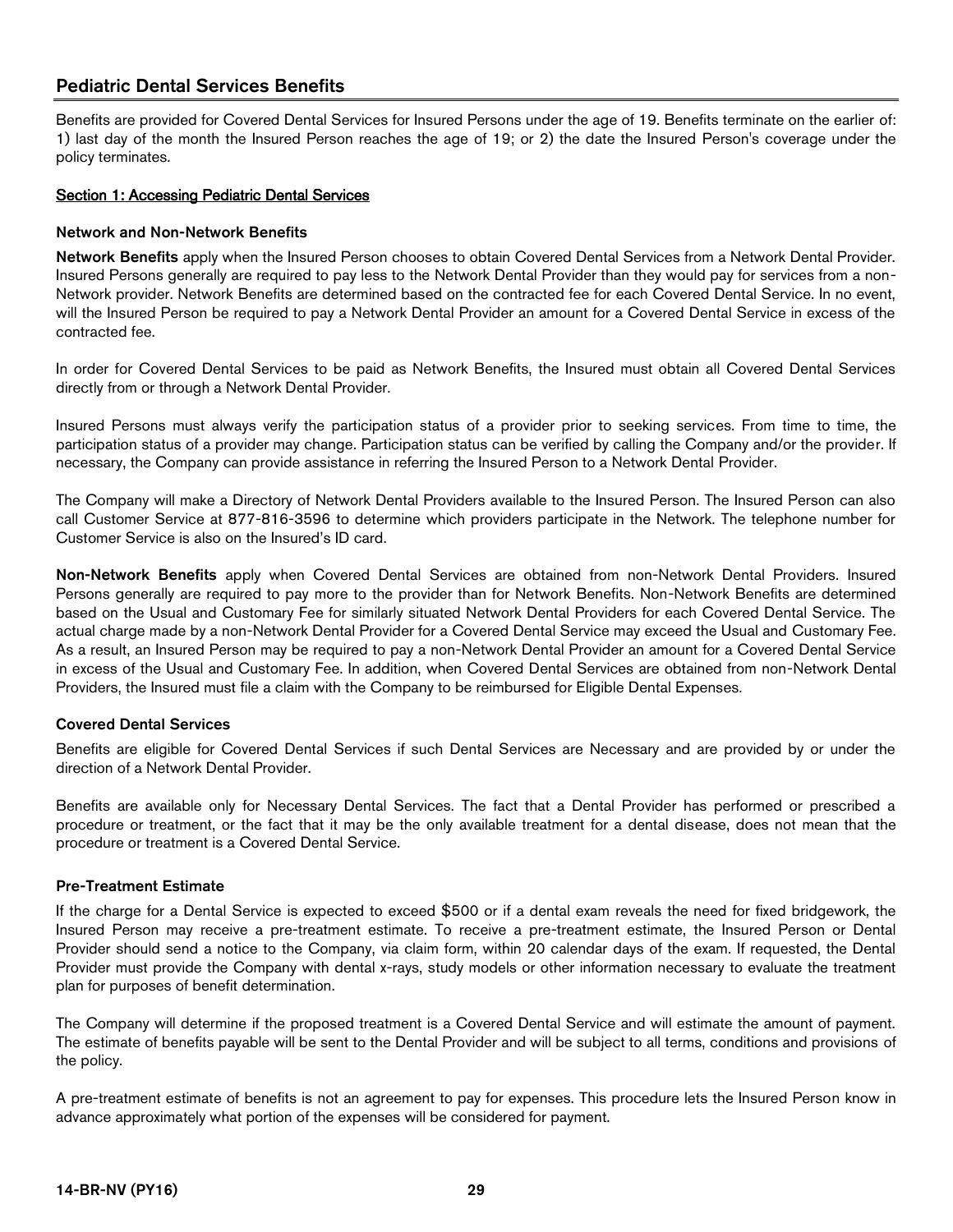#### Pre-Authorization

Pre-authorization is required for all orthodontic services. The Insured Person should speak to the Dental Provider about obtaining a pre-authorization before Dental Services are rendered. If the Insured Person does not obtain a pre-authorization, the Company has a right to deny the claim for failure to comply with this requirement.

#### Section 2: Benefits for Pediatric Dental Services

Benefits are provided for the Dental Services stated in this Section when such services are:

- A. Necessary.
- B. Provided by or under the direction of a Dental Provider.
- C. Clinical situations that can be effectively treated by a less costly, dental appropriate alternative procedure will be assigned a benefit based on the least costly procedure.
- D. Not excluded as described in Section 3: Pediatric Dental Services exclusions.

#### Dental Services Deductible

Benefits for pediatric Dental Services are not subject to the policy Deductible stated in the policy Schedule of Benefits. Instead, benefits for pediatric Dental Services are subject to a separate Dental Services Deductible. For any combination of Network and Non-Network Benefits, the Dental Services Deductible per Policy Year is \$500 per Insured Person.

#### Out-of-Pocket Maximum

Any amount the Insured Person pays in Coinsurance for pediatric Dental Services under this benefit applies to the Out-of-Pocket Maximum stated in the policy Schedule of Benefits.

#### **Benefits**

When benefit limits apply, the limit stated refers to any combination of Network Benefits and Non-Network Benefits unless otherwise specifically stated. Benefit limits are calculated on a Policy Year basis unless otherwise specifically stated.

| <b>Benefit Description and Limitations</b>                 | <b>Network Benefits</b><br>Benefits are shown as a<br>percentage of Eligible Dental<br>Expenses. | <b>Non-Network Benefits</b><br>Benefits are shown as a<br>percentage of Eligible<br><b>Dental Expenses.</b> |
|------------------------------------------------------------|--------------------------------------------------------------------------------------------------|-------------------------------------------------------------------------------------------------------------|
| <b>Diagnostic Services</b>                                 |                                                                                                  |                                                                                                             |
| Intraoral Bitewing Radiographs (Bitewing X-ray)            | 50%                                                                                              | 50%                                                                                                         |
| Limited to 2 series of films per 12 months.                |                                                                                                  |                                                                                                             |
| Panorex Radiographs (Full Jaw X-ray) or Complete Series    | 50%                                                                                              | 50%                                                                                                         |
| Radiographs (Full Set of X-rays)                           |                                                                                                  |                                                                                                             |
| Limited to 1 time per36 months.                            |                                                                                                  |                                                                                                             |
| Periodic Oral Evaluation (Checkup Exam)                    | 50%                                                                                              | 50%                                                                                                         |
| Limited to 2 times per 12 months. Covered as a separate    |                                                                                                  |                                                                                                             |
| benefit only if no other service was done during the visit |                                                                                                  |                                                                                                             |
| other than X-rays.                                         |                                                                                                  |                                                                                                             |
| <b>Preventive Services</b>                                 |                                                                                                  |                                                                                                             |
| Dental Prophylaxis (Cleanings)                             | 50%                                                                                              | 50%                                                                                                         |
| Limited to 2 times per 12 months.                          |                                                                                                  |                                                                                                             |
| <b>Fluoride Treatments</b>                                 | 50%                                                                                              | 50%                                                                                                         |
| Limited to 2 treatments per 12 months. Treatment should    |                                                                                                  |                                                                                                             |
| be done in conjunction with dental prophylaxis.            |                                                                                                  |                                                                                                             |
| Sealants (Protective Coating)                              | 50%                                                                                              | 50%                                                                                                         |
| Limited to once per first or second permanent molar every  |                                                                                                  |                                                                                                             |
| 36 months.                                                 |                                                                                                  |                                                                                                             |
| Space Maintainers (Spacers)                                | 50%                                                                                              | 50%                                                                                                         |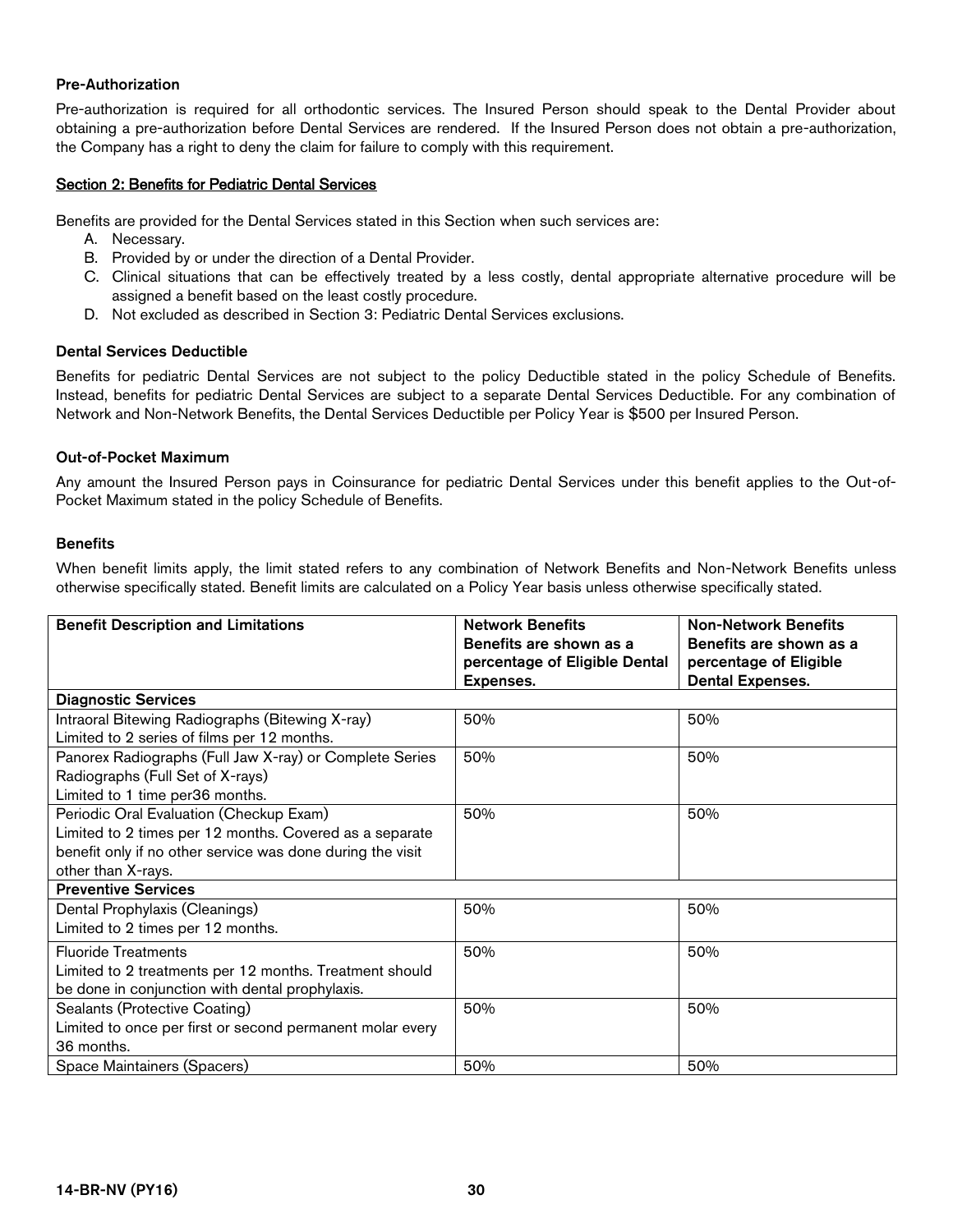| <b>Benefit Description and Limitations</b>                                                                                   | <b>Network Benefits</b>                                  | <b>Non-Network Benefits</b>                       |
|------------------------------------------------------------------------------------------------------------------------------|----------------------------------------------------------|---------------------------------------------------|
|                                                                                                                              | Benefits are shown as a<br>percentage of Eligible Dental | Benefits are shown as a<br>percentage of Eligible |
|                                                                                                                              | Expenses.                                                | <b>Dental Expenses.</b>                           |
| Minor Restorative Services, Endodontics, Periodontics and Oral Surgery                                                       |                                                          |                                                   |
| Amalgam Restorations (Silver Fillings)                                                                                       | 50%                                                      | 50%                                               |
| Multiple restorations on one surface will be treated as a                                                                    |                                                          |                                                   |
| single filling.                                                                                                              |                                                          |                                                   |
| Composite Resin Restorations (Tooth Colored Fillings)                                                                        | 50%                                                      | 50%                                               |
| Endodontics (Root Canal Therapy)                                                                                             | 50%                                                      | 50%                                               |
| Periodontal Surgery (Gum Surgery)                                                                                            | 50%                                                      | 50%                                               |
| Limited to four units per 60 months per surgical area.                                                                       |                                                          |                                                   |
| Scaling and Root Planing (Deep Cleanings)                                                                                    | 50%                                                      | 50%                                               |
| Limited to four units per 12 months.                                                                                         |                                                          |                                                   |
| Periodontal Maintenance (Gum Maintenance)                                                                                    | 50%                                                      | 50%                                               |
| Limited to 4 times per 12 month period in conjunction with                                                                   |                                                          |                                                   |
| dental prophylaxis following active and adjunctive                                                                           |                                                          |                                                   |
| periodontal therapy, exclusive of gross debridement.                                                                         |                                                          |                                                   |
| Simple Extractions (Simple tooth removal)                                                                                    | 50%                                                      | 50%                                               |
| Limited to 1 time per tooth per lifetime.                                                                                    |                                                          |                                                   |
| Oral Surgery, including Surgical Extraction                                                                                  | 50%                                                      | 50%                                               |
| <b>Adjunctive Services</b>                                                                                                   |                                                          |                                                   |
| General Services (including Dental Emergency treatment)                                                                      | 50%                                                      | 50%                                               |
| Covered as a separate benefit only if no other service was                                                                   |                                                          |                                                   |
| done during the visit other than X-rays.                                                                                     |                                                          |                                                   |
| General anesthesia is covered when clinically necessary.                                                                     |                                                          |                                                   |
| Occlusal guards limited to 1 guard every 12 months.                                                                          |                                                          |                                                   |
| <b>Major Restorative Services</b>                                                                                            |                                                          |                                                   |
| Replacement of complete dentures, fixed or removable partial dentures, crowns, inlays or onlays previously submitted for     |                                                          |                                                   |
| payment is limited to 1 time per 60 months from initial or supplemental placement.                                           |                                                          |                                                   |
| Inlays/Onlays/Crowns (Partial to Full Crowns)                                                                                | 50%                                                      | 50%                                               |
| Limited to 1 time per tooth per 60 months. Covered only                                                                      |                                                          |                                                   |
| when silver fillings cannot restore the tooth.                                                                               |                                                          |                                                   |
| <b>Fixed Prosthetics (Bridges)</b>                                                                                           | 50%                                                      | 50%                                               |
| Limited to 1 time per tooth per 60 months. Covered only                                                                      |                                                          |                                                   |
| when a filling cannot restore the tooth.                                                                                     |                                                          |                                                   |
| Removable Prosthetics (Full or partial dentures)                                                                             | 50%                                                      | 50%                                               |
| Limited to 1 per 60 months. No additional allowances for                                                                     |                                                          |                                                   |
| precision or semi-precision attachments.                                                                                     |                                                          |                                                   |
| Relining and Rebasing Dentures                                                                                               | 50%                                                      | 50%                                               |
| Limited to relining/rebasing performed more than 6 months                                                                    |                                                          |                                                   |
| after the initial insertion. Limited to one unit per 6 months.<br>Repairs or Adjustments to Full Dentures, Partial Dentures, | 50%                                                      | 50%                                               |
| Bridges, or Crowns                                                                                                           |                                                          |                                                   |
| Limited to contraindication by any provider within 91 days.                                                                  |                                                          |                                                   |
| Implants                                                                                                                     |                                                          |                                                   |
| Implant Placement                                                                                                            | 50%                                                      | 50%                                               |
| Limited to 1 time per 60 months.                                                                                             |                                                          |                                                   |
| <b>Implant Supported Prosthetics</b>                                                                                         | 50%                                                      | 50%                                               |
| Limited to 1 time per 60 months.                                                                                             |                                                          |                                                   |
| Implant Maintenance Procedures                                                                                               | 50%                                                      | 50%                                               |
| Includes removal of prosthesis, cleansing of prosthesis and                                                                  |                                                          |                                                   |
| abutments and reinsertion of prosthesis. Limited to 1 time                                                                   |                                                          |                                                   |
| per 60 months.                                                                                                               |                                                          |                                                   |
| Repair Implant Supported Prosthesis by Report                                                                                | 50%                                                      | 50%                                               |
| Limited to 1 time per 60 months.                                                                                             |                                                          |                                                   |
| Abutment Supported Crown (Titanium) or Retainer Crown                                                                        | 50%                                                      | 50%                                               |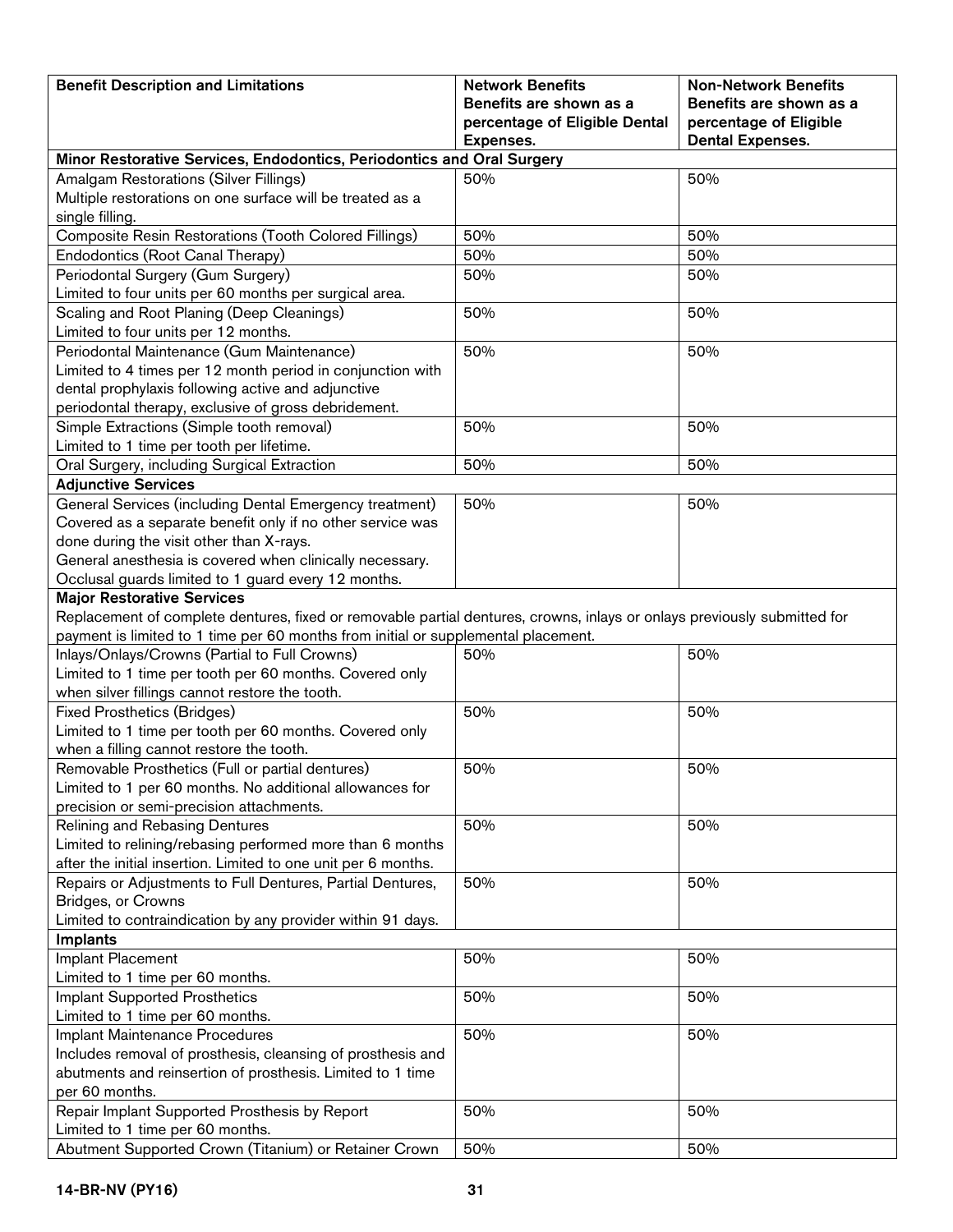| <b>Benefit Description and Limitations</b>                                                                                       | <b>Network Benefits</b><br>Benefits are shown as a<br>percentage of Eligible Dental<br>Expenses. | <b>Non-Network Benefits</b><br>Benefits are shown as a<br>percentage of Eligible<br><b>Dental Expenses.</b> |
|----------------------------------------------------------------------------------------------------------------------------------|--------------------------------------------------------------------------------------------------|-------------------------------------------------------------------------------------------------------------|
| for FPD - Titanium                                                                                                               |                                                                                                  |                                                                                                             |
| Limited to 1 time per 60 months.                                                                                                 |                                                                                                  |                                                                                                             |
| Repair Implant Abutment by Support                                                                                               | 50%                                                                                              | 50%                                                                                                         |
| Limited to 1 time per 60 months.                                                                                                 |                                                                                                  |                                                                                                             |
| Radiographic/Surgical Implant Index by Report                                                                                    | 50%                                                                                              | 50%                                                                                                         |
| Limited to 1 time per 60 months.                                                                                                 |                                                                                                  |                                                                                                             |
| <b>MEDICALLY NECESSARY ORTHODONTICS</b>                                                                                          |                                                                                                  |                                                                                                             |
| Benefits for comprehensive orthodontic treatment are approved by the Company, only in those instances that are related to an     |                                                                                                  |                                                                                                             |
| identifiable syndrome such as cleft lip and or palate, Crouzon's syndrome, Treacher-Collins syndrome, Pierre-Robin syndrome,     |                                                                                                  |                                                                                                             |
| hemi-facial atrophy, hemi-facial hypertrophy; or other severe craniofacial deformities which result in a physically handicapping |                                                                                                  |                                                                                                             |
| melooglygian as determined by the Company's deptal consultante. Penefits are not evoluble for comprehensive exthedential         |                                                                                                  |                                                                                                             |

malocclusion as determined by the Company's dental consultants. Benefits are not available for comprehensive orthodontic treatment for crowded dentitions (crooked teeth), excessive spacing between teeth, temporomandibular joint (TMJ) conditions and/or having horizontal/vertical (overjet/overbite) discrepancies.

| All orthodontic treatment must be prior authorized.       |     |     |
|-----------------------------------------------------------|-----|-----|
| <b>Orthodontic Services</b>                               | 50% | 50% |
| Services or supplies furnished by a Dental Provider in    |     |     |
| order to diagnose or correct misalignment of the teeth or |     |     |
| the bite. Benefits are available only when the service or |     |     |
| supply is determined to be medically necessary.           |     |     |

# **Section 3: Pediatric Dental Exclusions**

Except as may be specifically provided under Section 2: Benefits for Covered Dental Services, benefits are not provided for the following:

- 1. Any Dental Service or Procedure not listed as a Covered Dental Service in Section 2: Benefits for Covered Dental Services.
- 2. Dental Services that are not Necessary.
- 3. Hospitalization or other facility charges.
- 4. Any Dental Procedure performed solely for cosmetic/aesthetic reasons. (Cosmetic procedures are those procedures that improve physical appearance.)
- 5. Reconstructive surgery, regardless of whether or not the surgery is incidental to a dental disease, Injury, or Congenital Condition, when the primary purpose is to improve physiological functioning of the involved part of the body.
- 6. Any Dental Procedure not directly associated with dental disease.
- 7. Any Dental Procedure not performed in a dental setting.
- 8. Procedures that are considered to be Experimental or Investigational or Unproven Services. This includes pharmacological regimens not accepted by the American Dental Association (ADA) Council on Dental Therapeutics. The fact that an Experimental, or Investigational or Unproven Service, treatment, device or pharmacological regimen is the only available treatment for a particular condition will not result in benefits if the procedure is considered to be Experimental or Investigational or Unproven in the treatment of that particular condition.
- 9. Drugs/medications, obtainable with or without a prescription, unless they are dispensed and utilized in the dental office during the patient visit.
- 10. Setting of facial bony fractures and any treatment associated with the dislocation of facial skeletal hard tissue.
- 11. Treatment of benign neoplasms, cysts, or other pathology involving benign lesions, except excisional removal. Treatment of malignant neoplasms or Congenital Conditions of hard or soft tissue, including excision.
- 12. Replacement of complete dentures, fixed and removable partial dentures or crowns and implants, implant crowns and prosthesis if damage or breakage was directly related to provider error. This type of replacement is the responsibility of the Dental Provider.
- 13. Services related to the temporomandibular joint (TMJ), either bilateral or unilateral. Upper and lower jaw bone surgery (including surgery related to the temporomandibular joint). Orthognathic surgery, jaw alignment, and treatment for the temporomandibular joint.
- 14. Charges for failure to keep a scheduled appointment without giving the dental office 24 hours notice.
- 15. Expenses for Dental Procedures begun prior to the Insured Person's Effective Date of coverage.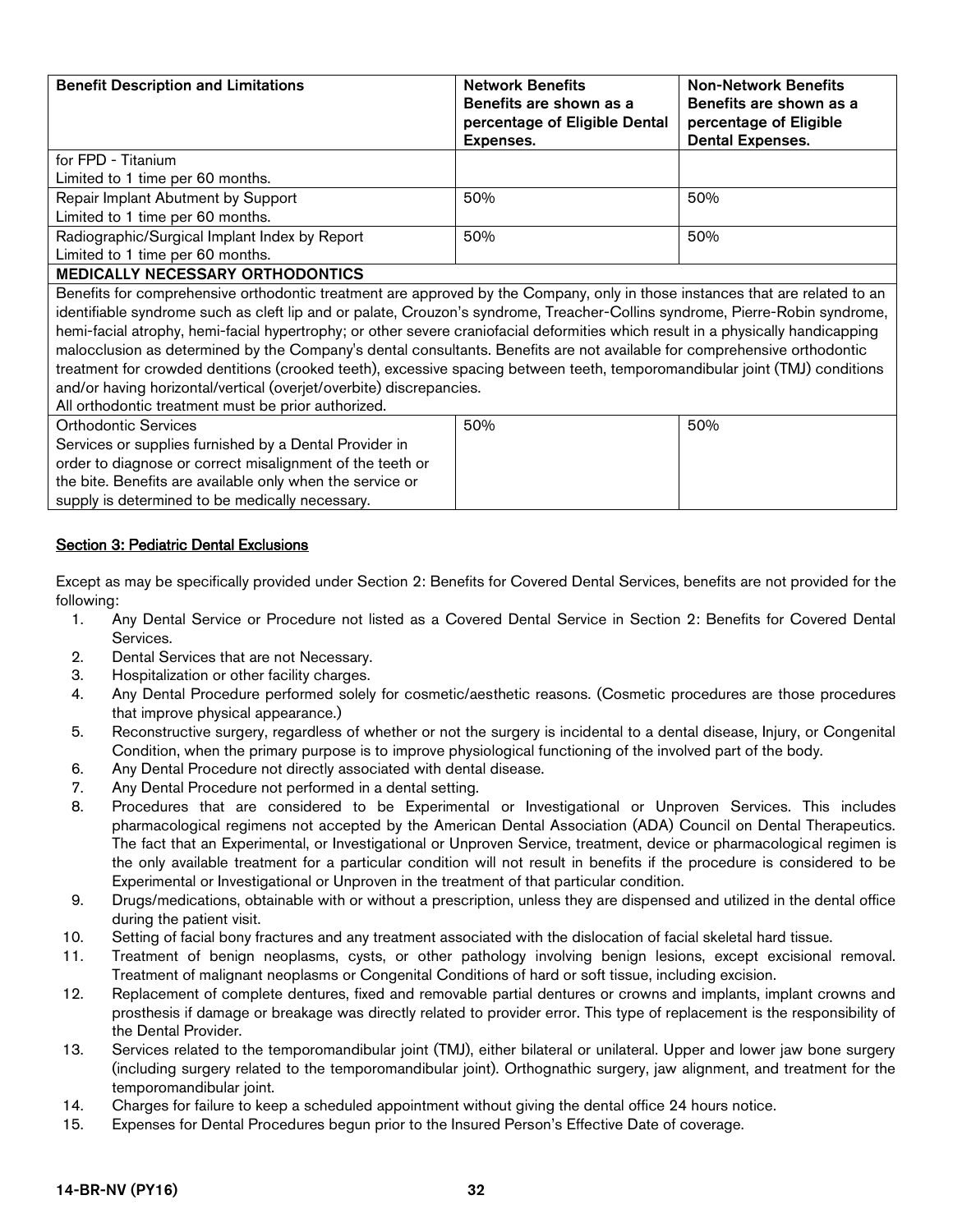- 16. Dental Services otherwise covered under the policy, but rendered after the date individual coverage under the policy terminates, including Dental Services for dental conditions arising prior to the date individual coverage under the policy terminates.
- 17. Services rendered by a provider with the same legal residence as the Insured Person or who is a member of the Insured Person's family, including spouse, brother, sister, parent or child.
- 18. Foreign Services are not covered unless required for a Dental Emergency.
- 19. Fixed or removable prosthodontic restoration procedures for complete oral rehabilitation or reconstruction.
- 20. Procedures related to the reconstruction of a patient's correct vertical dimension of occlusion (VDO).
- 21. Billing for incision and drainage if the involved abscessed tooth is removed on the same date of service.
- 22. Placement of fixed partial dentures solely for the purpose of achieving periodontal stability.
- 23. Acupuncture; acupressure and other forms of alternative treatment, whether or not used as anesthesia.
- 24. Orthodontic coverage does not include the installation of a space maintainer, any treatment related to treatment of the temporomandibular joint, any surgical procedure to correct a malocclusion, replacement of lost or broken retainers and/or habit appliances, and any fixed or removable interceptive orthodontic appliances previously submitted for payment under the policy.

#### Section 4: Claims for Pediatric Dental Services

When obtaining Dental Services from a non-Network provider, the Insured Person will be required to pay all billed charges directly to the Dental Provider. The Insured Person may then seek reimbursement from the Company. The Insured Person must provide the Company with all of the information identified below.

#### Reimbursement for Dental Services

The Insured Person is responsible for sending a request for reimbursement to the Company, on a form provided by or satisfactory to the Company.

#### Claim Forms

It is not necessary to include a claim form with the proof of loss. However, the proof must include all of the following information:

- Insured Person's name and address.
- Insured Person's identification number.
- The name and address of the provider of the service(s).
- A diagnosis from the Dental Provider including a complete dental chart showing extractions, fillings or other dental services rendered before the charge was incurred for the claim.
- Radiographs, lab or hospital reports.
- Casts, molds or study models.
- Itemized bill which includes the CPT or ADA codes or description of each charge.
- The date the dental disease began.
- A statement indicating that the Insured Person is or is not enrolled for coverage under any other health or dental insurance plan or program. If enrolled for other coverage the Insured Person must include the name of the other carrier(s).

To file a claim, submit the above information to the Company at the following address:

UnitedHealthcare Dental Attn: Claims Unit P.O. Box 30567 Salt Lake City, UT 84130-0567

Submit claims for payment within 90 days after the date of service. If the Insured doesn't provide this information within one year of the date of service, benefits for that service may be denied at our discretion. This time limit does not apply if the Insured is legally incapacitated.

If the Insured Person would like to use a claim form, the Insured Person can request one be mailed by calling Customer Service at 1-877-816-3596. This number is also listed on the Insured's Dental ID Card.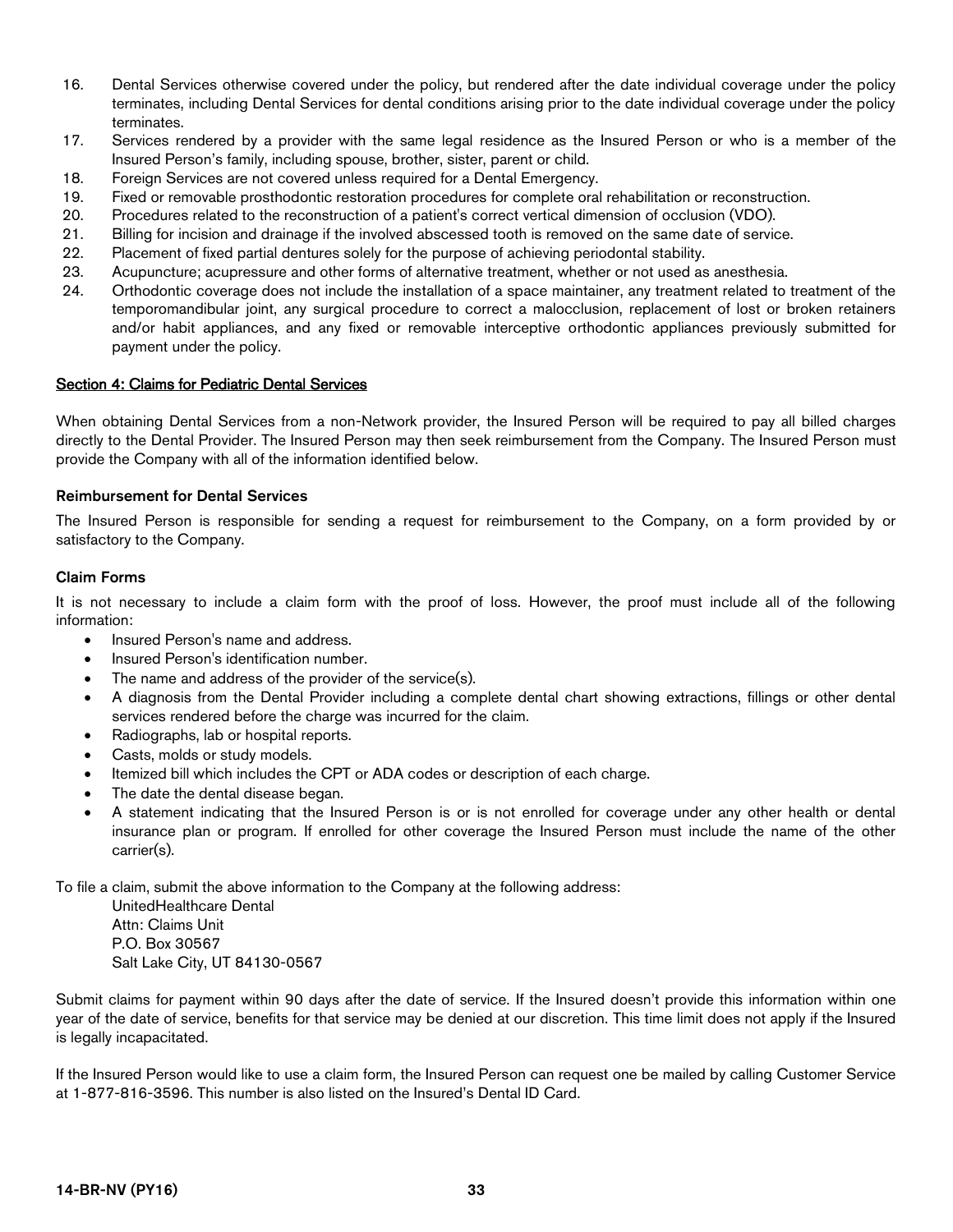# Section 5: Defined Terms for Pediatric Dental Services

The following definitions are in addition to the policy DEFINITIONS:

Covered Dental Service – a Dental Service or Dental Procedure for which benefits are provided under this endorsement.

Dental Emergency - a dental condition or symptom resulting from dental disease which arises suddenly and, in the judgment of a reasonable person, requires immediate care and treatment, and such treatment is sought or received within 24 hours of onset.

Dental Provider - any dentist or dental practitioner who is duly licensed and qualified under the law of jurisdiction in which treatment is received to render Dental Services, perform dental surgery or administer anesthetics for dental surgery.

Dental Service or Dental Procedures - dental care or treatment provided by a Dental Provider to the Insured Person while the policy is in effect, provided such care or treatment is recognized by the Company as a generally accepted form of care or treatment according to prevailing standards of dental practice.

Eligible Dental Expenses - Eligible Dental Expenses for Covered Dental Services, incurred while the policy is in effect, are determined as stated below:

- For Network Benefits, when Covered Dental Services are received from Network Dental Providers, Eligible Dental Expenses are the Company's contracted fee(s) for Covered Dental Services with that provider.
- For Non-Network Benefits, when Covered Dental Services are received from Non-Network Dental Providers, Eligible Dental Expenses are the Usual and Customary Fees, as defined below.

Necessary - Dental Services and supplies which are determined by the Company through case-by-case assessments of care based on accepted dental practices to be appropriate and are all of the following:

- Necessary to meet the basic dental needs of the Insured Person.
- Rendered in the most cost-efficient manner and type of setting appropriate for the delivery of the Dental Service.
- Consistent in type, frequency and duration of treatment with scientifically based guidelines of national clinical, research, or health care coverage organizations or governmental agencies that are accepted by the Company.
- Consistent with the diagnosis of the condition.
- Required for reasons other than the convenience of the Insured Person or his or her Dental Provider.
- Demonstrated through prevailing peer-reviewed dental literature to be either:
	- o Safe and effective for treating or diagnosing the condition or sickness for which their use is proposed; or
	- o Safe with promising efficacy:
		- For treating a life threatening dental disease or condition.
		- Provided in a clinically controlled research setting.
		- Using a specific research protocol that meets standards equivalent to those defined by the *National Institutes of Health*.

(For the purpose of this definition, the term life threatening is used to describe dental diseases or sicknesses or conditions, which are more likely than not to cause death within one year of the date of the request for treatment.)

The fact that a Dental Provider has performed or prescribed a procedure or treatment or the fact that it may be the only treatment for a particular dental disease does not mean that it is a Necessary Covered Dental Service as defined in this endorsement. The definition of Necessary used in this endorsement relates only to benefits under this endorsement and differs from the way in which a Dental Provider engaged in the practice of dentistry may define necessary.

Usual and Customary Fee - Usual and Customary Fees are calculated by the Company based on available data resources of competitive fees in that geographic area.

Usual and Customary Fees must not exceed the fees that the provider would charge any similarly situated payor for the same services.

Usual and Customary Fees are determined solely in accordance with the Company's reimbursement policy guidelines. The Company's reimbursement policy guidelines are developed by the Company, in its discretion, following evaluation and validation of all provider billings in accordance with one or more of the following methodologies: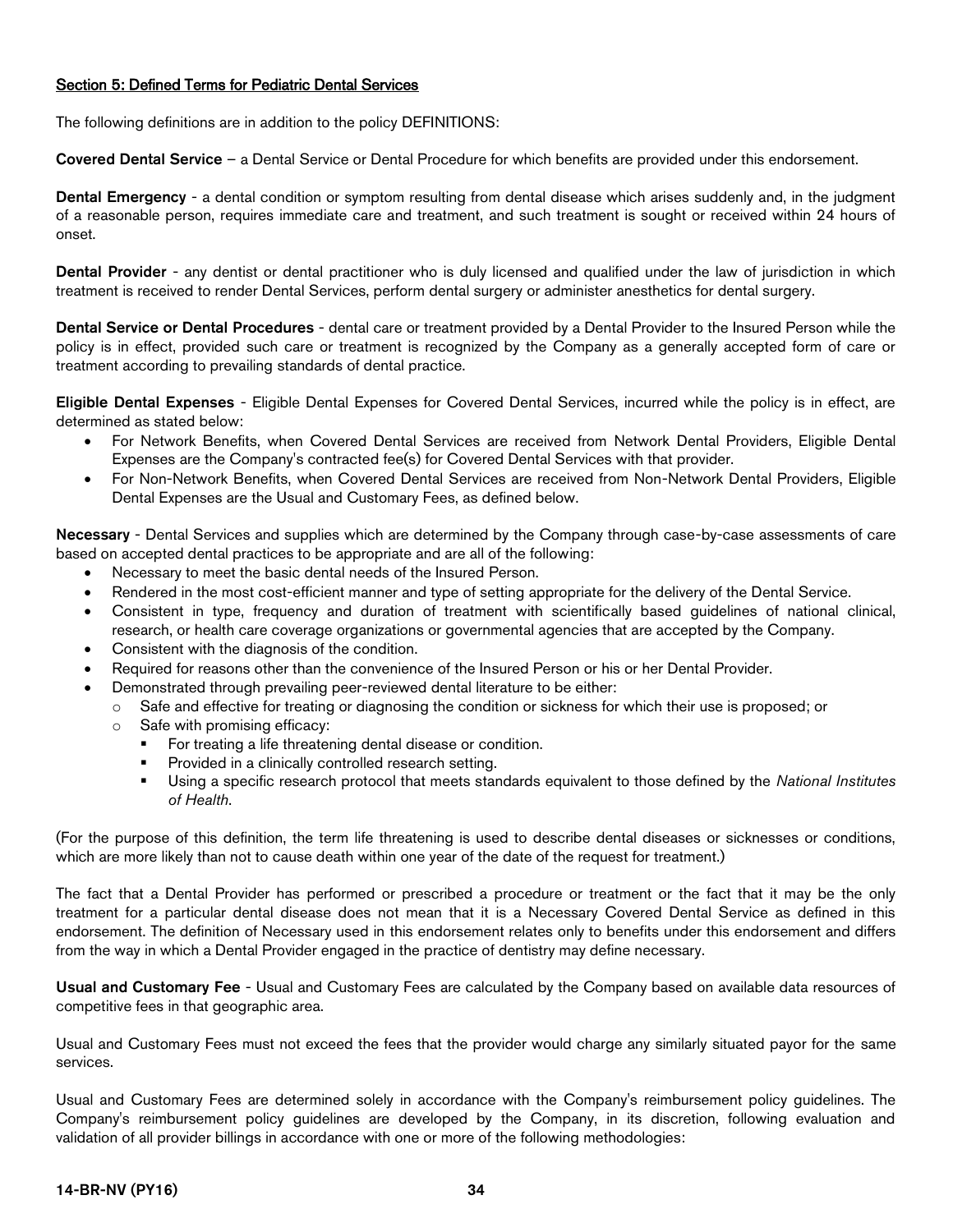- As indicated in the most recent edition of the Current Procedural Terminology (publication of the American Dental Association).
- As reported by generally recognized professionals or publications.
- As utilized for Medicare.
- As determined by medical or dental staff and outside medical or dental consultants.
- Pursuant to other appropriate source or determination that the Company accepts.

# <span id="page-36-0"></span>Pediatric Vision Care Services Benefits

Benefits are provided for Vision Care Services for Insured Persons under the age of 19. Benefits terminate on the earlier of: 1) last day of the month the Insured Person reaches the age of 19; or 2) the date the Insured Person's coverage under the policy terminates.

#### Section 1: Benefits for Pediatric Vision Care Services

Benefits are available for pediatric Vision Care Services from a Spectera Eyecare Networks or non-Network Vision Care Provider. To find a Spectera Eyecare Networks Vision Care Provider, the Insured Person may call the provider locator service at 1-800-839-3242. The Insured Person may also access a listing of Spectera Eyecare Networks Vision Care Providers on the Internet at www.myuhcvision.com.

When Vision Care Services are obtained from a non-Network Vision Care Provider, the Insured Person will be required to pay all billed charges at the time of service. The Insured Person may then seek reimbursement from the Company as described under Section 3: Claims for Vision Care Services. Reimbursement will be limited to the amounts stated below.

When obtaining these Vision Care Services from a Spectera Eyecare Networks Vision Care Provider, the Insured Person will be required to pay any Copayments at the time of service.

#### Network Benefits

Benefits for Vision Care Services are determined based on the negotiated contract fee between the Company and the Vision Care Provider. The Company's negotiated rate with the Vision Care Provider is ordinarily lower than the Vision Care Provider's billed charge.

#### Non-Network Benefits

Benefits for Vision Care Services from non-Network providers are determined as a percentage of the provider's billed charge.

#### Policy Deductible

Benefits for pediatric Vision Care Services are not subject to any policy Deductible stated in the policy Schedule of Benefits. Any amount the Insured Person pays in Copayments for Vision Care Services does not apply to the policy Deductible stated in the policy Schedule of Benefits.

#### Benefit Description

When benefit limits apply, the limit stated refers to any combination of Network Benefits and Non-Network Benefits unless otherwise specifically stated. Benefit limits are calculated on a Policy Year basis unless otherwise specifically stated.

Benefits are provided for the Vision Care Services described below, subject to Frequency of Service limits and Copayments and Coinsurance stated under each Vision Care Service in the Schedule of Benefits below.

#### Routine Vision Examination

A routine vision examination of the condition of the eyes and principal vision functions according to the standards of care in the jurisdiction in which the Insured Person resides, including:

- A case history that includes chief complaint and/or reason for examination, patient medical/eye history, and current medications.
- Recording of monocular and binocular visual acuity, far and near, with and without present correction (for example, 20/20 and 20/40).
- Cover test at 20 feet and 16 inches (checks eye alignment).
- Ocular motility including versions (how well eyes track) near point convergence (how well eyes move together for near vision tasks, such as reading), and depth perception.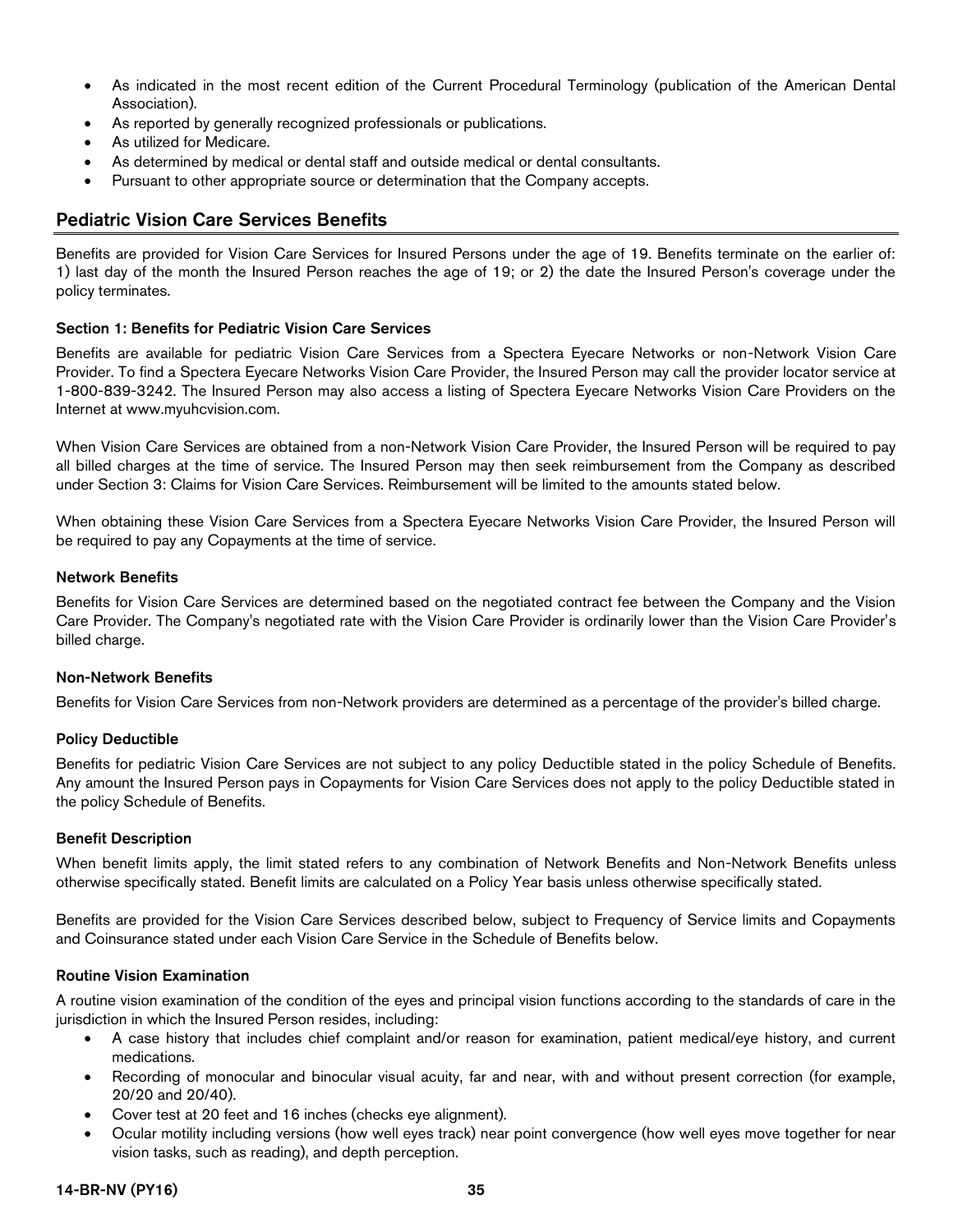- Pupil responses (neurological integrity).
- External exam.
- Retinoscopy (when applicable) objective refraction to determine lens power of corrective lenses and subjective refraction to determine lens power of corrective lenses.
- Phorometry/Binocular testing far and near: how well eyes work as a team.
- Tests of accommodation and/or near point refraction: how well the Insured sees at near point (for example, reading).
- Tonometry, when indicated: test pressure in eye (glaucoma check).
- Ophthalmoscopic examination of the internal eye.
- Confrontation visual fields.
- Biomicroscopy.
- Color vision testing.
- Diagnosis/prognosis.
- Specific recommendations.

Post examination procedures will be performed only when materials are required.

Or, in lieu of a complete exam, Retinoscopy (when applicable) - objective refraction to determine lens power of corrective lenses and subjective refraction to determine lens power of corrective lenses.

Eyeglass Lenses - Lenses that are mounted in eyeglass frames and worn on the face to correct visual acuity limitations.

Eyeglass Frames - A structure that contains eyeglass lenses, holding the lenses in front of the eyes and supported by the bridge of the nose.

Contact Lenses - Lenses worn on the surface of the eye to correct visual acuity limitations. Benefits include the fitting/evaluation fees and contacts.

The Insured Person is eligible to select only one of either eyeglasses (Eyeglass Lenses and/or Eyeglass Frames) or Contact Lenses. If the Insured Person selects more than one of these Vision Care Services, the Company will pay benefits for only one Vision Care Service.

Necessary Contact Lenses - Benefits are available when a Vision Care Provider has determined a need for and has prescribed the contact lens. Such determination will be made by the Vision Care Provider and not by the Company. Contact lenses are necessary if the Insured Person has any of the following:

- Keratoconus.
- Anisometropia.
- Irregular corneal/astigmatism.
- Aphakia.
- Facial deformity.
- Corneal deformity.
- Pathological myopia.
- Aniseikonia.
- Aniridia.
- Post-traumatic disorders.

Low Vision – Benefits are available to an Insured Person who has severe visual problems that cannot be corrected with regular lenses and only when a Vision Care Provider has determined a need for and has prescribed the service. Such determination will be made by the Vision Care Provider and not by the Company.

This benefit includes:

- Low vision testing: Complete low vision analysis and diagnosis which includes a comprehensive examination of visual functions, including the prescription of corrective eyewear or vision aids where indicated.
- Low vision therapy: Subsequent low vision therapy if prescribed.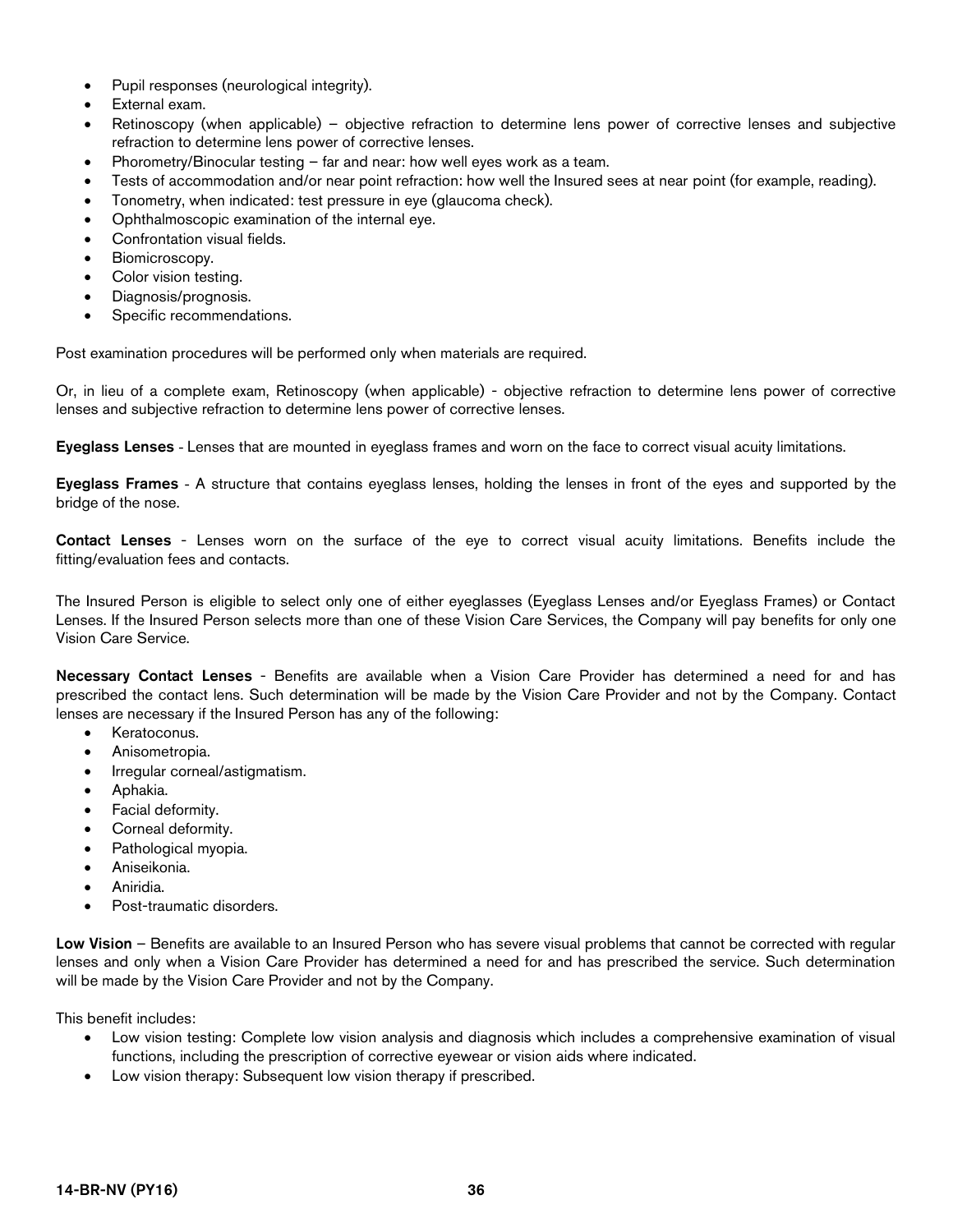# Schedule of Benefits

| <b>Vision Care Service</b>                         | <b>Frequency of Service</b> | <b>Network Benefit</b> | <b>Non-Network Benefit</b> |
|----------------------------------------------------|-----------------------------|------------------------|----------------------------|
| <b>Routine Vision Examination or Refraction</b>    |                             | 100% after a           | 50% of the billed          |
| only in lieu of a complete exam.                   | Once per year.              | Copayment of \$20.     | charge.                    |
| <b>Eyeglass Lenses</b>                             | Once per year.              |                        |                            |
| Single Vision<br>$\bullet$                         |                             | 100% after a           | 50% of the billed          |
|                                                    |                             | Copayment of \$40.     | charge.                    |
| <b>Bifocal</b><br>$\bullet$                        |                             | 100% after a           | 50% of the billed          |
|                                                    |                             | Copayment of \$40.     | charge.                    |
| Trifocal<br>$\bullet$                              |                             | 100% after a           | 50% of the billed          |
|                                                    |                             | Copayment of \$40.     | charge.                    |
| Lenticular<br>$\bullet$                            |                             | 100% after a           | 50% of the billed          |
|                                                    |                             | Copayment of \$40.     | charge.                    |
| <b>Lens Extras</b>                                 | Once per year.              |                        |                            |
|                                                    |                             | 100%                   | 100% of the billed         |
| Polycarbonate Lenses<br>$\bullet$                  |                             |                        | charge.                    |
|                                                    |                             | 100%                   | 100% of the billed         |
| Standard scratch-resistant coating<br>$\bullet$    |                             |                        | charge.                    |
| <b>Eyeglass Frames</b>                             | Once per year.              |                        |                            |
| Eyeglass frames with a retail cost up<br>$\bullet$ |                             | 100%                   | 50% of the billed          |
| to \$130.                                          |                             |                        | charge.                    |
| Eyeglass frames with a retail cost of<br>$\bullet$ |                             | 100% after a           | 50% of the billed          |
| $$130 - 160.$                                      |                             | Copayment of \$15.     | charge.                    |
| Eyeglass frames with a retail cost of<br>$\bullet$ |                             | 100% after a           | 50% of the billed          |
| $$160 - 200.$                                      |                             | Copayment of \$30.     | charge.                    |
| Eyeglass frames with a retail cost of<br>$\bullet$ |                             | 100% after a           | 50% of the billed          |
| $$200 - 250.$                                      |                             | Copayment of \$50.     | charge.                    |
| Eyeglass frames with a retail cost<br>$\bullet$    |                             |                        | 50% of the billed          |
| greater than \$250.                                |                             | 60%                    | charge.                    |
|                                                    | Limited to a                |                        |                            |
| <b>Contact Lenses</b>                              | 12 month supply.            |                        |                            |
|                                                    |                             | 100% after a           | 50% of the billed          |
| <b>Covered Contact Lens Selection</b><br>$\bullet$ |                             | Copayment of \$40.     | charge.                    |
|                                                    |                             | 100% after a           | 50% of the billed          |
| <b>Necessary Contact Lenses</b><br>$\bullet$       |                             | Copayment of \$40.     | charge.                    |
| <b>Low Vision Services</b>                         |                             |                        |                            |
| Note that benefits for these services will be      |                             |                        |                            |
| paid as reimbursements. When obtaining             |                             |                        |                            |
| these Vision Services, the Insured will be         |                             |                        |                            |
| required to pay all billed charges at the time     | Once every 24 months.       |                        |                            |
| of service. The Insured may then obtain            |                             |                        |                            |
| reimbursement from the Company.                    |                             |                        |                            |
| Reimbursement will be limited to the               |                             |                        |                            |
| amounts stated.                                    |                             |                        |                            |
| Low Vision Testing<br>$\bullet$                    |                             | 100% of the billed     | 75% of the billed          |
|                                                    |                             | charge.                | charge.                    |
|                                                    |                             | 100% of the billed     | 75% of the billed          |
| Low Vision Therapy                                 |                             | charge.                | charge.                    |

# Section 2: Pediatric Vision Exclusions

Except as may be specifically provided under Section 1: Benefits for Pediatric Vision Care Services, benefits are not provided for the following:

- 1. Medical or surgical treatment for eye disease which requires the services of a Physician and for which benefits are available as stated in the policy.
- 2. Non-prescription items (e.g. Plano lenses).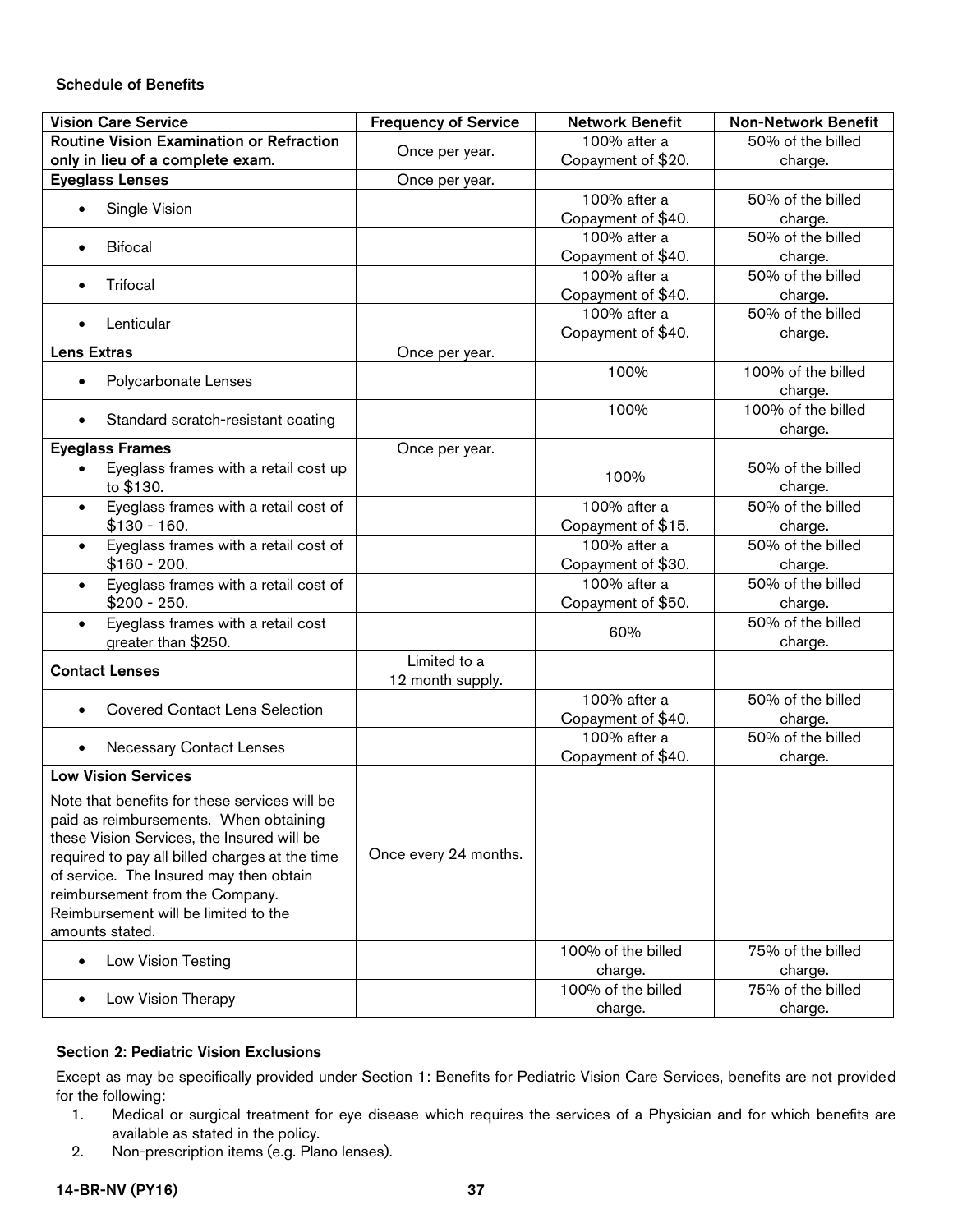- 3. Replacement or repair of lenses and/or frames that have been lost or broken.
- 4. Optional Lens Extras not listed in Section 1: Benefits for Vision Care Services.
- 5. Missed appointment charges.
- 6. Applicable sales tax charged on Vision Care Services.

#### Section 3: Claims for Pediatric Vision Care Services

When obtaining Vision Care Services from a non-Network Vision Care Provider, the Insured Person will be required to pay all billed charges directly to the Vision Care Provider. The Insured Person may then seek reimbursement from the Company.

#### Reimbursement for Vision Care Services

To file a claim for reimbursement for Vision Care Services rendered by a non-Network Vision Care Provider, or for Vision Care Services covered as reimbursements (whether or not rendered by a Spectera Eyecare Networks Vision Care Provider or a non-Network Vision Care Provider), the Insured Person must provide all of the following information at the address specified below:

- Insured Person's itemized receipts.
- Insured Person's name.
- Insured Person's identification number.
- Insured Person's date of birth.

Submit the above information to the Company:

By mail:

Claims Department P.O. Box 30978 Salt Lake City, UT 84130 By facsimile (fax): 248-733-6060

#### Reimbursement for Low Vision Services

To file a claim for reimbursement for Low Vision Services, the Insured Person must provide all of the following at the address specified below:

- Insured Person's itemized receipts.
- Insured Person's name.
- Insured Person's identification number.
- Insured Person's date of birth.

Submit the above information to the Company:

By mail: Claims Department P.O. Box 30978 Salt Lake City, UT 84130 By facsimile (fax): 248-733-6060

Submit claims for payment within 90 days after the date of service. If the Insured doesn't provide this information within one year of the date of service, benefits for that service may be denied at our discretion. This time limit does not apply if the Insured is legally incapacitated.

# Section 4: Defined Terms for Pediatric Vision Care Services

The following definitions are in addition to the policy DEFINITIONS:

Covered Contact Lens Selection - a selection of available contact lenses that may be obtained from a Spectera Eyecare Networks Vision Care Provider on a covered-in-full basis, subject to payment of any applicable Copayment.

Spectera Eyecare Networks - any optometrist, ophthalmologist, optician or other person designated by the Company who provides Vision Care Services for which benefits are available under the policy.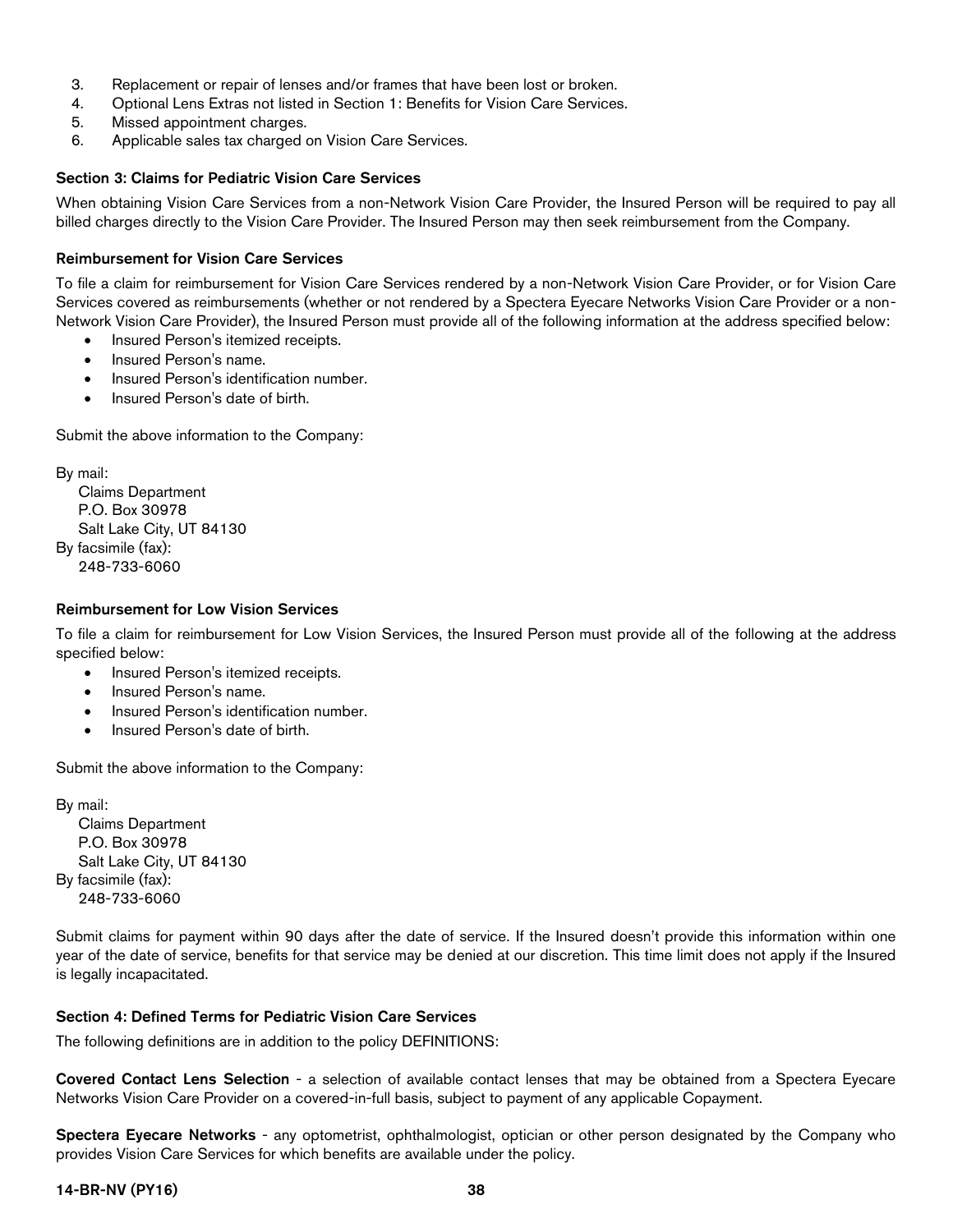Vision Care Provider - any optometrist, ophthalmologist, optician or other person who may lawfully provide Vision Care Services.

Vision Care Service - any service or item listed in Section 1: Benefits for Pediatric Vision Care Services.

# <span id="page-40-0"></span>Notice of Appeal Rights

#### Right to Internal Appeal

#### Standard Internal Appeal

The Insured Person has the right to request an Internal Appeal if the Insured Person disagrees with the Company's denial, in whole or in part, of a claim or request for benefits. The Insured Person, or the Insured Person's Authorized Representative, must submit a written request for an Internal Appeal within 180 days of receiving a notice of the Company's Adverse Determination.

The written Internal Appeal request should include:

- 1. A statement specifically requesting an Internal Appeal of the decision;
- 2. The Insured Person's Name and ID number (from the ID card);
- 3. The date(s) of service;
- 4. The Provider's name;
- 5. The reason the claim should be reconsidered; and
- 6. Any written comments, documents, records, or other material relevant to the claim.

Please contact the Customer Service Department at 800-767-0700 with any questions regarding the Internal Appeal process. The written request for an Internal Appeal should be sent to: UnitedHealthcare StudentResources, PO Box 809025, Dallas, TX 75380-9025.

#### Expedited Internal Appeal

For Urgent Care Requests, an Insured Person may submit a request, either orally or in writing, for an Expedited Internal Appeal.

An Urgent Care Request means a request for services or treatment where the time period for completing a standard Internal Appeal:

- 1. Could seriously jeopardize the life or health of the Insured Person or jeopardize the Insured Person's ability to regain maximum function; or
- 2. Would, in the opinion of a Physician with knowledge of the Insured Person's medical condition, subject the Insured Person to severe pain that cannot be adequately managed without the requested health care service or treatment.

To request an Expedited Internal Appeal, please contact Claims Appeals at 888-315-0447. The written request for an Expedited Internal Appeal should be sent to: Claims Appeals, UnitedHealthcare StudentResources, PO Box 809025, Dallas, TX 75380-9025.

#### Right to External Independent Review

After exhausting the Company's Internal Appeal process, the Insured Person, or the Insured Person's Authorized Representative, has the right to request an External Independent Review when the service or treatment in question:

- 1. Is a Covered Medical Expense under the Policy; and
- 2. Is not covered because it does not meet the Company's requirements for Medical Necessity, appropriateness, health care setting, level or care, or effectiveness.

#### Standard External Review

A Standard External Review request must be submitted in writing within 4 months of receiving a notice of the Company's Adverse Determination or Final Adverse Determination.

#### Expedited External Review

An Expedited External Review request may be submitted either orally or in writing when:

1. The Insured Person or the Insured Person's Authorized Representative has received an Adverse Determination, and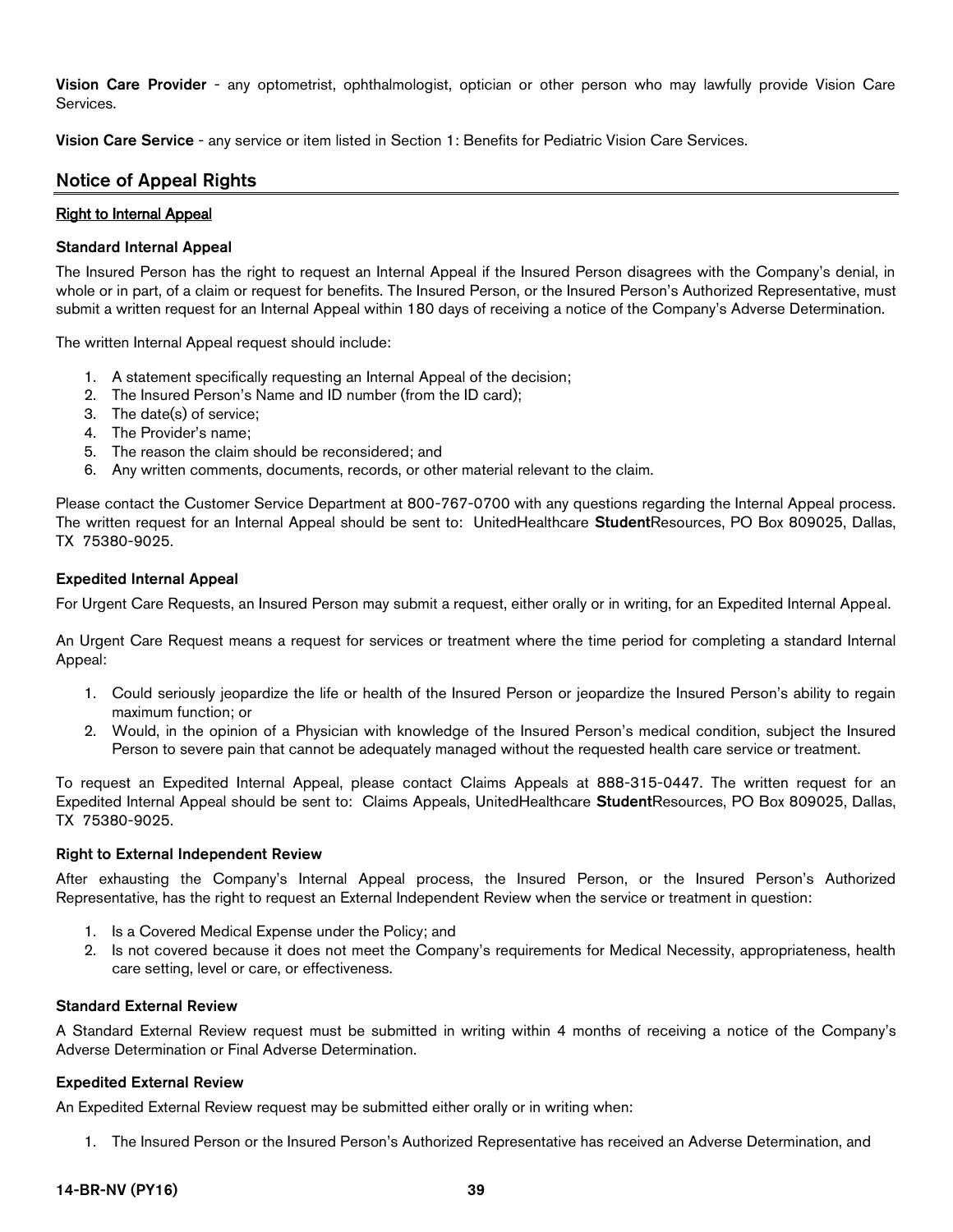- a. The Insured Person, or the Insured Person's Authorized Representative, has submitted a request for an Expedited Internal Appeal; and
- b. Adverse Determination involves a medical condition for which the time frame for completing an Expedited Internal Review would seriously jeopardize the life or health of the Insured Person or jeopardize the Insured Person's ability to regain maximum function; or
- 2. The Insured Person or the Insured Person's Authorized Representative has received a Final Adverse Determination, and
	- a. The Insured Person has a medical condition for which the time frame for completing a Standard External Review would seriously jeopardize the life or health of the Insured Person or jeopardize the Insured Person's ability to regain maximum function; or
	- b. The Final Adverse Determination involves an admission, availability of care, continued stay, or health care service for which the Insured Person received emergency services, but has not been discharged from a facility.

#### Standard Experimental or Investigational External Review

An Insured Person, or an Insured Person's Authorized Representative, may submit a request for an Experimental or Investigational External Review when the denial of coverage is based on a determination that the recommended or requested health care service or treatment is experimental or investigational.

A request for a Standard Experimental or Investigational External Review must be submitted in writing within 4 months of receiving a notice of the Company's Adverse Determination or Final Adverse Determination.

#### Expedited Experimental or Investigational External Review

An Insured Person, or an Insured Person's Authorized Representative, may submit an oral request for an Expedited Experimental or Investigational External Review when:

- 1. The Insured Person or the Insured Person's Authorized Representative has received an Adverse Determination, and
	- a. The Insured Person, or the Insured Person's Authorized Representative, has submitted a request for an Expedited Internal Appeal; and
	- b. Adverse Determination involves a denial of coverage based on a determination that the recommended or requested health care service or treatment is experimental or investigational and the Insured Person's treating Physician certifies in writing that the recommended or requested health care service or treatment would be significantly less effective if not initiated promptly; or
- 2. The Insured Person or the Insured Person's Authorized Representative has received a Final Adverse Determination, and
	- a. The Insured Person has a medical condition for which the time frame for completing a Standard External Review would seriously jeopardize the life or health of the Insured Person or jeopardize the Insured Person's ability to regain maximum function; or
	- b. The Final Adverse Determination is based on a determination that the recommended or requested health care service or treatment is experimental or investigational and the Insured Person's treating Physician certifies in writing that the recommended or requested health care service or treatment would be significantly less effective if not initiated promptly.

#### Where to Send External Review Requests

All types of External Review requests shall be submitted to the Office of Consumer Health at the following address:

Office of Consumer Health Assistance Governor's Consumer Health Advocate 555 East Washington Avenue #4800 Las Vegas, NV 89101 (702) 486-3587 http://dhhs.gov/Programs/CHA cha@govcha.state.nv.us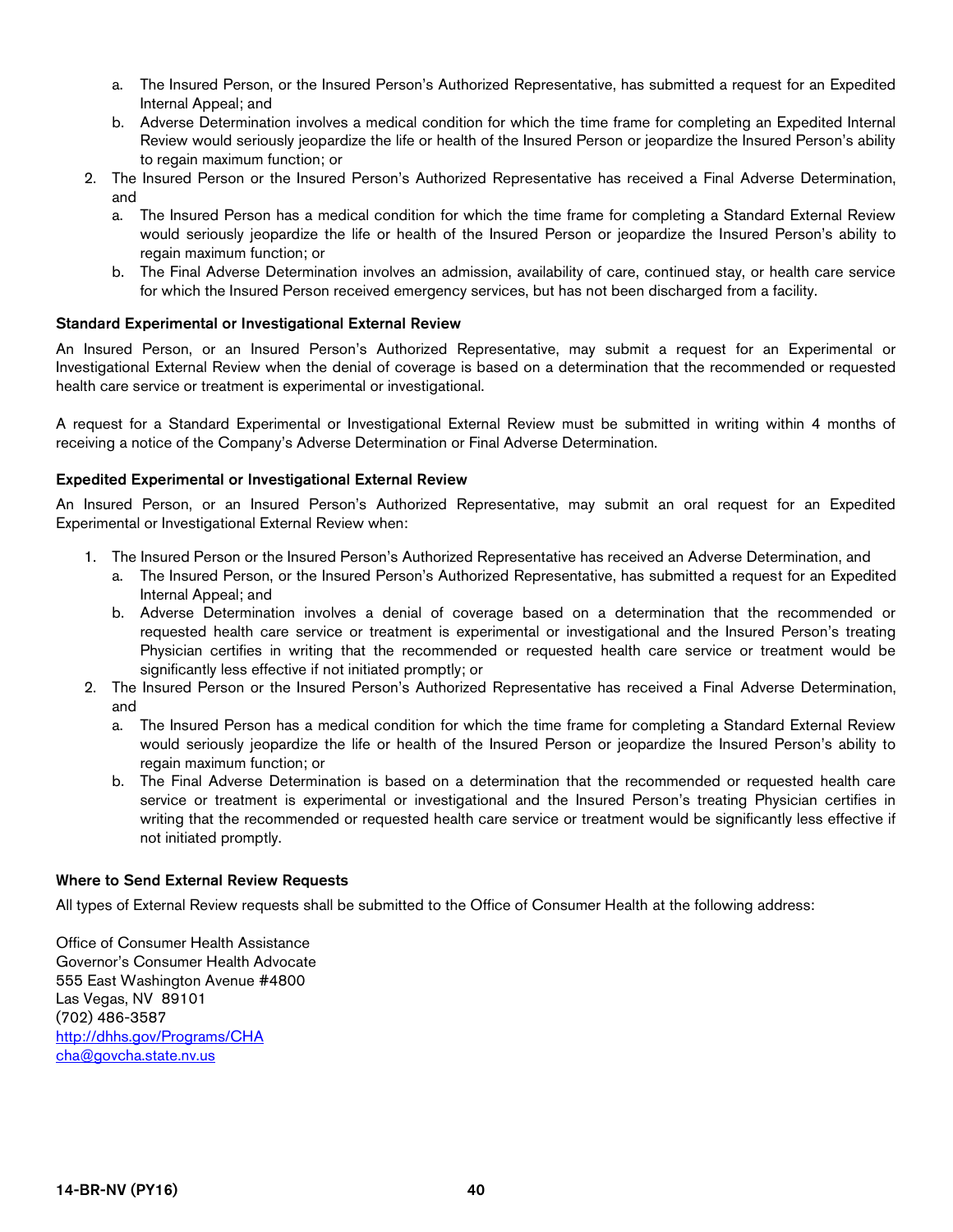# Questions Regarding Appeal Rights

Contact Customer Service at 800-767-0700 with questions regarding the Insured Person's rights to an Internal Appeal and External Review.

Other resources are available to help the Insured Person navigate the appeals process. For questions about appeal rights, your state

Office of Consumer Health Assistance Governor's Consumer Health Advocate 555 East Washington Avenue #4800 Las Vegas, NV 89101 (702) 486-3587 http://dhhs.gov/Programs/CHA cha@govcha.state.nv.us